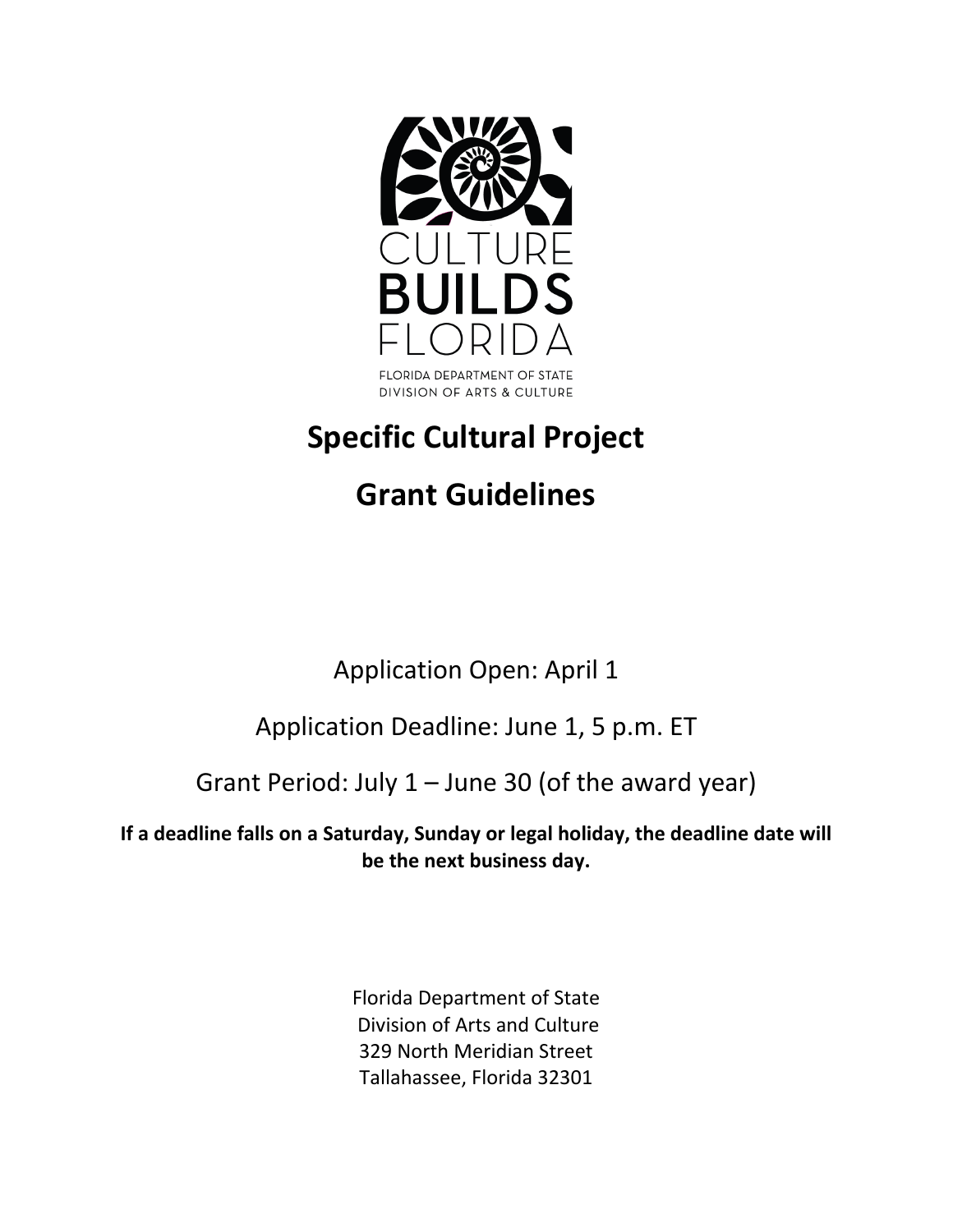## **Application Submission**

Applications must be submitted on or before June 1 at 5 p.m. ET.

Applications must be submitted on the DOS Grants System at dosgrants.com.

## **For Assistance and Information**

| <b>Programs/Disciplines</b>                             | <b>Contact</b>                            |
|---------------------------------------------------------|-------------------------------------------|
|                                                         |                                           |
| <b>Community Theatre</b><br>$\bullet$                   | <b>Summer Callahan</b>                    |
| Literature                                              | 850.245.6356                              |
| Presenter                                               | Summer.Callahan@dos.myflorida.com         |
| <b>Professional Theatre</b><br>$\bullet$                |                                           |
| <b>Traditional Arts</b>                                 |                                           |
| Local Arts Agencies<br>$\bullet$                        | Danila Coppola                            |
| Media Arts<br>$\bullet$                                 | 850.245.6431                              |
| <b>State Service Organizations</b><br>$\bullet$         | Danila.Coppola@dos.myflorida.com          |
| Underserved Cultural Community Development<br>$\bullet$ |                                           |
| <b>Visual Arts</b>                                      |                                           |
|                                                         |                                           |
| Arts in Education<br>$\bullet$                          | <b>Adrianne Morrison Hogan</b>            |
| Multidisciplinary                                       | 850.245.6325                              |
|                                                         | Adrianne Hogan@dos.myflorida.com          |
| Dance                                                   | <b>Michelle Smith Grindberg</b>           |
| <b>Music</b>                                            | 850.245.6475                              |
|                                                         | Michelle.SmithGrindberg@dos.myflorida.com |
|                                                         |                                           |
| Artist Projects<br>$\bullet$                            | <b>Sarah Stage</b>                        |
| <b>Museums</b>                                          | 850.245.6459                              |
|                                                         | Sarah.Stage@dos.myflorida.com             |
|                                                         |                                           |

These Guidelines are also available electronically at:

[dos.myflorida.com/cultural/grants/grant-programs/specific-cultural-projects](http://dos.myflorida.com/cultural/grants/grant-programs/specific-cultural-projects) and can be made available in alternative format.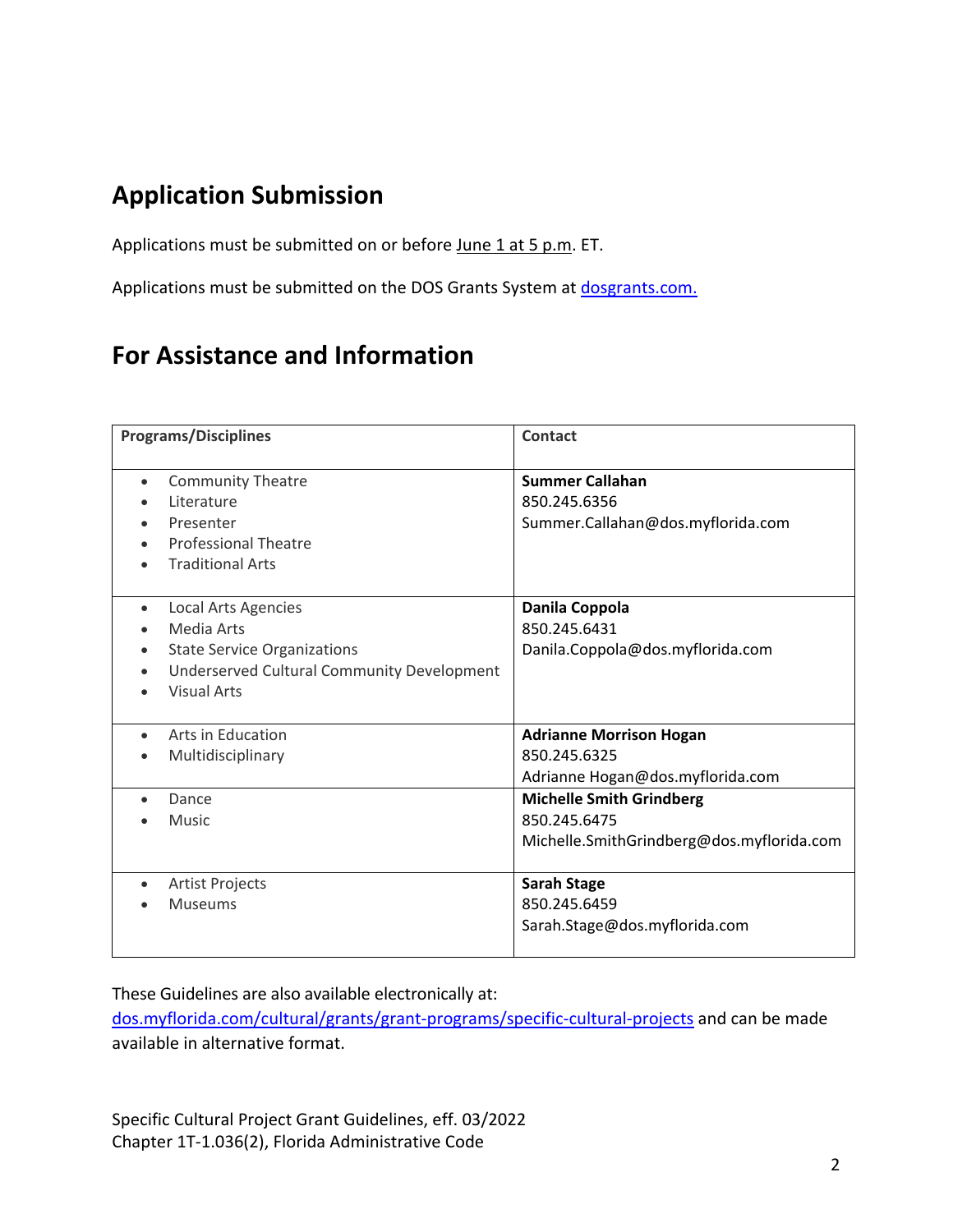# Table of Contents

| Specific Cultural Project Grant Guidelines, eff. 03/2022 |  |
|----------------------------------------------------------|--|
| Chapter 1T-1.036(2), Florida Administrative Code         |  |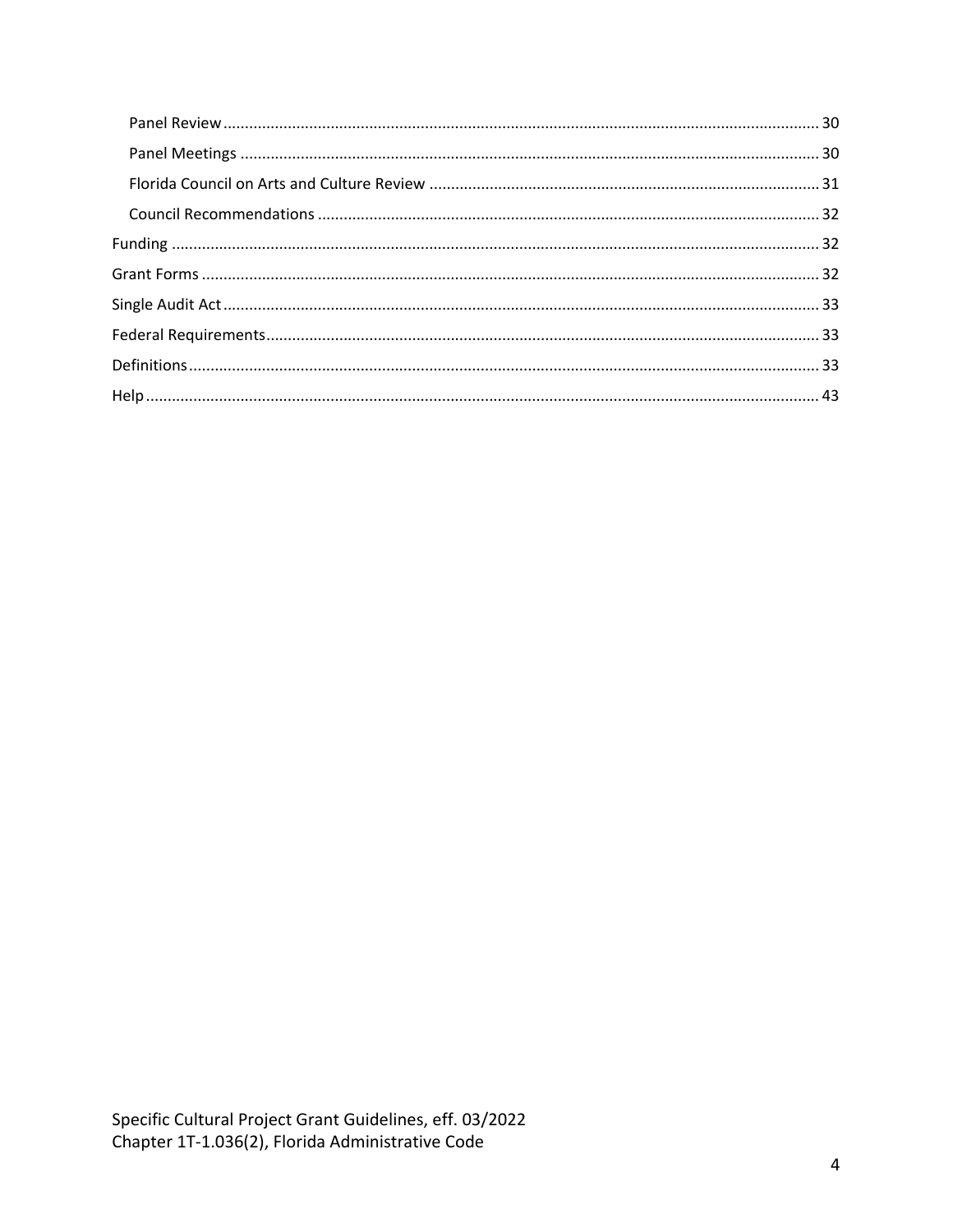# <span id="page-4-0"></span>**Introduction**

Welcome to the Division of Arts and Culture Specific Cultural Project (SCP) Guidelines. We're glad that you are applying for a Specific Cultural Project grant from the Division. These guidelines are supported under section 265.286, *Florida Statutes and* incorporated by reference into Rule 1T-1.036, *Florida Administrative Code* and detail policies and requirements for the application and administration of Specific Cultural Project grants.

# <span id="page-4-1"></span>**Timeline**

| April                 | Announcement of application availability in Florida<br>Administrative Register, on the Division's website and via<br>email.                                                                                                              |
|-----------------------|------------------------------------------------------------------------------------------------------------------------------------------------------------------------------------------------------------------------------------------|
| April - June          | Division staff assistance is available to applicants.                                                                                                                                                                                    |
| June 1, 5 p.m. ET     | Applications due. Applications must be submitted on the<br>DOS Grants System at dosgrants.com on or before this date.<br>If a deadline falls on a Saturday, Sunday or legal holiday,<br>the deadline date will be the next business day. |
| June - August         | Division staff complete eligibility reviews and prepare<br>applications to go to panelists for preliminary scoring.                                                                                                                      |
| August - October      | Panel Meetings for final review and scoring of applications.                                                                                                                                                                             |
| July 1                | Notification of Grant Award and grant agreement sent to<br>grantees. Grant period begins (July 1 - June 30).                                                                                                                             |
| January 30, 5 p.m. ET | Mid-Year reports due for projects. Mid-Year reports must be<br>submitted on the DOS Grants System at dosgrants.com.                                                                                                                      |
| June 30               | End date for projects. All grant and local matching funds<br>must be expended by this date.                                                                                                                                              |
| July 30, 5 p.m. ET    | Final Reports due for projects must be submitted on the DOS<br>Grants System at dosgrants.com.                                                                                                                                           |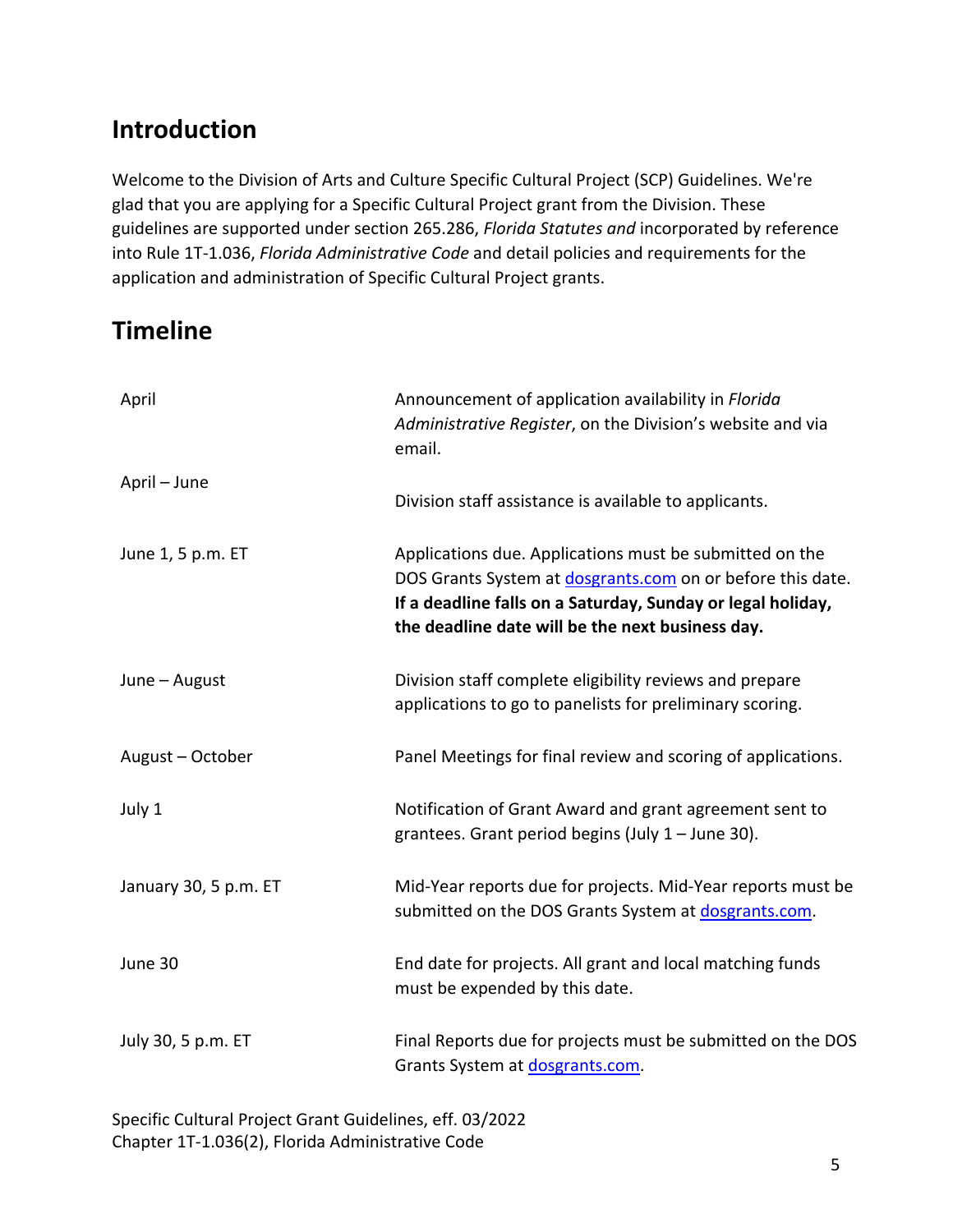## <span id="page-5-0"></span>**Program Description**

The Specific Cultural Project (SCP) grant provides up to \$25,000 to fund a specific cultural project, program, exhibition or series. If the applicant is an organization, the grant activities must support the mission of the organization and further the state's cultural objectives.

The Division offers four proposal types:

- Arts In Education projects promote arts and culture in education;
- Discipline-Based cultural or artistic projects;
- Underserved Cultural Community Development projects assist with the development of underserved cultural organizations;
- Artist Projects provide public benefit through the creation or presentation of new artistic work.

# <span id="page-5-1"></span>**Basic Eligibility**

All applicants must meet the following basic eligibility requirements at the time of application.

- 1. All current and previous grantees must be in good standing with the Division of Arts and Culture and the Department of State at the time of application.
- 2. Applicant organization must be either a public entity or a Florida non-profit, taxexempt corporation as of the application deadline. $1$
- 3. All organizations must have at least one year of completed arts and cultural programming and be able to provide their last completed fiscal year's operating budget.
- 4. Applicant must have registered with the Division of Corporations and their status be "active," as of the application deadline [\(www.sunbiz.org\)](http://www.sunbiz.org/).<sup>2</sup>
- 5. Applicant must be registered as a vendor with the Department of Financial Services and provide a copy of their Florida Substitute W-9 form with the application (https://flvendor.myfloridacfo.com).
- 6. Applicant must provide their UEI number at the time of application [\(sam.gov\)](https://sam.gov/content/home).
- 7. Applicant must provide a copy of their most recently completed Federal 990 form with the application.

There are specific eligibility requirements for the Arts in Education, Underserved Cultural Community Development and Artist Project applications and for the following disciplines: Museum, Professional Theatre, Traditional Arts, Arts in Education, Local Arts Agency and State Service Organization application types.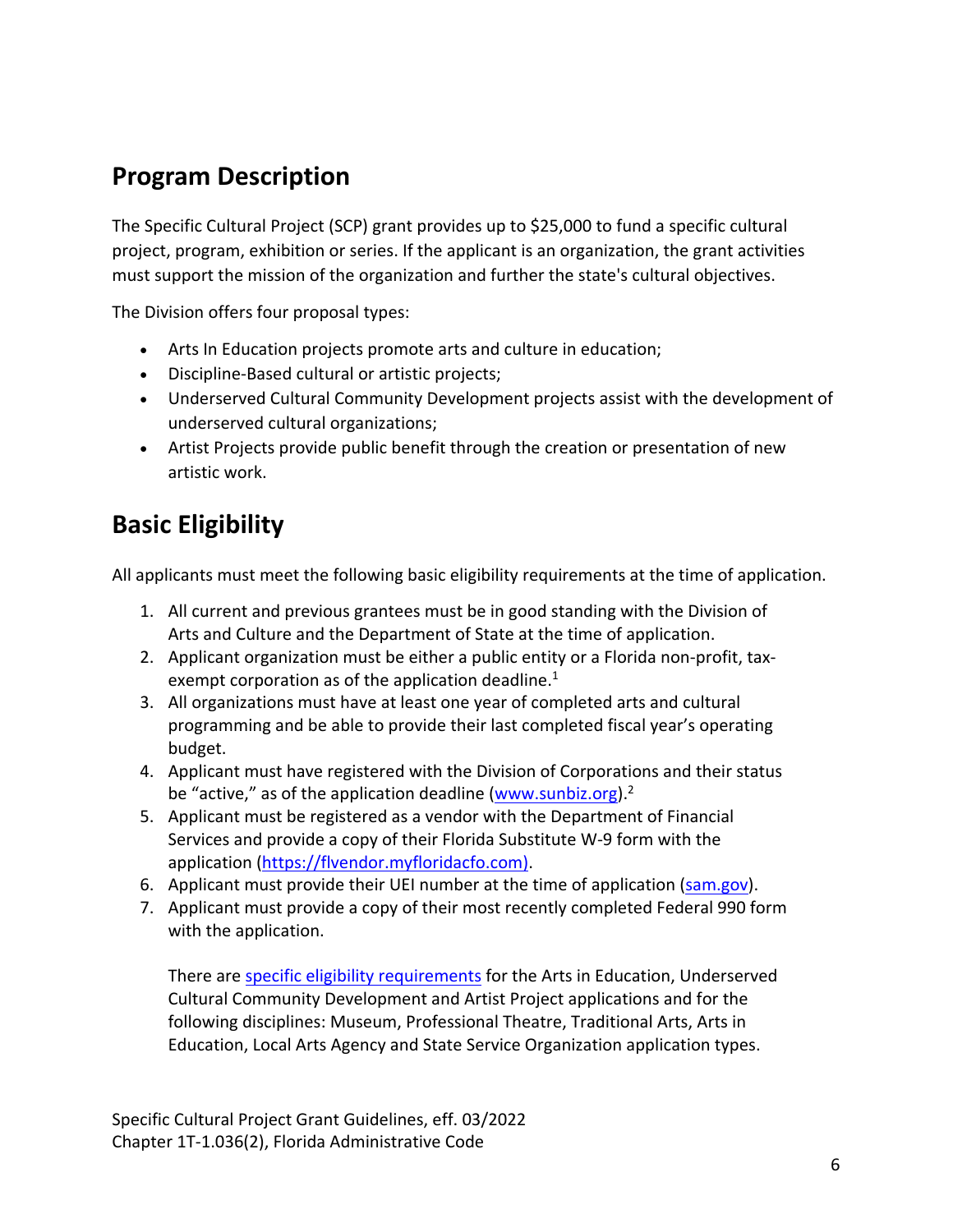<sup>1</sup>For more information about tax-exempt status, see **Exemption Requirements - Section** 501(c)(3) Organizations on the Internal Revenue Service website (http://www.irs.gov).

 $2$ The Division of Arts and Culture will verify that the applicant is registered with the Division of Corporations as of the application deadline. If the applicant is not registered in Corporations by the application deadline, the application will be deemed ineligible.

If the applicant is registered in Corporations but their status is not "active," the applicant must correct the status within 10 calendar days of notification or the application will be deemed ineligible.

For more information on corporate status, visit http://www.sunbiz.org or call the Division of Corporations, profit and non-profit information line at (850) 245-6052. To verify corporate status, you can review your corporate record online through the Sunbiz.org document search tool here: [search.sunbiz.org/Inquiry/CorporationSearch.](file://nvdos9shares01/dcashare/dcashare/RULES/2024%20Rule/GPS%20SCP/search.sunbiz.org/Inquiry/CorporationSearch)

In addition to Basic Eligibility, all grantees are expected to:

- 1. Complete all proposal activities within the grant period;
- 2. Make programming and activities open and accessible to all members of the public (see: Accessibility and Non-discrimination);
- 3. Match the grant amount requested, at least dollar for dollar with nonstate and non-federal funds (see: Request Amount and Match Requirements); and
- 4. Include only allowable expenses in the proposal budget (see: Allowable and Non-allowable expenses); and
- 5. Comply with all grant administration requirements:
	- Provide required information for grant award agreement
	- Return signed grant award agreement within 30 calendar days;
	- Request approval for any changes to grant award agreement;
	- Complete mid-year and final report within 30 calendar days (1/30; 7/30)
	- Maintain complete and accurate grant records;
	- Comply with the requirements of the Florida Single Audit Act; and
	- Credit the State of Florida and Division of Arts and Culture and the National Endowment for the Arts for funding.

## <span id="page-6-0"></span>**Application Restrictions**

Each organization may only submit one (1) Specific Cultural Project or one (1) General Program Support application per annual grant cycle (July 1 - June 30). (FS 265.286(9))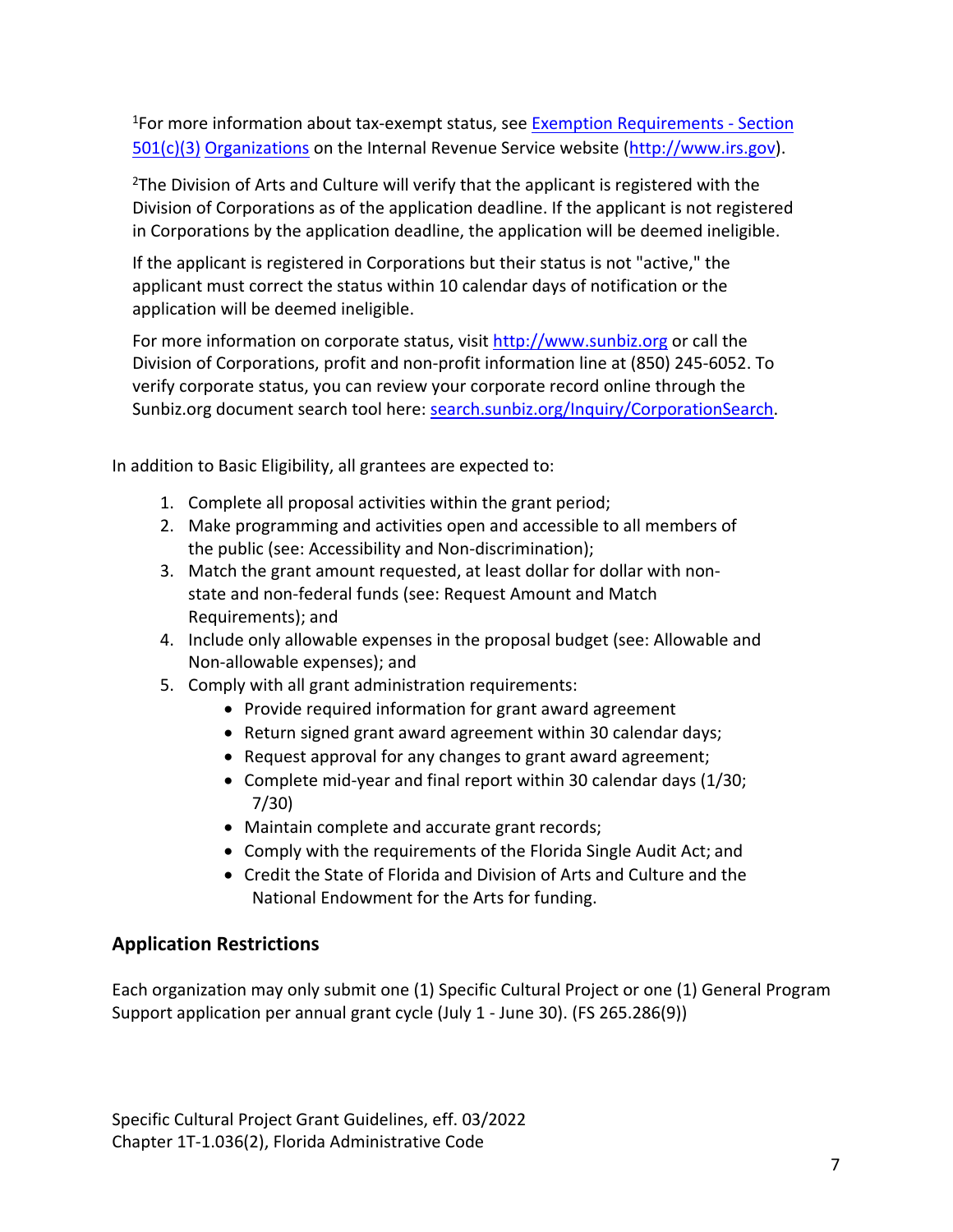# <span id="page-7-0"></span>**Specific Eligibility Requirements**

Applicants must also meet the following additional eligibility requirements based on their Proposal Type

### **Arts in Education (Residency)**

• have a minimum of 30 contact hours.

### **Artist Performances on Tour**

- be able to demonstrate performances and educational components of high quality
- use a professional contract, press kit and promotional materials
- be able to substantiate their touring experience.

### **Teaching Artists**

- be Florida professional artists and educators.
- be able to provide evidence of classroom experience.
- be 18 years of age or older.
- may not be enrolled in a degree or certificate program.

### **Museum discipline**

- be open to the public for at least 180 days a year;
- own or utilize works of art, historical artifacts or other tangible objects (live or inanimate); and
- exhibit these works of art, historical artifacts or other tangible objects to the public on a regular schedule.

### **Professional Theatre discipline**

• compensate artistic staff and actors.

### **Underserved Cultural Community Development**

- be an underserved cultural organization;
- have a Total Cash Income of \$150,000 or less;
- Consultant funding category only:
	- $\circ$  Consultant is not a member of applicant's staff or board; and
	- $\circ$  Consultant is not an immediate family member of applicant's staff or board.

### **Artist Project**

- be a professional creative artist;
- be a Florida resident for at least one year prior to the application deadline and maintain residency in Florida throughout the project;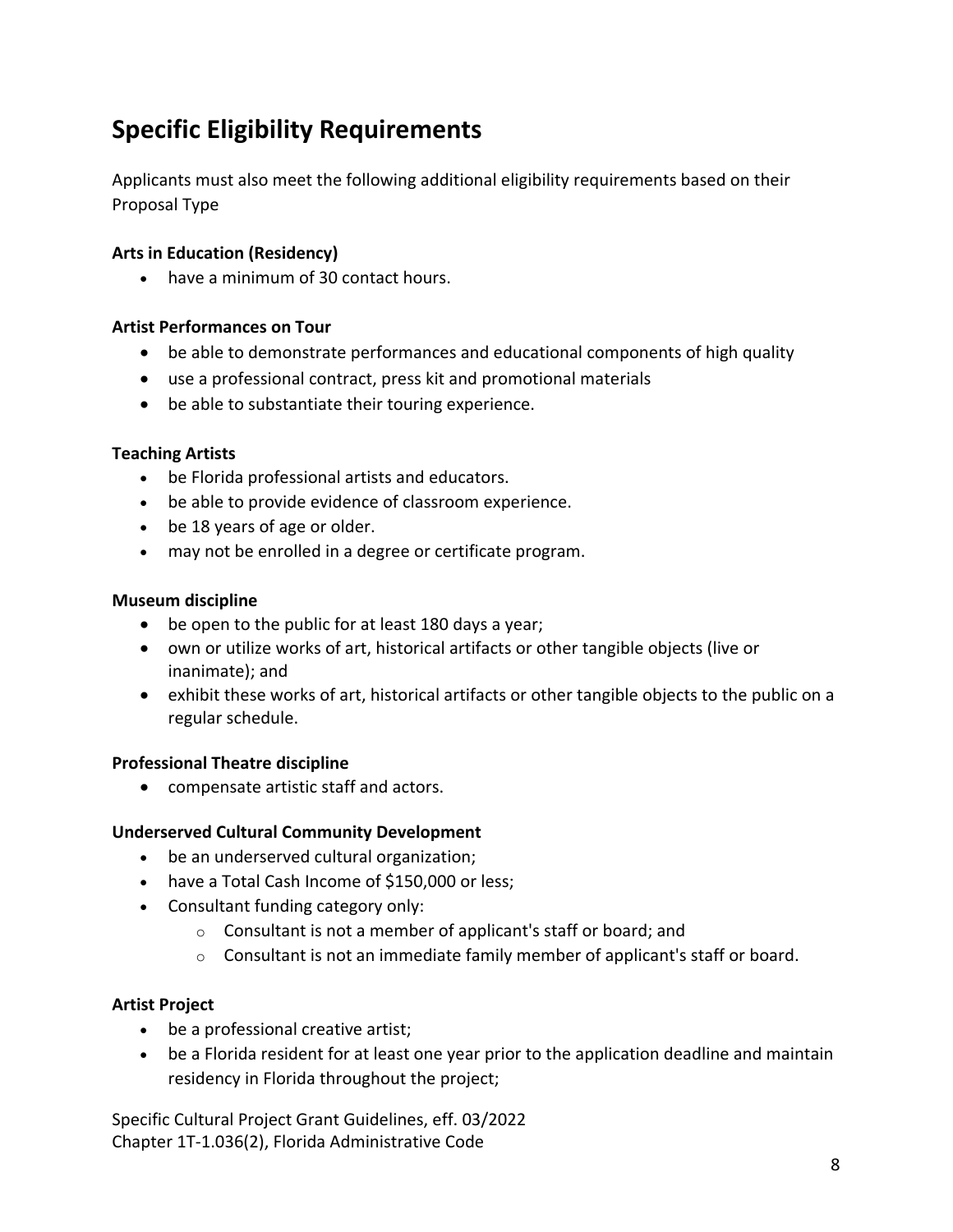- be 18 years of age or older by the application deadline; and
- not be enrolled in degree or certificate program.

## <span id="page-8-0"></span>**Proposal Types**

## <span id="page-8-1"></span>**Arts in Education**

Arts In Education project grants provide up to \$25,000 for projects that cultivate learning and artistic development for all students and teachers by promoting, encouraging and supporting arts and culture as an integral part of education and lifelong learning for residents and visitors. This includes, but is not limited to:

- The learning and artistic development of pre-kindergarten through grade 12 students and teachers; or
- Initiatives and proposals that help applicants to work as individuals or partners to carry out community programs and school reform through the arts.

The Division supports the view that the arts build cultural understanding, mutual respect and strong communities. Arts in Education projects accomplish this by bringing artists and cultural experiences directly into Florida schools, hospitals, nursing and eldercare facilities, senior centers, correctional facilities, community spaces, cultural facilities and other organizations. The Division encourages the use of Florida-based artists whenever possible.

### **Funding Categories**

There are **four** funding categories for Arts in Education Projects.

- 1. Artist Residency,
- 2. Arts Partnership,
- 3. Artist Performances on Tour and
- 4. Teaching Artists.

#### **Artist Residency**

Artist residencies place professional Florida artists in a variety of education and community settings. Services performed by resident artists may include:

- Teaching one or more aspects of their art form;
- Creating or performing works of art so that participants may observe and be a part of the creative process;
- Relating their art form to other curriculum areas or disciplines.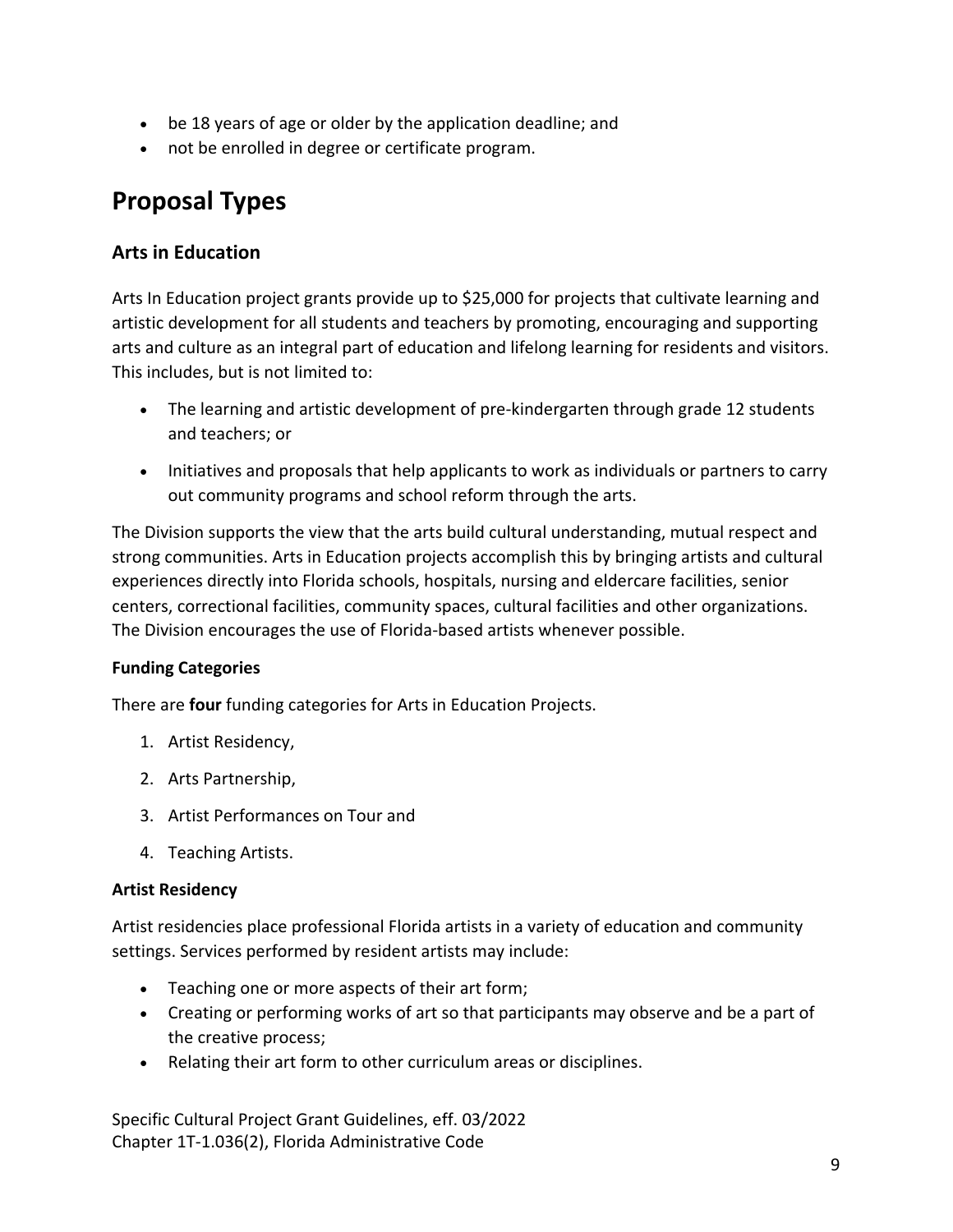Residencies can change the way a community views a particular art form and the arts in general. Artists engage participants in making art in a mutually supportive, creative learning environment and participants explore self-expression and the role of the arts in society. This process encourages imaginative thinking, problem solving, goal setting and teamwork.

All residencies should relate to:

- Core curriculum or Florida Standards Assessment at [www.cpalms.org/Public](http://www.cpalms.org/Public/) (for residencies targeted to pre-K through grade 12); or
- Community needs and goals (for residencies not targeted toward pre-K through grade 12. This includes colleges, universities, after school programs and cultural and social/community service programs).

### **Activities**

Artist residencies should include at least one (1) preliminary session with the artist(s) to discuss residency goals, scheduling, planning, objectives, requirements, etc. This session does not count towards the required contact hours. The artist should be paid for this session.

In addition to the preliminary session, residency activities may include the following:

- 1. An event that shares the core participants' work;
- 2. Arts-related professional development for staff, arts educators, administrators and teachers (in-service workshops/institutes, seminars, etc.);
- 3. Related in-state field trip to a gallery, museum, concert or performance for the core participants; and
- 4. An event that joins core participants, their family and friends in hands-on arts activities.

## **Contact Hours**

Residencies must have a minimum number of contact hours based on the grant amount requested. A contact hour is 60 minutes or one class period of hands-on activity with the artist. Residency days and weeks do not have to be consecutive. Use the table below to determine the required contact hours.

Minimum required contact hours by request.

| <b>Request Amount</b> | <b>Minimum Required Contact</b><br><b>Hours</b> |  |  |
|-----------------------|-------------------------------------------------|--|--|
| \$10,000 or less      | at least 30                                     |  |  |
| \$10,001 to \$15,000  | at least 40                                     |  |  |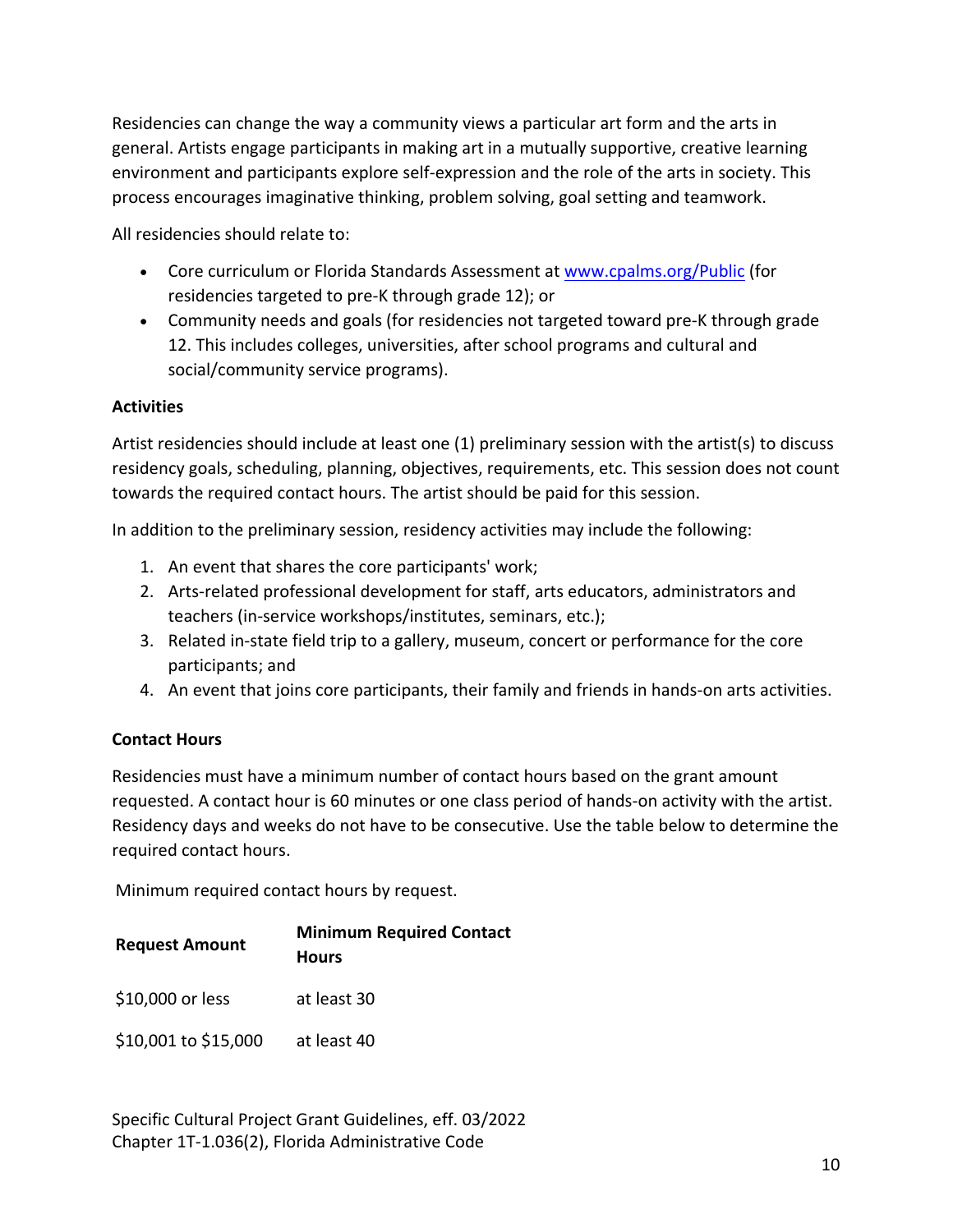\$15,001 to \$20,000 at least 50

\$20,001 to \$25,000 at least 60

Residencies may exceed the minimum contact hours, as long as activities take place during the grant period. Residency applications that do not show at least 30 contact hours will be deemed ineligible.

### **Arts Partnership**

The Arts Partnership funding category provides up to \$25,000 to support projects that will advance arts education and the development of long-term partnerships through effective collaboration between community arts and cultural organizations, social service agencies and educational entities.

Applicants may request up to \$25,000 for arts partnership projects that have completed planning and design work and are ready for implementation or expansion.

If proposals include computer, video and technology equipment, applicants must show how technology equipment, systems and programs are integrated into their specific arts education partnership.

Arts Partnership projects are not intended to fund the same project year after year, however panelists have the discretion to recommend funding for on-going projects.

### **Focus Areas**

Focus areas for the Arts Partnership project may include the following:

- 1. School-based arts education;
- 2. Programming that integrates the arts into areas not usually associated with the arts such as:
	- o non-arts curriculum;
	- o school-to-work initiatives;
	- $\circ$  the criminal justice system;
	- o the healthcare system;
	- $\circ$  community care for the elderly;
	- o underserved populations; and
	- o adult continuing education programs.
- 3. Programming that brings together different generations;
- 4. Arts and technology programming in music, visual arts, theatre, dance, media and/or literary arts; and
- 5. Community arts education.

## **Artist Performances on Tour**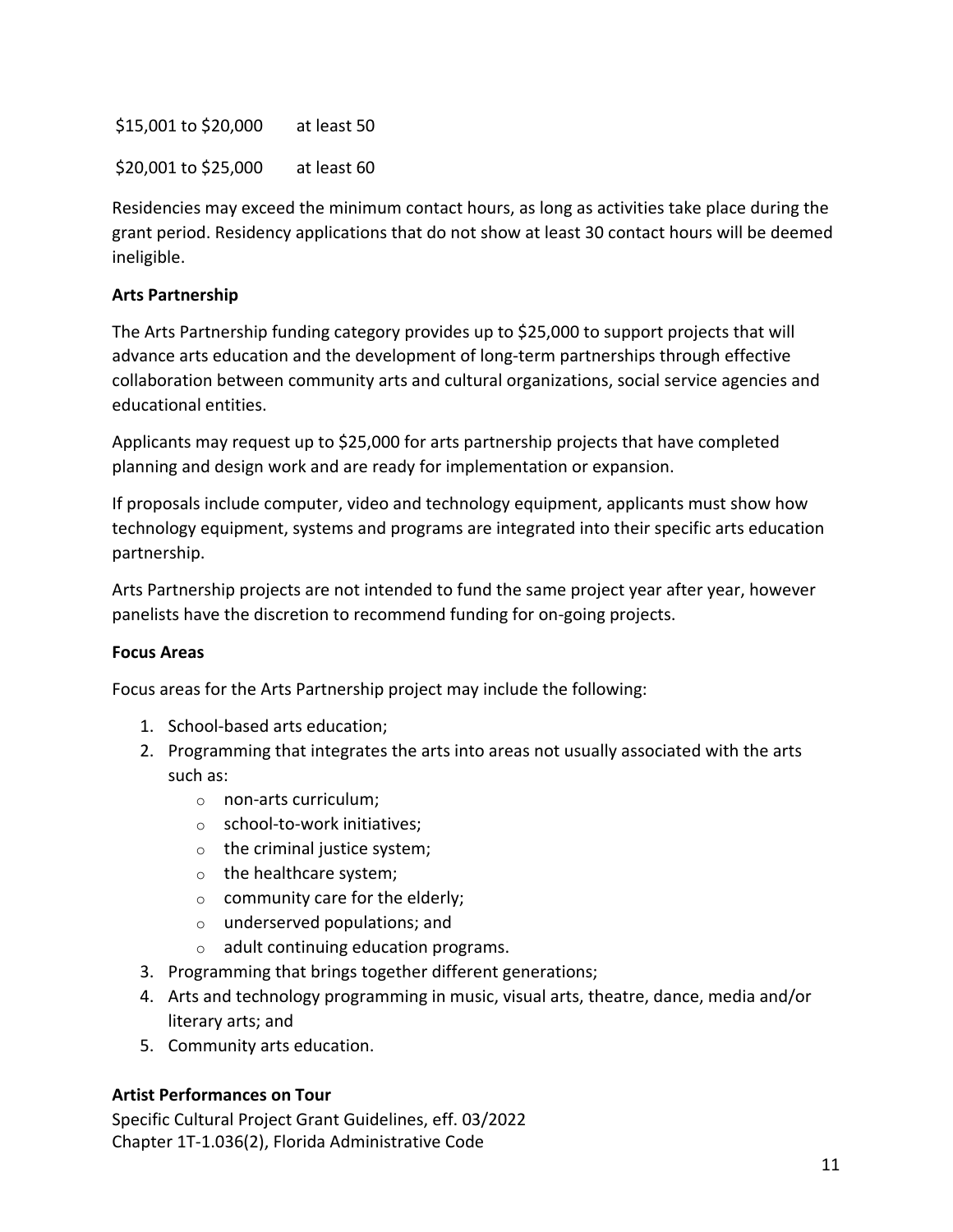The Artist Performances on Tour Program provides funding to Florida-based performing artists for touring activities to underserved communities; touring activities include both a performance and an educational component. Target audiences are organizations and schools located within underserved counties or an underserved organization in any county (see: Underserved Designation.) All performances are accompanied by educational components. Touring activity must take place outside the home county of the applicant artist and within the state of Florida.

Most touring activities are presented to K-12 students, many of them in underpopulated counties with little exposure to live performance. It is for this reason that educational activities play such an important role. In addition to performance pieces, touring artists must offer a menu that includes master classes, lecture/demonstrations, workshops, hands-on activities and residencies of varying length; these must be accompanied by study guides and other material to enrich the students' experience of the performance. For K-12 students, artists can also provide lesson plans that show correlation to specific Florida Standards. These can be found on the Florida Department of Education website at: [www.fldoe.org/academics/standards.](http://www.fldoe.org/academics/standards/) An excellent resource is at the CPALMS website at [www.cpalms.org/Public.](http://www.cpalms.org/Public/) For college, university, community and adult audiences, artists must provide options for activities that enrich their experiences at performances.

Applicants are only required to have 50% match (cash or in-kind) for this category. There is no limit on the amount of in-kind that can be included in the proposal budget.

## **Basic Application Eligibility**

All applicants must be solo professional artists or companies with full-time, paid artistic/program/managerial staff that compensate all artistic, program, design, technical and managerial staff in accordance with applicable labor standards. For this program, artist duos and ensembles that are not incorporated as non-profit  $501(c)(3)$  must apply in the name of the lead representative. (Example: If the two-person Alice and Jerry's Fabulous Beethoven Magic Act is not incorporated as a non-profit, then either Alice or Jerry must be the actual applicant; this is how grant payments will be directed.)

Solo artists must reside in Florida. For companies (more than one performer such as duos and ensembles), at least 50% of the artists must have their primary residence in Florida and the company's primary place of business must be located in Florida.

Applicants must be able to provide evidence of touring experience.

## **Required Attachments**

- Work sample, audio or video. This selection should be 5 minutes long. The quality of the work sample is critical to the panel's evaluation of the application;
- Resumes of significant personnel;
- A list of recent tours (include city/county/state, venue and audience impact numbers);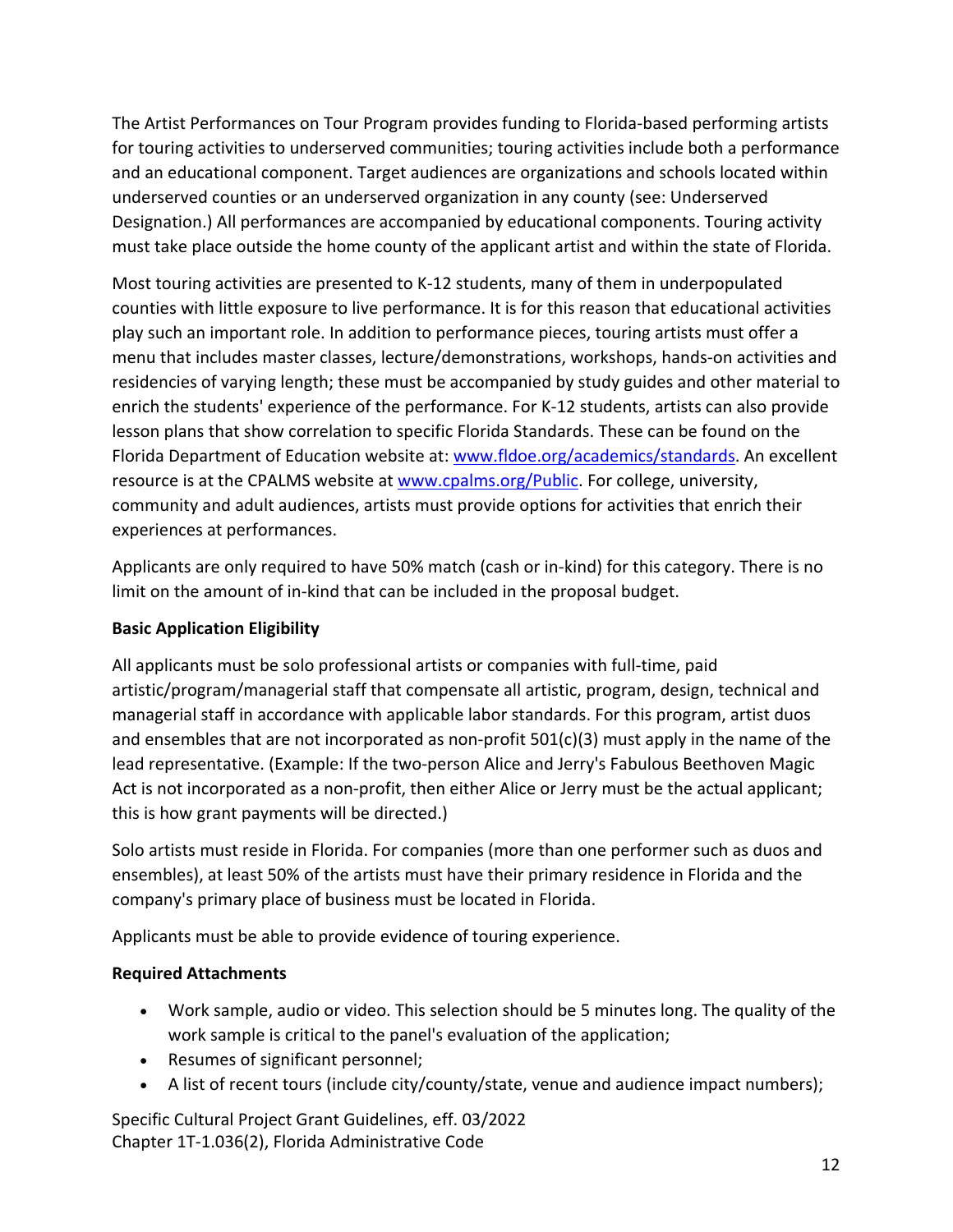- Samples of study guides, materials, hand-outs, lesson plans and other educational materials used in activities and residencies;
- A copy of the artist's standard touring contract with all riders; and
- A sample press kit and promotional materials.

### **Teaching Artists**

The Teaching Artists Program provides funding to Florida-based artists providing educational services in Florida public schools. Teaching artists integrate the creative process into the classroom. As both artists and educators, Teaching Artists bring their artistic disciplines into the classroom setting to help students gain a new perspective and develop skills by exploring their own creativity in a variety of artistic media. A teaching artist (artist educator) is a practicing professional artist with the complementary skills and sensibilities of an educator, who engages people in learning experiences in, through and about the arts.

Teaching artists must provide lesson plans that show correlation to specific Florida Standards. These can be found on the Florida Department of Education website at: [www.fldoe.org/academics/standards.](http://www.fldoe.org/academics/standards/) An excellent resource is at the CPALMS website at [www.cpalms.org/Public.](http://www.cpalms.org/Public/) For college, university, community and adult audiences, artists must provide options for activities that enrich their experiences at performances.

Applicants are only required to have 50% match (cash or in-kind) for this category. There is no limit on the amount of in-kind that can be included in the proposal budget.

### **Basic Application Eligibility**

All applicants must be Florida professional artists and educators.

Applicants must be able to provide evidence of classroom experience.

## **Required Attachments**

- Teaching Artists must provide samples of their artistic work. The quality of the work sample is critical to the panel's evaluation of the application;
- Resumes or CV;
- A list of classroom experience (include city/county/state, venue and audience impact numbers);
- Samples of study guides, materials, hand-outs, lesson plans and other educational materials used in activities and residencies; and
- Letters of support from educators and/or schools where the artists has worked in the past.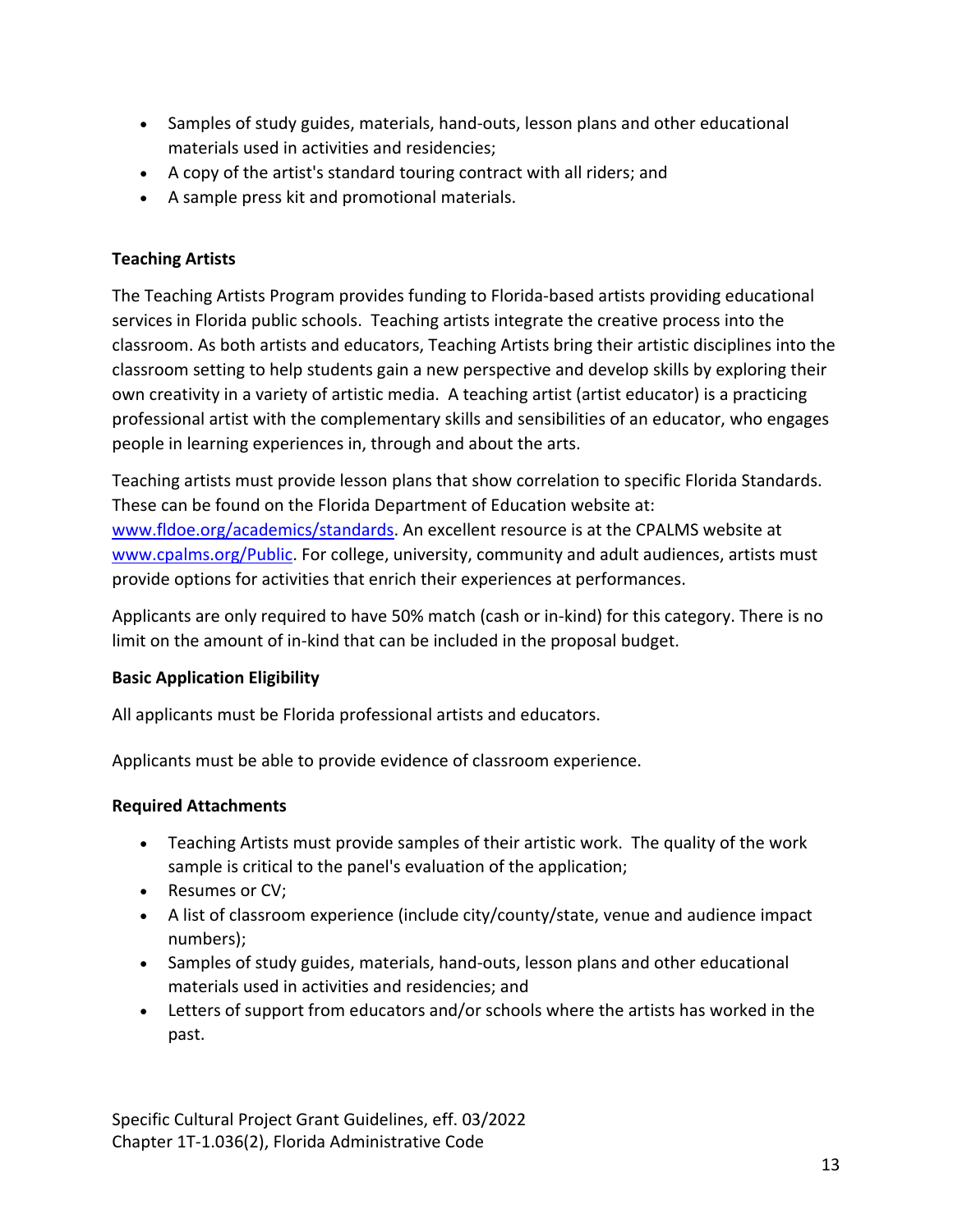## <span id="page-13-0"></span>**Discipline-Based**

Discipline-Based projects are discipline-specific for organizations conducting cultural projects, realizing their stated mission and furthering the state's cultural objectives.

### **Discipline Categories**

Discipline-Based applicants must select one of eleven (11) discipline categories.

- **[Dance](#page-15-0)** organizations that promote excellence in dance. This includes producing dance companies and other organizations with dance programming.
- **[Literature](#page-15-0)** organizations that promote excellence in the literary arts. This includes small presses, non-commercial publishing houses, professional literary groups and other organizations with literary programming.
- **[Media Arts](#page-15-0)** organizations that promote excellence in film, video, radio and television. This includes film and video festivals and media art exhibitions, conferences and seminars.
- **[Multidisciplinary](#page-15-0)** organizations that are producing two (2) or more separate artistic or cultural disciplines.
	- $\circ$  Presenting organizations should apply to the Presenting discipline. Botanical gardens, zoos, science centers and museums should apply to the Museum discipline. Organizations with an arts education mission can apply to the Arts in Education discipline.
- **[Museum](#page-15-0)** organizations that are primarily educational and aesthetic with proposals focused on the applicant's collections and/or exhibits. This includes zoos, botanical gardens, arboretums, nature centers and aquariums.
	- $\circ$  Museums are encouraged but not required to participate in the American Alliance of Museums' Museum Assessment Program (MAP) and to pursue or maintain national accreditation through American Alliance of Museums (AAM), American Zoological Association (AZA) or Zoological Association of America (ZAA).
	- o Museums may include but are not limited to the following:
		- Art Museums;
		- **Historical Museums;**
		- **Multidisciplinary Museums;**
		- Science Museums (Botanical Gardens, Zoos, Arboretums, Nature Centers and Aquariums); and
		- Youth and Children's Museums.
	- $\circ$  Non-museum organizations conducting visual art exhibitions should apply to the Visual Art discipline.
- **[Music](#page-15-0)** organizations that promote excellence in music performance and creation, includes both vocal and instrumental music. The Music discipline includes but is not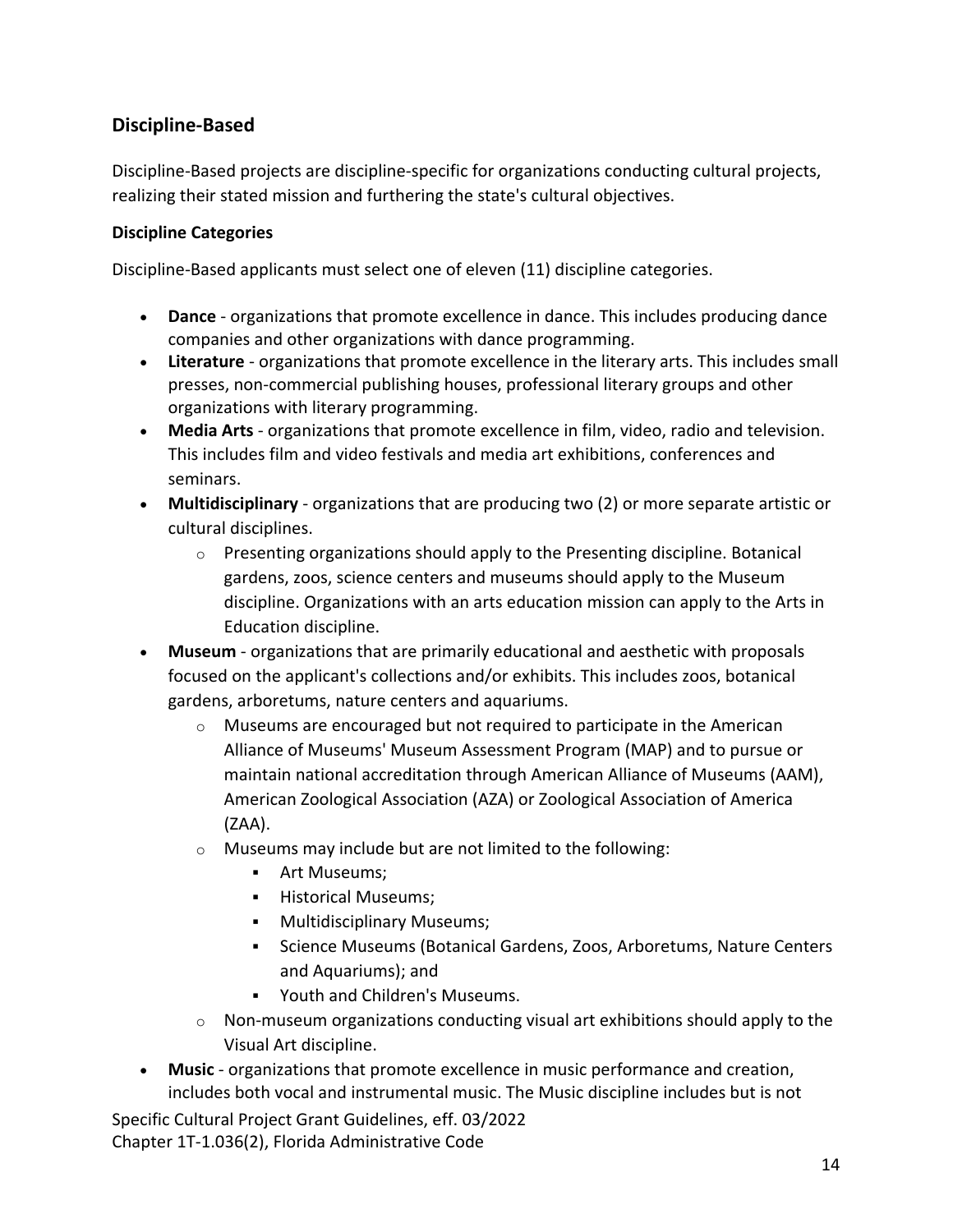limited to chamber or jazz ensembles, choral groups, community bands orchestras, opera and world music ensembles.

- $\circ$  Producers of musical theatre should submit their application to the appropriate Theatre discipline (professional or community).
- $\circ$  Presenting organizations should apply to the Presenter discipline.
- **[Presenter](#page-15-0)** organizations that enter into agreements to provide performances or other cultural activities. The organization generally does not create, rehearse, cast or have artistic control over the performance or activity.
	- $\circ$  Applicants producing, rather than presenting, should apply to the appropriate discipline for their activities, such as Music, Theatre, Dance, Multidisciplinary, etc. If an organization is presenting and producing applicants should consider the percentage of their programming that is dedicated to presenting when deciding which discipline to apply to.
- **Theatre** disciplines support producing theatres and other organizations that promote excellence in theatre performance. Musical theatre can be included in this discipline.
	- $\circ$  Organizations producing opera should apply to the Music discipline. College and university theatre programs should apply to the Community Theatre discipline.
	- o **[Community Theatre](#page-15-0)** The Community Theatre discipline is for producing community theatres. Community theatres should be very specific when describing how artists are compensated. Although it is assumed that most community theatres will not be compensating most actors, applicants should address whether or not technical staff (directors, designers) are compensated and if any actors receive financial compensation.
		- If a community theatre is in the process of becoming a professional house, the application should describe where the applicant is in the transition and when the applicant expects to be offering full compensation to artistic staff.
	- o **[Professional Theatre](#page-15-0)** The Professional Theatre discipline is for producing professional theatres and also includes professional storytelling organizations. Professional theatres are required to pay their actors. Companies should be very specific when describing the financial compensation and/or benefits that are offered to artistic staff and actors. For information on minimum pay rates for actors and staff contact a theatrical union such as Actors Equity [\(www.actorsequity.org\)](http://www.actorsequity.org/).
- **[Traditional Arts](#page-40-0)** organizations that preserve and present traditional arts from specific cultural groups in Florida. This includes performances, exhibitions, festivals and other programming featuring traditional artists and their work. This discipline's goals are to support programming of traditional artists in a public venue and to foster recognition and awareness of traditional arts. (For more information, see Traditional Arts under Definitions)
	- o Note: The Traditional Arts discipline is NOT intended for programming that focuses primarily on the following activities: research for scholarly purpose only;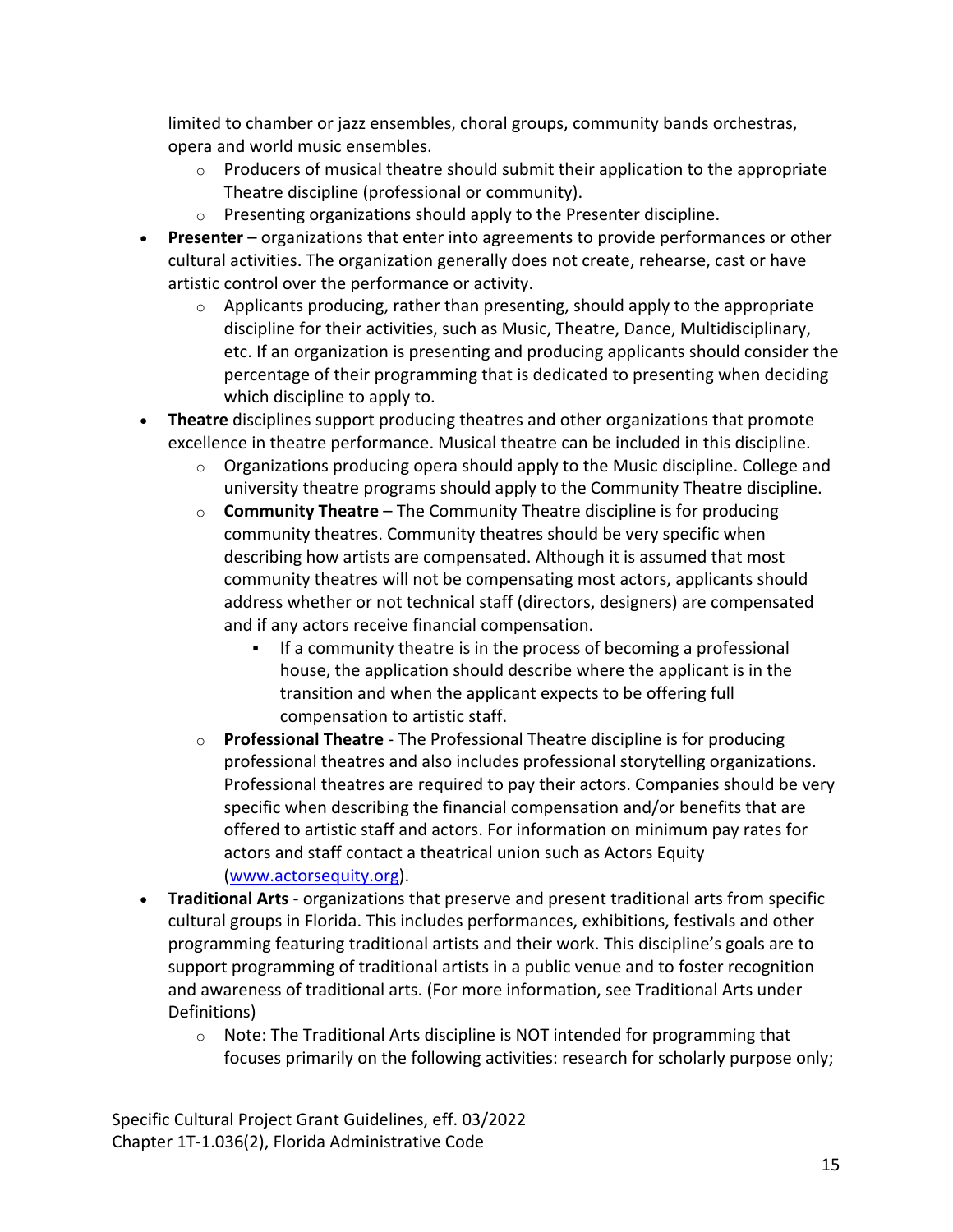historical presentations; re-creations or re-enactments; cultural appropriation and revivalism, tourism and contemporary studio crafts or reproductions.

- $\circ$  Please contact your program manager to confirm your application meets the definition of Traditional Arts before applying to this discipline.
- **[Visual Arts](#page-15-0)** for organizations that promote excellence in the visual arts through activities such as:
	- o lectures;
	- o publications;
	- o exhibitions;
	- o educational programs;
	- o artist workshops; and
	- o professional development for visual artists.

The discipline category of the application will determine which review panel will evaluate and score the application. Applicants should select the discipline that best fits their proposal. Applicants should consider whether they are presenting or producing the activity when choosing a discipline category.

Applicants that produce festivals should select the discipline category for the festival activity. For example, an organization producing a film festival should apply to the Media Arts discipline while a cultural festival that is producing music, visual art and dance activities should apply to the Multidisciplinary category. For more information, contact a program manager (See: Help).

## <span id="page-15-0"></span>**Underserved Cultural Community Development**

Underserved Cultural Community Development projects supports up to \$25,000 for the organizational development of underserved cultural organizations. All applicants to this proposal type must meet the following criteria:

- Meet basic eligibility requirements;
- Be an underserved cultural organization as defined below; and
- Have a Total Cash Income (from the applicant's most recently completed fiscal year) of \$150,000 or less.

Underserved organizations can also apply for project funding to the Discipline-Based categories.

Applicants are only required to have 50% match (cash or in-kind) for this category. There is no limit on the amount of in-kind that can be included in the proposal budget.

## **Underserved Designation**

For the purposes of this proposal type, underserved means rural, minority or lacking in resources.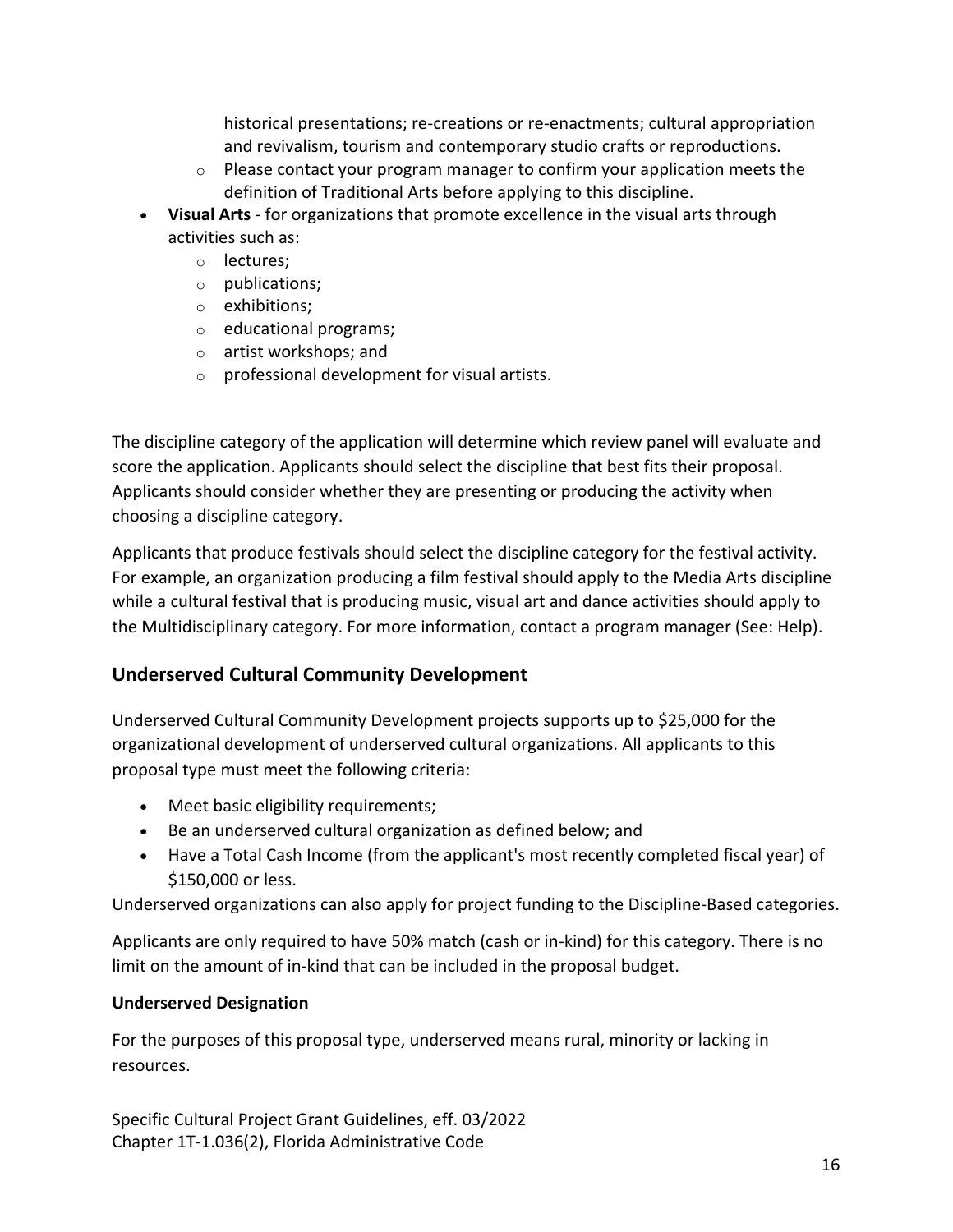A *rural* cultural organization is:

• Designated by the Rural Economic Development Initiative (REDI) as an economically distressed county or community. You can find more information and a list of economically distressed counties and communities at [www.floridajobs.org/business](http://www.floridajobs.org/business-growth-and-partnerships/rural-and-economic-development-initiative/rural-definition)[growth-and-partnerships/rural-and-economic-development-initiative/rural-definition.](http://www.floridajobs.org/business-growth-and-partnerships/rural-and-economic-development-initiative/rural-definition)

A *minority* cultural organization is:

- Community-based;
- Deeply rooted in and reflective of a specific religious, racial, national or cultural group of non-western or Judeo-Christian tradition; and/or
- Composed of at least 51% persons who represent such groups as African American, Hispanic, Native American, Asian/Pacific Islander, individuals with disabilities and other minorities. This includes staff, board, artists and volunteers. Gender is not considered a minority for the purposes of this program.

### A cultural organization that is *lacking in resources*:

• Has trouble achieving its mission due to lack of cultural information or access to available programs. These organizations are typically located within counties where there is no designated Local Arts Agency or other means of acquiring ongoing information and assistance.

## **Funding Categories**

There are **three** (3) funding categories for Underserved Cultural Community Development projects.

- 1. Capacity Building;
- 2. Consultant; and
- 3. Salary Assistance.

## **Capacity Building**

This funding category provides up to \$5,000 for projects that increase administrative or artistic capacity. Eligible projects include but are not limited to:

- Staff/volunteer exchange;
- Professional development opportunities such as attendance at seminars and workshops;
- Plan development opportunities such as fundraising, marketing and arts education; and
- Equipment/technology needs.

### **Consultant**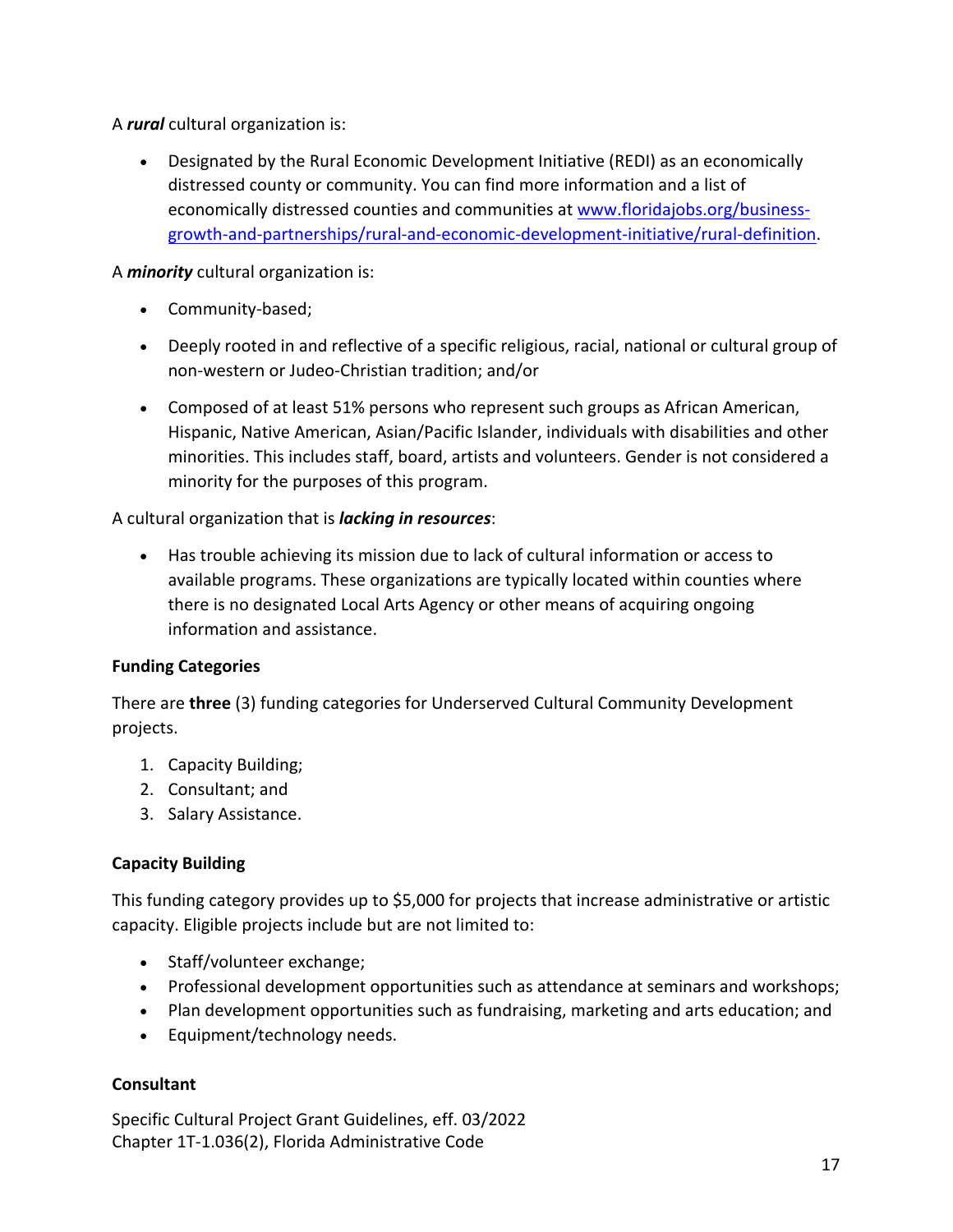The Consultant funding category provides up to \$5,000 for retaining consultants that can provide specific administrative or artistic needs.

Administrative needs may include but are not limited to:

- Needs assessment;
- Grant writing;
- Board and staff development;
- Office management;
- Box office management;
- Development or fundraising;
- Marketing or public relations; and
- Technology training.

Artistic needs may include but are not limited to:

- Design (scene, exhibit, lighting, costumes, sound, graphics);
- Stage or house management;
- Directing;
- Musical production;
- Dramaturgy or script analysis;
- Choreography;
- Curatorial or exhibition guidance; and
- Preservation or archival projects.

The consultant may not be a member of the applicant's staff or board. The consultant may not be an [immediate family](http://dos.florida-arts.org/resources/termlookup.cfm?term=immediate-family) member of any staff or board members. This funding category may not be used to hire temporary staff positions.

Applicants must submit the consultant's resume with the application.

### **Salary Assistance**

The Salary Assistance funding category allows applicants to request up to \$25,000 for the full or partial salary support for one or more positions. The positions must be critical to the mission of the organization. Organizations can only receive this grant for up to 3 consecutive years.

## <span id="page-17-0"></span>**Artist Project**

Artist Project grants provide up to \$25,000 for artist-driven projects that have public benefit and enhance the State of Florida through the creation or presentation of artistic work. Artist Projects can be in all artistic disciplines, genres and styles. Eligible projects will support the Division's mission to advance, support and promote arts and culture to strengthen the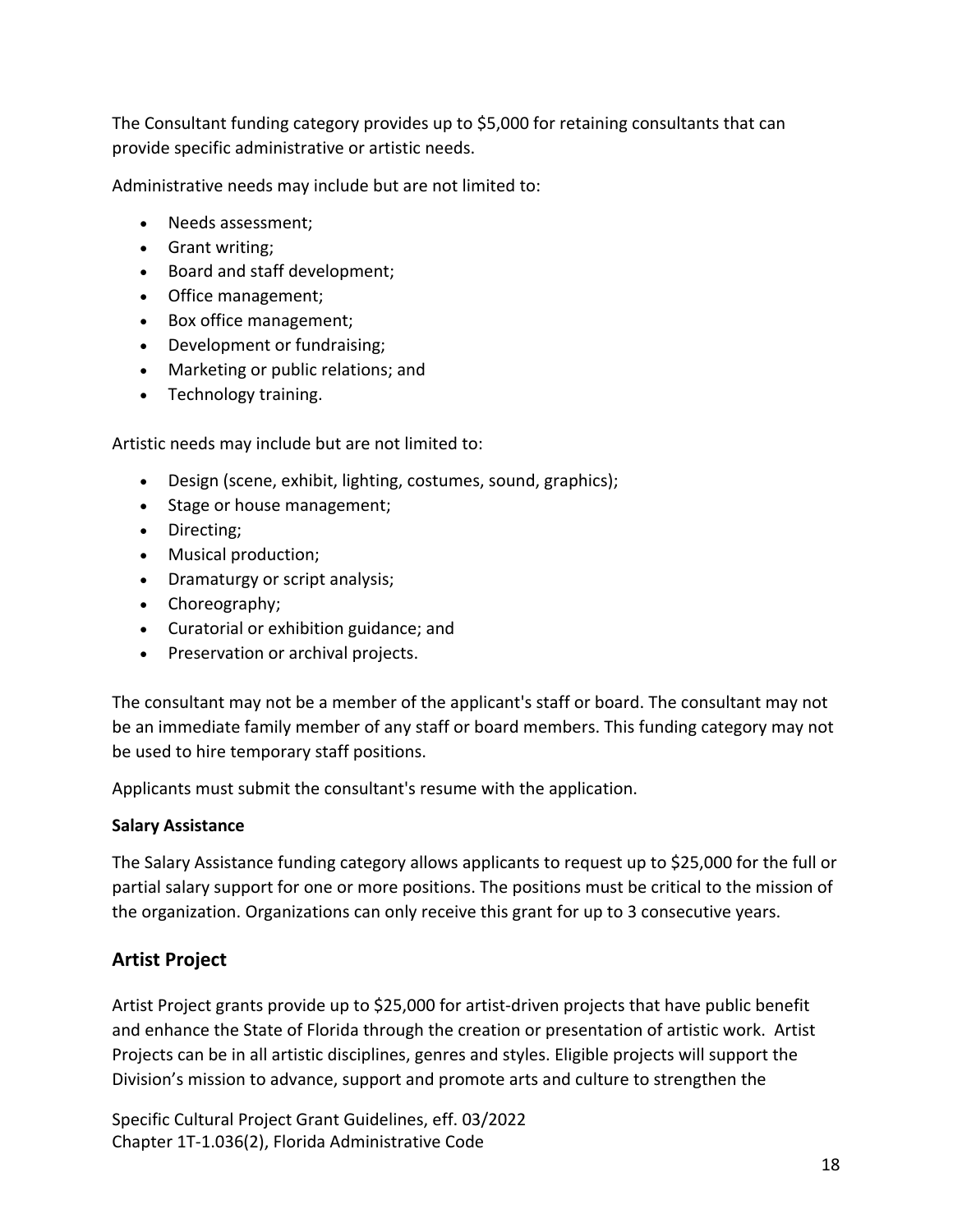economy and quality of life for all Floridians. Collaboration with other artists organizations and community members is encouraged. However, one lead artist must serve as the primary contact and fiscal agent for the grant. Artist Project grants are designed for artists at varying career levels.

Applicants are only required to have 50% match (cash or in-kind) for this category. There is no limit on the amount of in-kind that can be included in the proposal budget.

All applicants must submit a complete application with required attachments and optional support materials on or before the application deadline. The application will include an artist statement and must describe the project in detail (including budget), its artistic significance/context and public benefit. The applicant must also identify all Division Goals that are addressed by the project. Division Goals are:

- Building the economy and creative industries
- Enhancing education through arts and culture
- Advancing leadership in arts and culture in the state and nation
- Promoting healthy, vibrant and thriving communities
- Advancing sense of place and identity

Artist Project funding is intended for artists creating or presenting original works of art. For the purpose of this program derivative works such as interpretations, arrangements, reproductions or any other transformations or adaptations of pre-existing works created by other artists are not considered original.

## **Basic Application Eligibility**

Artist Project funding is designed to support projects by practicing, professional, creative artists at varying career levels residing in Florida. For purposes of this program, a "professional creative artist" is defined as a person who creates, on an ongoing basis original works of art within an artistic discipline and is pursuing it as a means of livelihood or for the highest level of professional recognition.

All applicants must provide documentation of Florida residency (as defined by section 196.015 or section 222.17, *Florida Statutes*) as of the application deadline. This documentation must include one of the following:

- A valid Florida driver's license or identification card
- Proof of voter registration in Florida (a voter registration card or other official correspondence from the supervisor of elections)
- A declaration of domicile
- A recent federal tax return showing a Florida address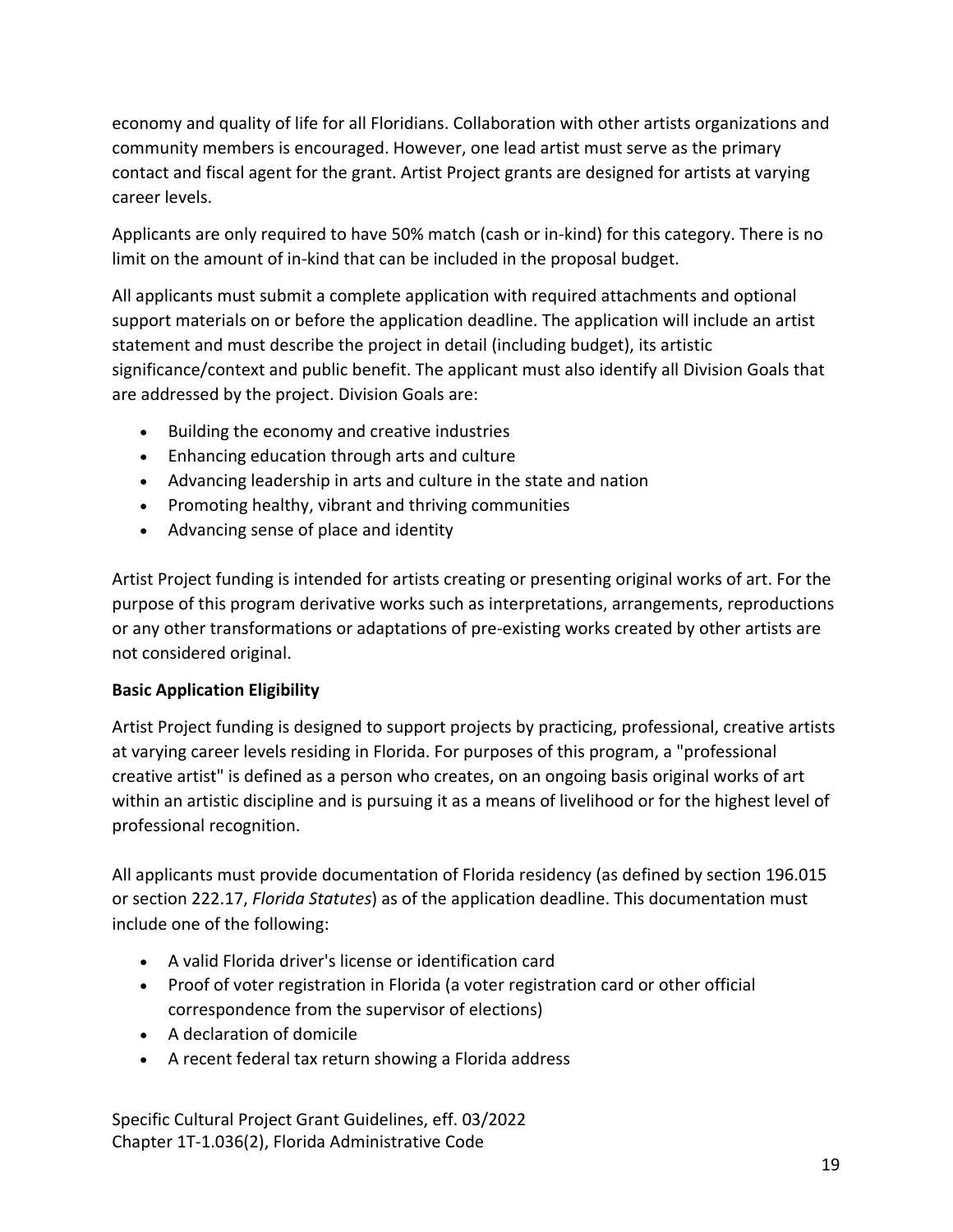Applicants must redact their Social Security Number and any other sensitive financial information submitted as documentation of residency as all application documents are subject to Public Records Law (Chapter 119, *Florida Statutes*).

All applicants must be 18 years of age or older by the application deadline. Applicants may not be enrolled in a degree or certificate program.

### **Required Attachments**

- Resume(s) or vitae(s) of key participants; and
- Samples of Original Work (images of artwork, screenplay, musical composition, audio or video recordings).

# <span id="page-19-0"></span>**About the Application**

## <span id="page-19-1"></span>**Grant Period**

All proposed activity must take place within the grant period.

- The grant period **start date** is July 1 of the state fiscal year in which requested grant funding is appropriated by the Florida Legislature
- The grant period **end date** is June 30 of the state fiscal year in which requested grant funding is appropriated by the Florida Legislature, unless an end date extension is approved by the Division.

## <span id="page-19-2"></span>**Accessibility and Non-Discrimination**

The Division of Arts and Culture is committed to making the arts and culture accessible to everyone, including:

- persons with disabilities;
- older adults;
- culturally and economically underserved populations; and
- minorities.

Accessibility for your organization's programming is part of the Impact review criterion.

Organizations seeking support for activities are required to be open and accessible to all members of the public, regardless of sex, race, color, national origin, religion, disability, age or marital status.

The Americans with Disabilities Act (ADA) prohibits discrimination against individuals with disabilities in employment, state and local government services, public accommodations,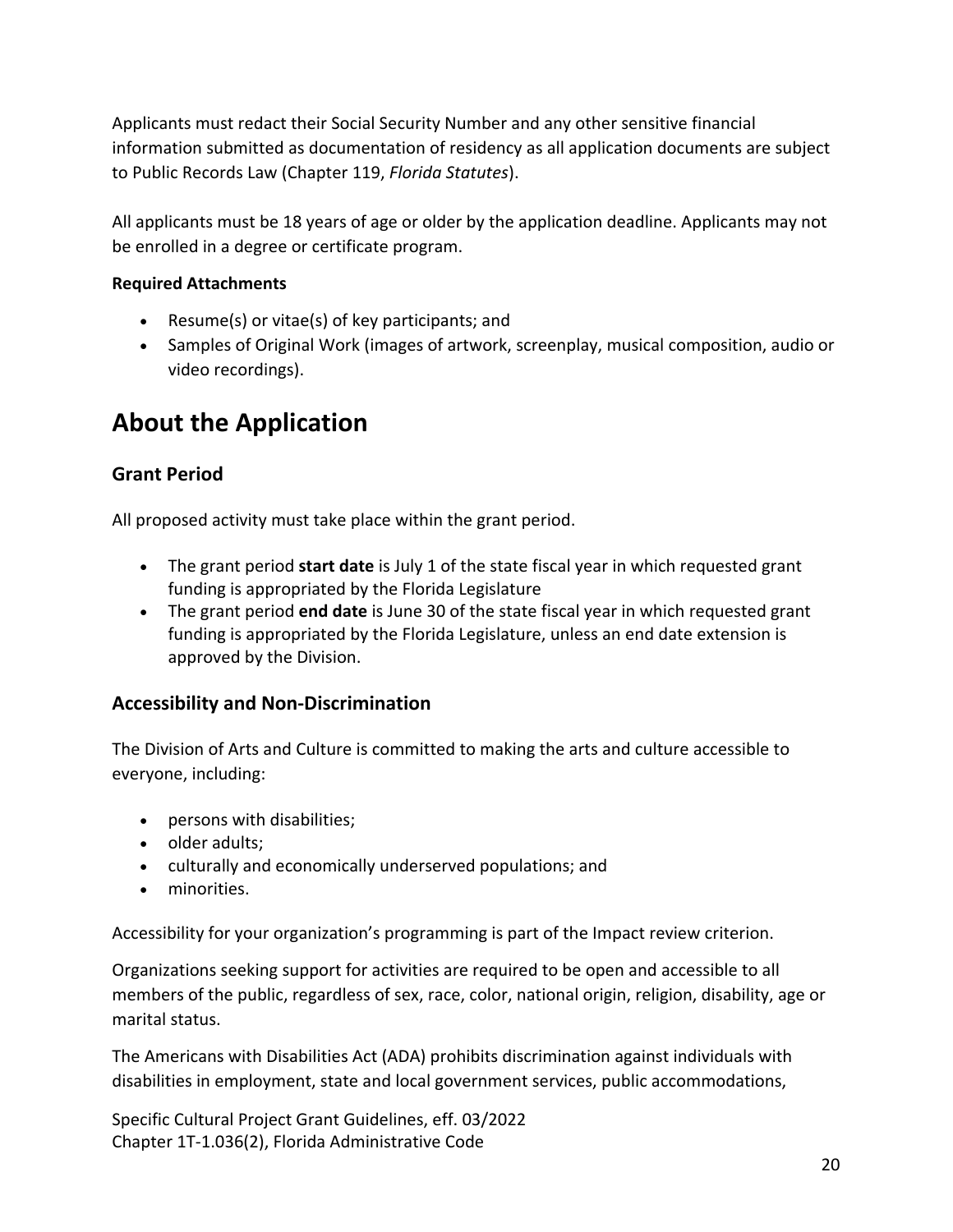transportation and telecommunication. The ADA extends the requirements under Section 504 of the Rehabilitation Act of 1973, as amended, to all activities of state and local governments and places of public accommodations operated by private entities, including places of public display. The 504 Self Evaluation Workbook which can be used as a reference and downloadable Disability Symbols can be found at [dos.myflorida.com/cultural/info-and-](http://dos.myflorida.com/cultural/info-and-opportunities/resources-by-topic/accessibility/)

opportunities/resources-by-topic/accessibility</u>. While the workbook is not required, failure to complete the workbook can impact the applicant's Impact score.

## <span id="page-20-0"></span>**Operating Budget**

Organizations are required to provide three fiscal year budgets for their organization: the last completed fiscal year (as of 6/1 the time of application), their current fiscal year budget and their proposed budget for the upcoming fiscal year. While the proposal budget includes expensing during the grant period of July  $1 -$  June 30, the operating budget should match the applicant's fiscal year.

Applicants are expected to present their operating budget using the following budget categories.

### **Expenses:**

- 1. Personnel: Administrative (administrative employees)
- 2. Personnel: Programmatic (programmatic employees)
- 3. Personnel: Technical/Production (technical/production employees)
- 4. Outside Fees and Services: Programmatic (programmatic outside contractors)
- 5. Outside Fees and Services: Other (all other outside contractors)
- 6. Space Rental, Rent or Mortgage
- 7. Travel
- 8. Marketing (tangible marketing products)
- 9. Remaining Operating Expenses (all other expenses not listed above)

### **Income:**

- 1. Revenue: Admissions (income earned through ticket sales)
- 2. Revenue: Contracted Services (income earned through contracted services)
- 3. Revenue: Other (any other earned income)
- 4. Private Support: Corporate (funds from corporate entities)
- 5. Private Support: Foundation (funds from foundations)
- 6. Private Support: Other (funds from individuals)
- 7. Government Support: Federal (funds from federal entities)
- 8. Government Support: State/Regional (funds from regional entities)
- 9. Government Support: Local/County (funds from local or county government)
- 10. Applicant Cash (organization's reserves, could be income from investments)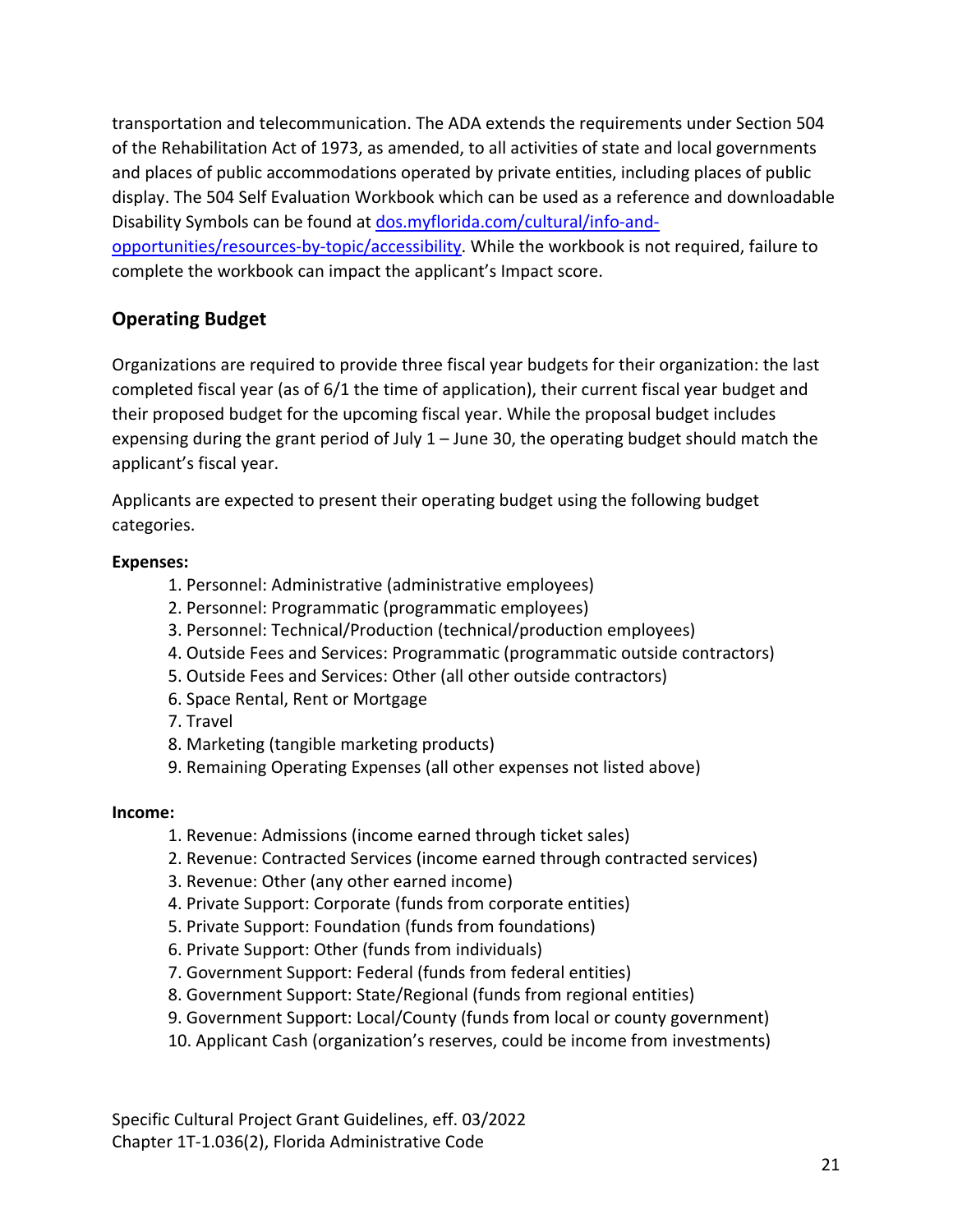**In-kind:** Organizations are allowed to include some in-kind (donated goods and services) in their operating budget..

To calculate the maximum allowed in-kind, look at your organization's Total Cash Income (TCI) for the last fiscal year.

- If Total Cash Income (TCI) is \$150,000 or less, Total Operating Income (TOI) may not include more than 25% in-kind. Maximum allowable in-kind = Total Cash Income divided by 3.
- If Total Cash Income (TCI) is over \$150,000, Total Operating Income (TOI) may not include more than 10% in-kind. Maximum allowable in-kind = Total Cash Income divided by 9.

## <span id="page-21-0"></span>**Request Amount**

Specific Cultural Projects have a maximum request of \$25,000. Use the table below to find the maximum request amount. Proposal types and funding categories (levels) are described in detail in the Proposal Types section of the guidelines.

| <b>Proposal Type</b>                          | <b>Funding</b><br>Category  | Maximum Request |  |
|-----------------------------------------------|-----------------------------|-----------------|--|
| Arts In Education *                           | All                         | \$25,000        |  |
| Discipline-Based                              | N/A                         | \$25,000        |  |
| Underserved Cultural<br>Community Development | Salary<br>Assistance        | \$25,000        |  |
| Underserved Cultural<br>Community Development | Capacity<br><b>Building</b> | \$5,000         |  |
| Underserved Cultural<br>Community Development | Consultant \$5,000          |                 |  |
| Artist Performances on Tour                   | N/A                         | \$25,000        |  |
| Artist Project                                | N/A                         | \$25,000        |  |

**\* Note**: Arts In Education Residency projects have specific contact hour requirements based on the amount requested.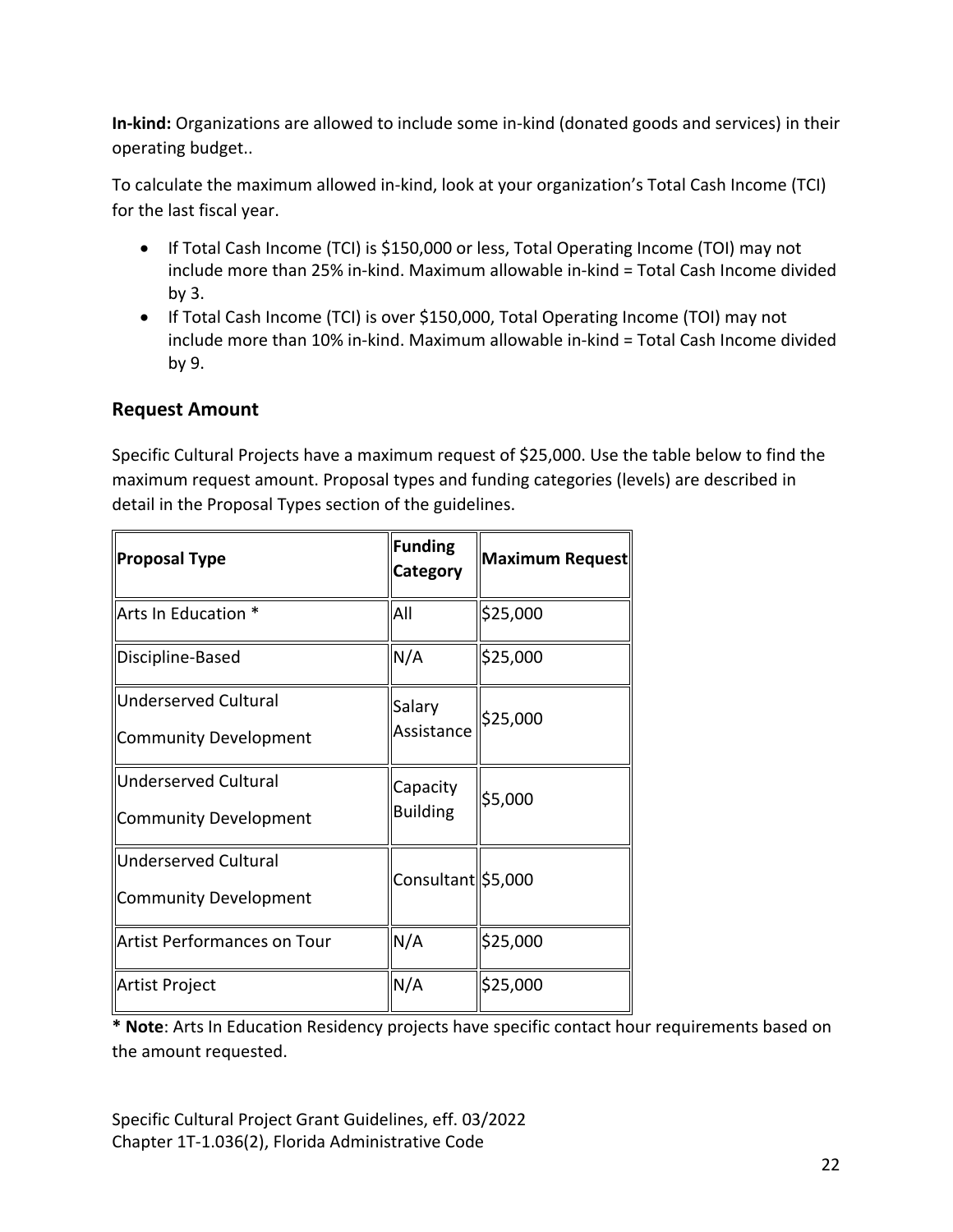# <span id="page-22-0"></span>**Grant Proposal Budget**

The Proposal Budget expenses must equal the Proposal Budget Income.

### <span id="page-22-1"></span>**Match Requirements**

The Division requires that all grants are matched at a minimum of dollar/dollar except for organizations located in REDI counties or communities or considered underserved (See: Exception). This means that if your grant request is \$25,000, your organization would be expected to spend \$25,000 in cash from other non-state and non-federal sources towards the project. This includes any allowable in-kind goods or services.

In-kind: Organizations are allowed to include some in-kind (donated goods and services) in their proposal budget. Applicants can include a maximum of 25% in-kind in the Proposal Budget.

• To calculate the maximum allowed in-kind, use the total Grant Request and Cash Match and divide by 3).

Exception – Organizations that are located in REDI counties or that are considered Underserved (rural, minority and/or lacking in resources) and have an operating budget of \$150,000 or less can request a match waiver. Organizations who receive the match waiver are still required to provide a minimum 50% match for their proposal, but there is no limit to the amount of in-kind that can be used, i.e., the entire match may be inkind. For information about REDI go to [floridajobs.org/business-growth-and](http://www.floridajobs.org/business-growth-and-partnerships/rural-and-economic-development-initiative/rural-definition)[partnerships/rural-and-economic-development-initiative/rural-definition.](http://www.floridajobs.org/business-growth-and-partnerships/rural-and-economic-development-initiative/rural-definition)

## <span id="page-22-2"></span>**Entering the Proposal Budget**

The proposal budget consists of an expense section and an income section.

### **The expense section has three columns**:

- 1. Grant funds these are the funds you are requesting from the state.
- 2. Cash match these are cash expenses that are expended from funds earned or raised by your organization.
- 3. In-kind this is the value of donated goods and services that are contributed to your organization.

Using the same budget categories used in the operating budget, you will include the lines containing the expenses for your proposal budget. You may add as many line items as needed within the proposal budget. Expenses that are charged to the grant will be listed in the grant funds column. Expenses that are paid for by your organization will be placed in the cash match column. Any in-kind that you are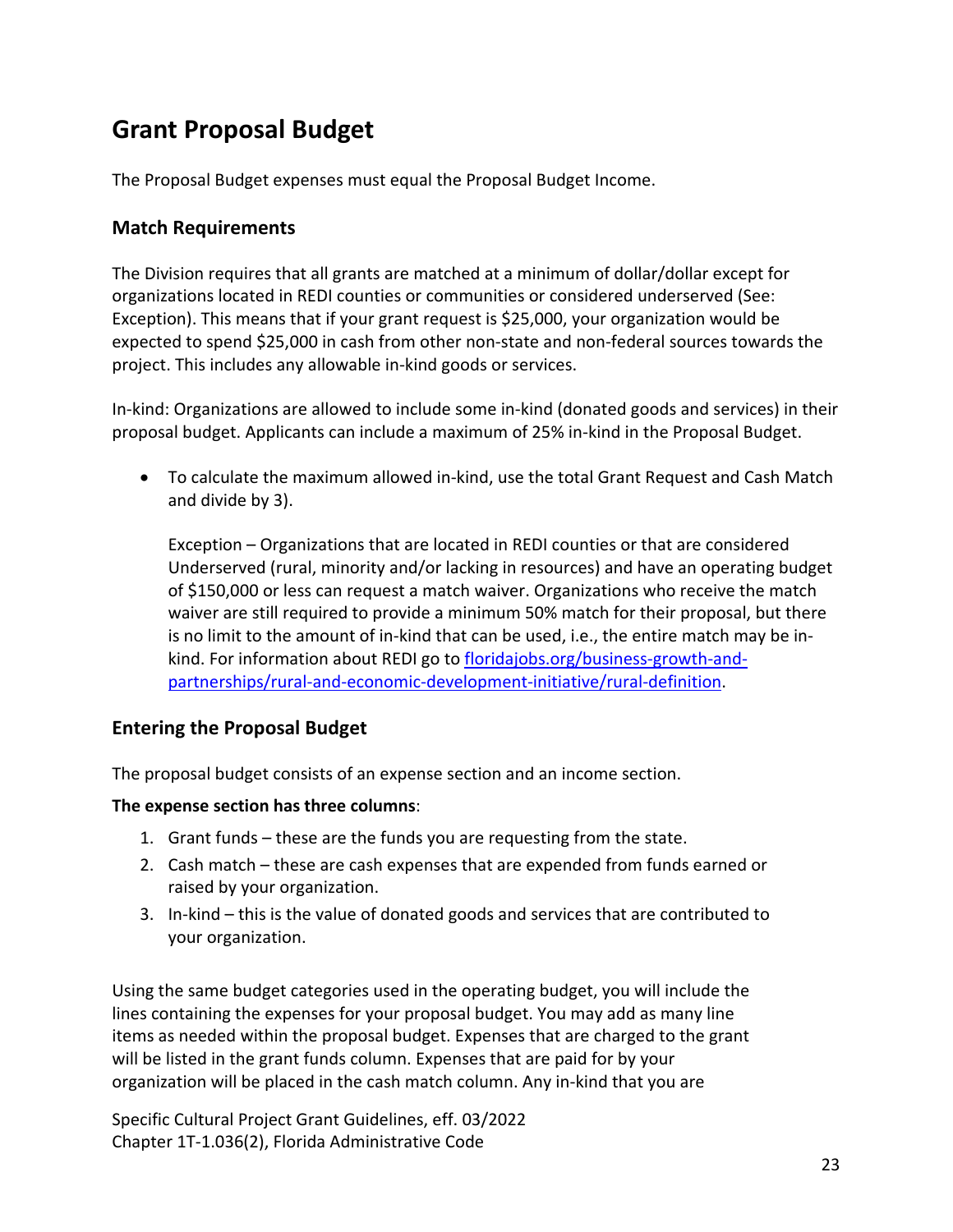crediting towards the project will be listed in the in-kind column. Please see the inkind section of the Operating Budget for more information about how to calculate inkind.

The income section has one column, cash match, in which you will account for the total amount of expenses in the cash match (middle) column of the expense section. The cash match column in the income section must equal the total of the cash match column in the income section. You will use the categories used in the operating budget in order to indicate the source of these funds. **Remember, you cannot match state funds with state or federal funds.** 

Applicants to the Performances on Tour and Artist Project categories are only required to have a minimum of 50% match (cash or in-kind) for this category. There is no limit on the amount of in-kind that can be included in the proposal budget.

## <span id="page-23-0"></span>**Expenses: Allowable, Non-Allowable and Match Only**

## <span id="page-23-1"></span>**Allowable Expenses**

Only allowable expenses may be included in the proposal budget.

Allowable expenses must be:

- 1. directly related to the proposal;
- 2. specifically and clearly detailed in the proposal budget; and
- 3. incurred or paid within the 1-year Grant Period beginning on July 1 of the year of appropriation ending June 30.

Any state grant funds expenditures that are not allowed may result in the request of the return of funds and could jeopardize future funding with the Division.

## <span id="page-23-2"></span>**Non-Allowable Expenses**

Some expenses are not allowed in the proposal budget at all. Those include:

- 1. State funds from any source. This includes any income that comes froman appropriation of state funds or grants from the State of Florida;
- 2. Federal funds from any source;
- 3. Funds used as match for other Department of State grants;
- 4. Expenses incurred or obligated outside of the grant period;
- 5. Lobbying or attempting to influence federal, state or locallegislation, the judicial branch or any state agency;
- 6. Capital expenditures (acquisitions, building projects, renovation or remodeling of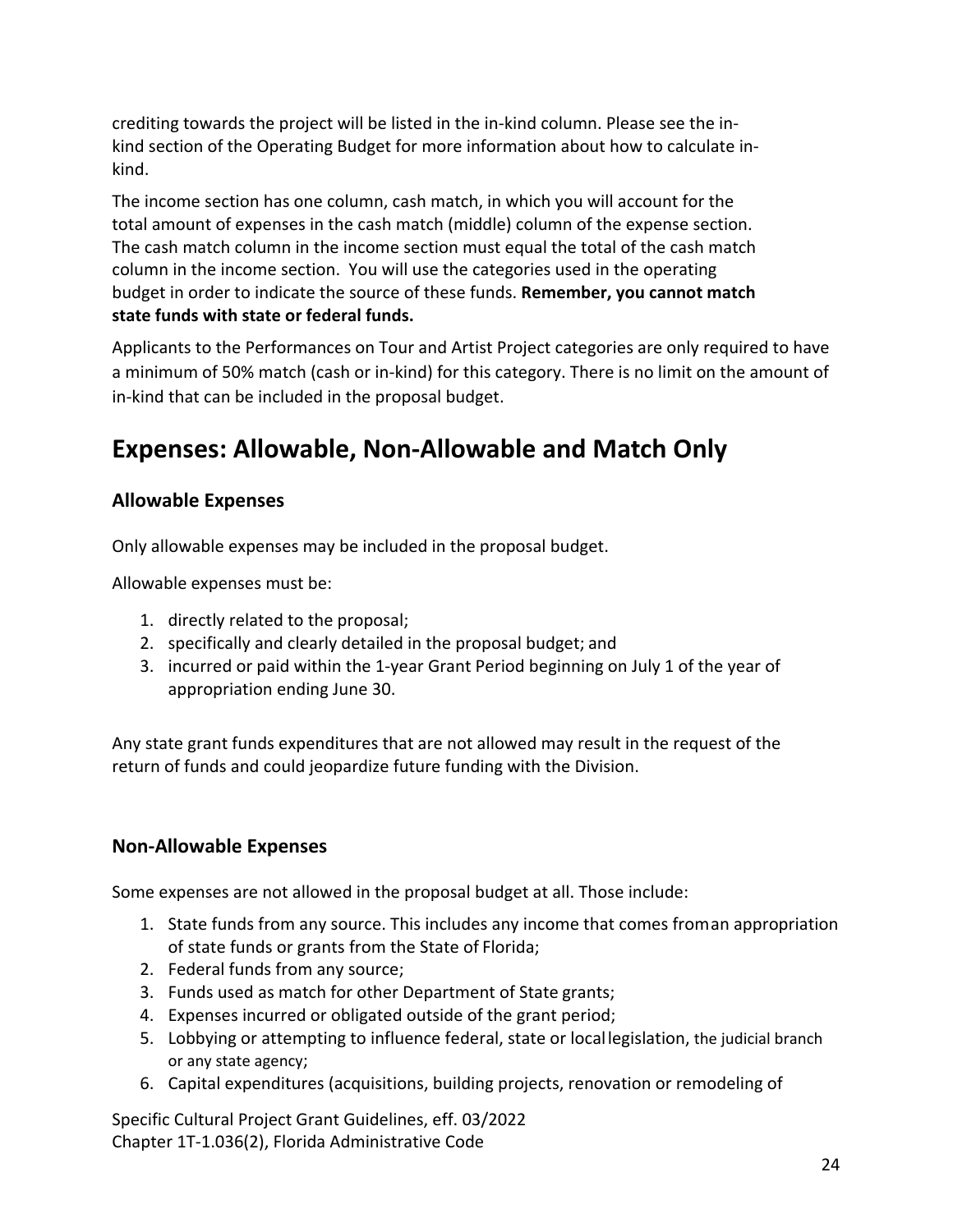facilities);

**Exception**: Capital expenditures that are directly related to the proposal, such as exhibit construction or stage lighting, are allowed. Please contact a program manager with questions;

- 7. Costs associated with bad debts, contingencies (money set aside for *possible* expenses), fines and penalties, interest, taxes (does not include payroll taxes), depreciation and other financial costs including bank fees and charges and credit card fees;
- 8. Private entertainment;
- 9. Food and beverages;
- 10. Plaques, awards and scholarships;
- 11. Activities that are restricted to private or exclusive participation, which shall include restricting access to programs on the basis of sex, race, color, national origin, religion, disability, age or marital status;
- 12. Re-granting;
- 13. Contributions and donations;
- 14. Mortgage payments; and
- 15. Payments to current Department of State employees.

## <span id="page-24-0"></span>**Match Only Expenses**

Some expenses can only be made with matching funds and therefore should only be listed in the cash match (middle) column. No state funds may be used towards operational or indirect/overhead costs which include, but are not limited to:

- 1. Phone;
- 2. Utilities;
- 3. Office supplies;
- 4. Equipment costing over \$1,000;
- 5. Fixtures;
- 6. Building maintenance; and
- 7. Travel.

# <span id="page-24-1"></span>**How to Apply**

Applications are only accepted though the DOS Grants System at dosgrants.com. If you do not have an account or organization profile in the DOS Grants System, please contact the Division at least two weeks before the application deadline. The application opens on April 1 and closes automatically at 5 p.m. ET on the application deadline, June 1. If a deadline falls on a Saturday, Sunday or legal holiday, the deadline date will be the next business day at 5 p.m. ET. Deadlines and a link to dosgrants.com will be posted on the Division's website at [dos.myflorida.com/cultural.](http://dos.myflorida.com/cultural/)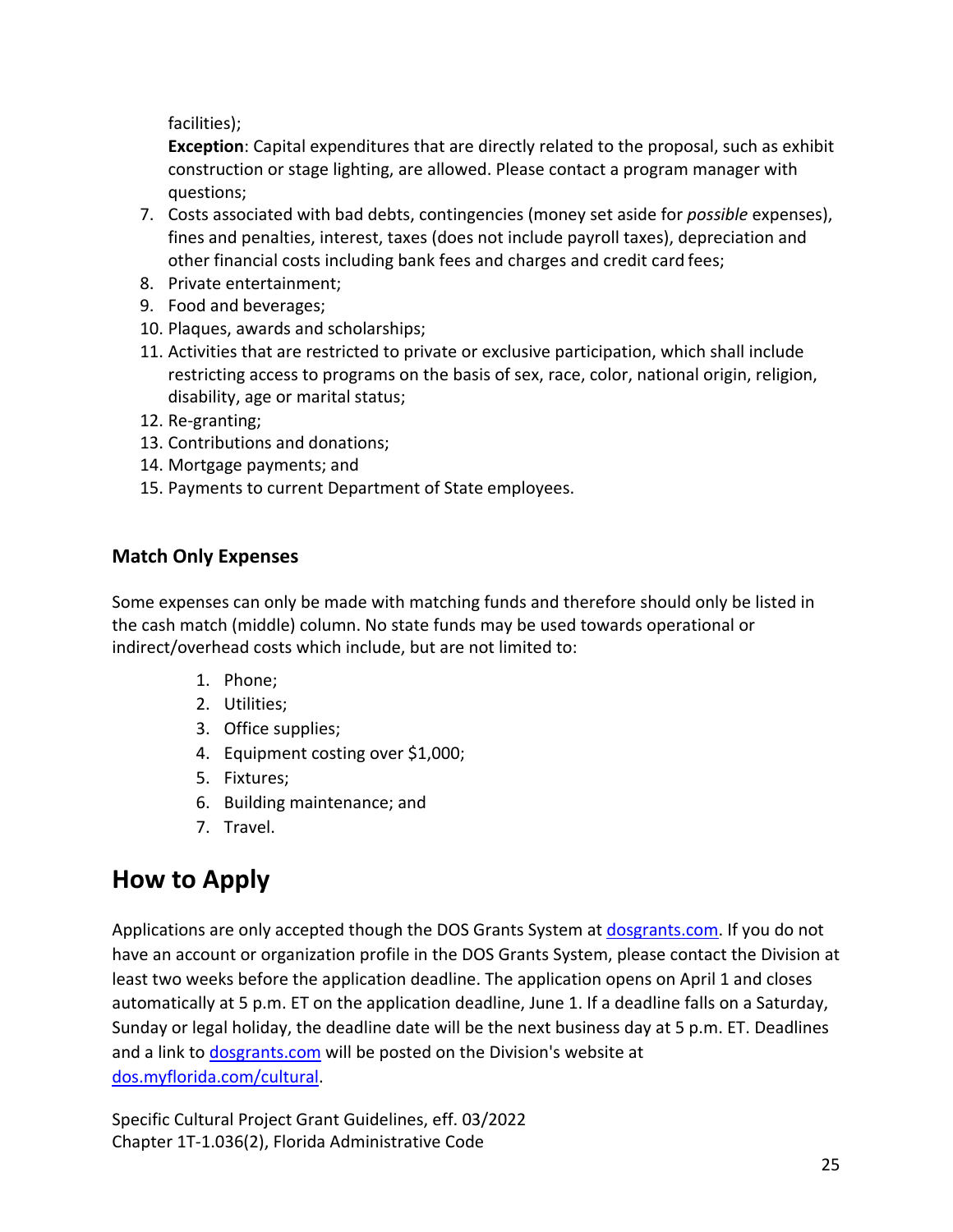Applicants may request that a submitted application be electronically un-submitted at any point before the application deadline. The application must be re-submitted by the application deadline to be considered.

## <span id="page-25-0"></span>**Required Attachments and Support Materials**

### **Required Attachments**

Attachments and support materials must be uploaded into the online grant application system. Attachments and support materials will not be accepted by any other method.

Attachments are required documentation of eligibility. The required attachments for Specific Cultural Projects are:

| <b>Attachment</b>                                                                                                                                                                                                                                                                                                    | <b>Required for</b>                                            |
|----------------------------------------------------------------------------------------------------------------------------------------------------------------------------------------------------------------------------------------------------------------------------------------------------------------------|----------------------------------------------------------------|
| A copy of the Substitute W-9. This can be found at<br>flvendor.myfloridacfo.com. If your information has changed since you last<br>submitted it, please update your Substitute W-9 before attaching it.                                                                                                              | <b>All Applicants</b>                                          |
| At least one item that speaks to the quality of the Organization's<br>programming. This may include: marketing materials, audio or video<br>recordings of performances, images of installations or exhibitions, clips of<br>produced videos, exhibition catalogs, magazines or publications, annual<br>reports, etc. | <b>All Applicants</b>                                          |
| Copy of the most recently completed Federal 990 Form.                                                                                                                                                                                                                                                                | <b>All Applicants</b>                                          |
| Consultant resume                                                                                                                                                                                                                                                                                                    | Underserved<br>Cultural<br>Community<br>Consultant<br>Category |
| Work sample, list of recent tours, artist resumes, educational materials,<br>sample contract, press kit                                                                                                                                                                                                              | Artist<br>Performances<br>on Tour                              |
| Work sample, resume, list of classroom experience, educational materials,<br>letters of support                                                                                                                                                                                                                      | <b>Teaching Artists</b>                                        |
| Florida Residency Documentation, Work Samples, Participant Resumes                                                                                                                                                                                                                                                   | Artist Project                                                 |

### **Support Materials**

In addition to the required attachments, support materials may be considered in the panel review and scoring so including them is highly recommended. We encourage all applicants to submit support materials.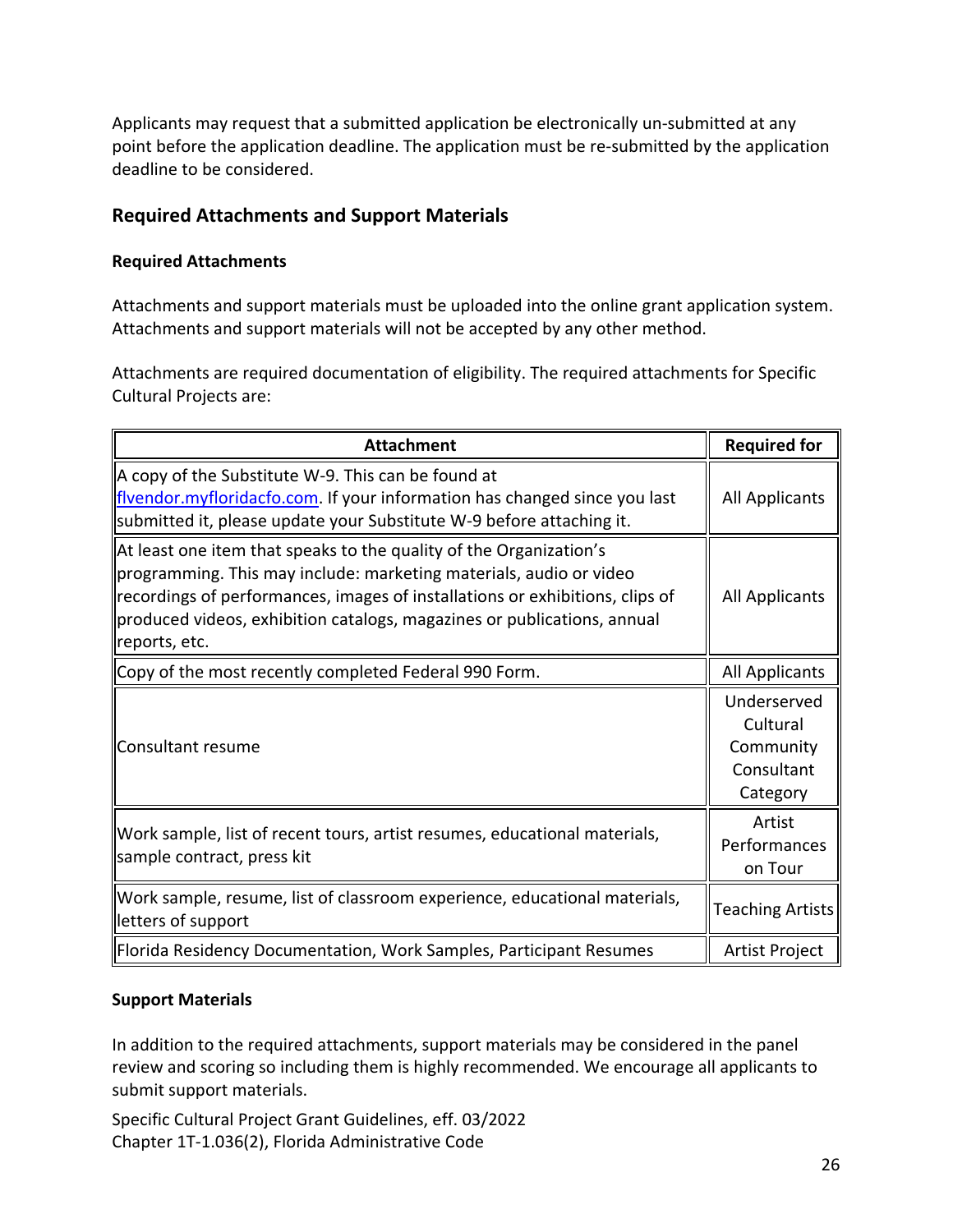Support materials may include, but are not limited to:

- Video or audio work samples or a document with links where they can be viewed (less than 5 minutes each);
- Brochures, programs, catalogs, photographs or other printed materials (include those with accessibility symbols);
- Materials crediting the Division for recent grants;
- Recent support letters or reviews;
- Long range plan or status report;
- Organizational chart;
- Brief list of collections (museums);
- List of current board members;
- Detail about in-kind;
- Definitions of acronyms; and
- Letter from the Executive Director.

It is your responsibility to verify and receive permission for the use of any copyrighted materials. You are also responsible for considering accessibility of your materials.

### **File Formats**

Panelists are not required to own specific software and the Division makes no guarantee that panelists will be able to view your digital materials. To increase the chances of file compatibility, make sure files are in one of the following formats.

- .pdf, .txt, .doc, .docx (documents)
- .jpg, .gif, .pdf (images)
- .mp3 (audio excerpts)
- .mp4, .mov (video excerpts)

### **Uploading Instructions**

Attachments and support materials must be uploaded in the online system by the application deadline.

You may include up to 10 uploads for your support materials in addition to your Required Attachments. You can include more than one item in an upload. You are not required to upload multiple copies. You must describe your materials as you upload them. Please submit only highquality materials that support your application and only as many as you need.

## <span id="page-26-0"></span>**Review Criteria**

All applications will be evaluated and scored using the following three criteria: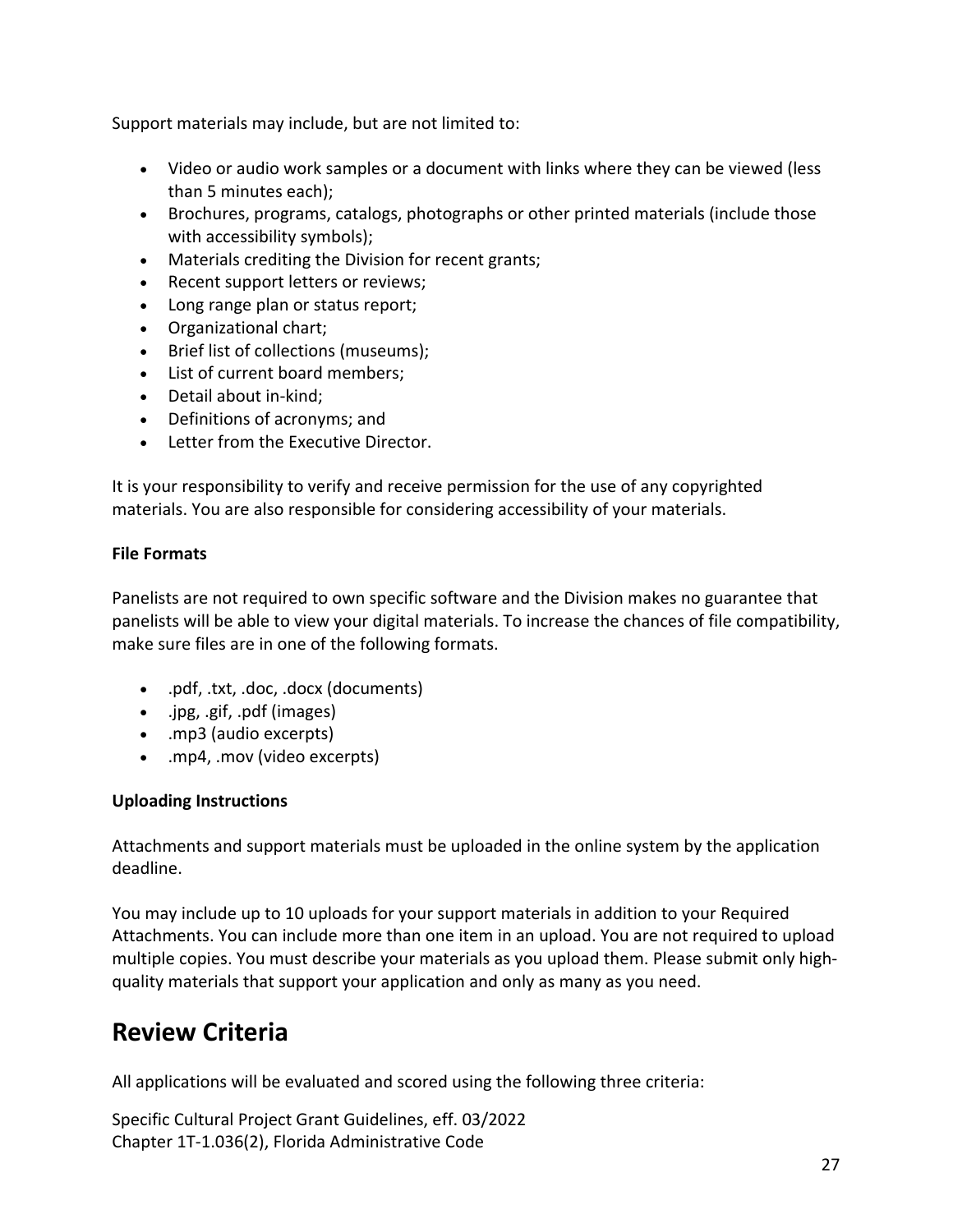- Quality of Offerings (up to 35 points);
- Impact (up to 35 points); and
- Track Record (up to 30 points)

## <span id="page-27-0"></span>**Quality of Offerings (up to 35 points)**

Applicants must demonstrate the quality of their offerings in all aspects of the proposal. Panelists will evaluate this criterion using the responses to questions related to the following information:

- Applicant Mission Statement or Artist Statement;
- Project Description;
- Partnerships and Collaborations; and
- Required Attachments and Support Materials and/or work samples (see: Support Materials)

## <span id="page-27-1"></span>**Impact (up to 35 points)**

Applicants must demonstrate the expected impact of the proposal through diversity, equitability, inclusivity and accessibility. Panelists will evaluate this criterion using the following information:

- Estimated number of individuals benefiting, youth benefiting, elders benefiting and artists participating;
- Estimated number of events and opportunities;
- Location and reach of project;
- Project impact (organization's economic impact and education and outreach);
- Marketing and promotion;
- Diversity, Equity and Inclusion considerations; and
- Physical as well as socioeconomic and geographic accessibility of facilities and programming.

## <span id="page-27-2"></span>**Track Record (up to 30 points)**

This criterion covers administration, planning, budgets and evaluation. Panelists will evaluate this criterion using the following information:

- Project Evaluation Plan;
- Organization's fiscal condition and sustainability (does not apply to Teaching Artists, Artist Project or Artist Performances on Tour);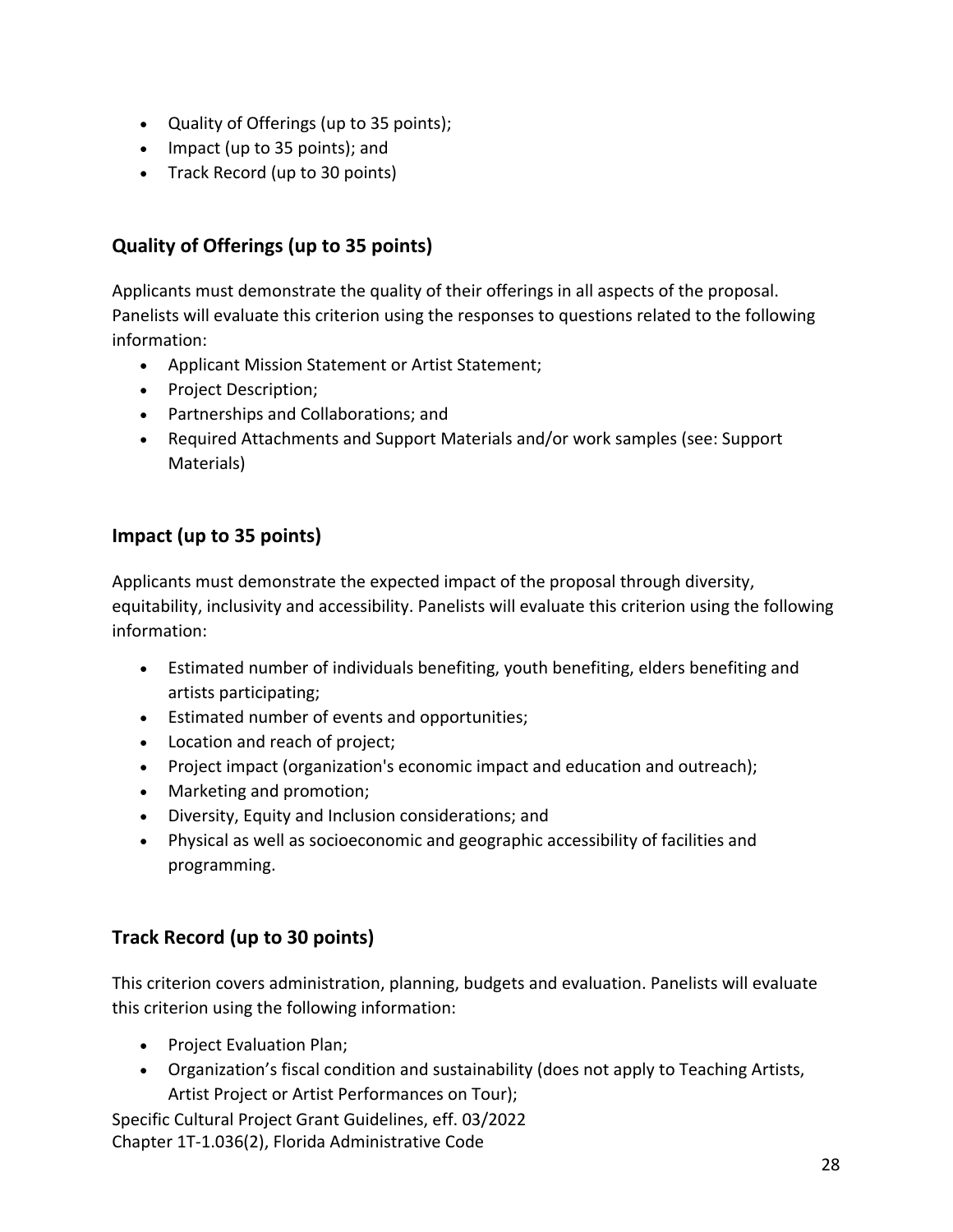- Operating budget (does not apply to Teaching Artists, Artist Project or Artist Performances on Tour); and
- Project budget.

Panelists will also consider the applicant's reporting history and compliance status as of the panel meeting (see: Noncompliance).

# <span id="page-28-0"></span>**Scoring**

Applications must earn a minimum average score of 80 points to be recommended for funding.

The maximum number of points an application can earn is 100. Panel members will individually score each application. The average of the individual panelists' scores will be rounded to three decimal places. When the fourth decimal is 5 or greater, the score will be rounded up in favor of the applicant. For example, 79.9995 will be rounded to 80 but 79.9993 would remain 79.999.

## <span id="page-28-1"></span>**Review Process**

The application review process includes the following:

- 1. Staff Review for eligibility;
- 2. Panel Review and scoring;
- 3. Florida Council on Arts and Culture recommendations; and
- 4. Secretary of State approval.

## <span id="page-28-2"></span>**Staff Review**

After the deadline has closed, Division staff will review all submitted applications for basic eligibility and application errors (incorrect request amount, non-allowable expenses, incomplete budget, etc.).

The most common errors are:

- Uploaded the Federal W-9 instead of the Florida Substitute W-9
- Too much in-kind included in the Operating Budget
- Non-allowable expenses included in the Proposal Budget
- Request Amount too high

Division staff will contact the grant contact listed in the application and allow them to correct any errors before the applications are sent to the panel for review. Applicants will have a limited window of opportunity to correct the application. Failure to correct application by requested deadline will result in your application being deemed ineligible. **After the application**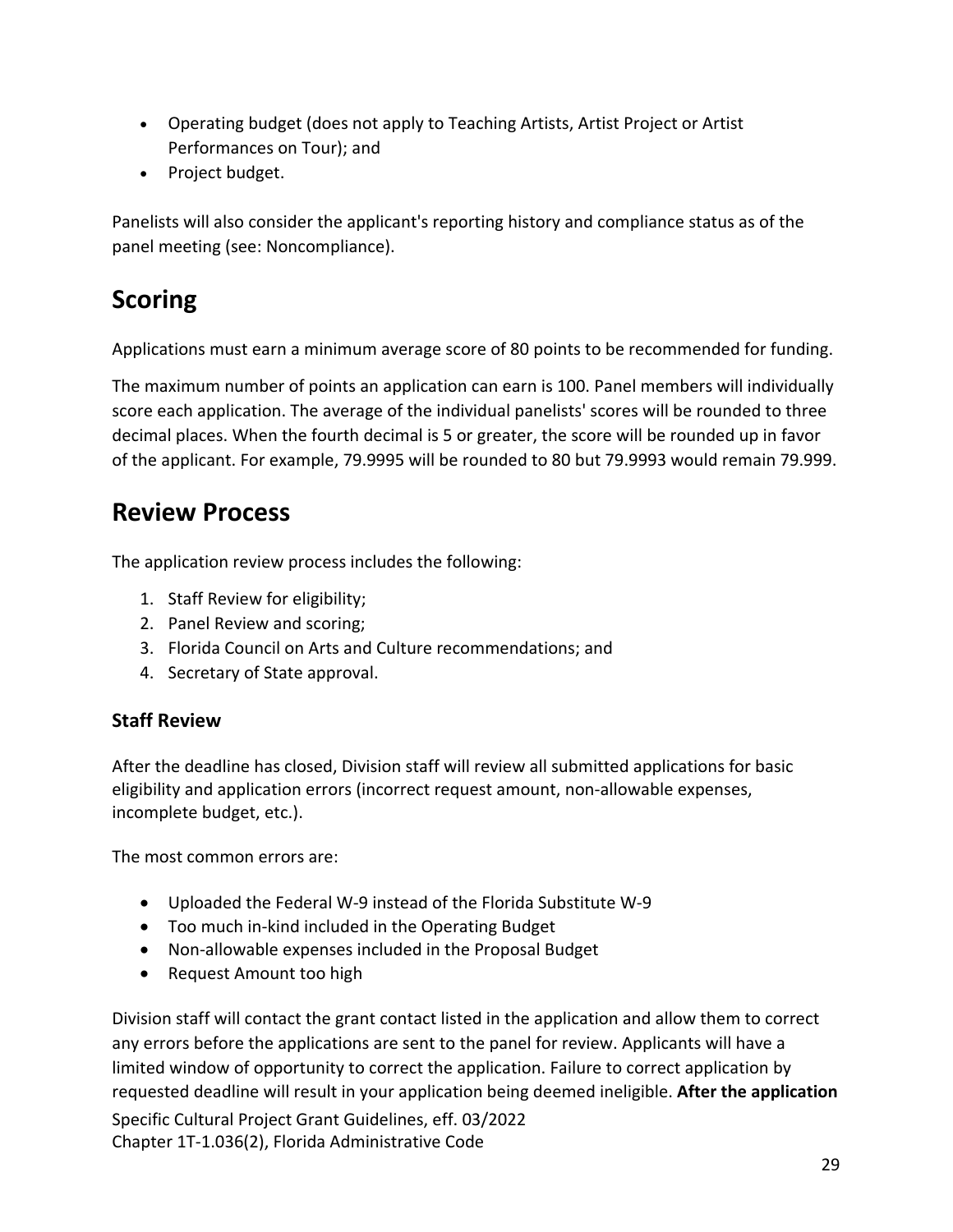**deadline, applications may only be amended at the request of Division staff. Only changes that are approved by the Division will be provided to the review panel.**

## <span id="page-29-0"></span>**Panel Review**

Each year, Division staff recruits hundreds of volunteers to serve as Peer Reviewers on our grant panels. Once eligibility is confirmed by Division staff, the applications will be made available to the review panel. Panelists must be professionals in their field. Panelists will be appointed by the Secretary of State each year based on the following considerations (in no particular order):

- panelist resume, knowledge, experience and active involvement in the program, type or discipline being reviewed;
- panelist experience with the panel process;
- panelist availability;
- geographic representation;
- minority representation;
- conflicts of interest; and
- diverse aesthetic, institutional and cultural viewpoints.

The Division is always seeking panelist nominations. Anyone may nominate a panelist (themselves or someone else) at any time by contacting a program manager (see: Help). Panelists may serve on a specific panel for up to three consecutive years. Panelists serve on a volunteer basis.

All panel members must comply with the Standards of Conduct for Public Officers and Employees of Agencies as set forth in section 112.313 *Florida Statutes* and voting conflict of interest laws as set forth in sections 112.3143 and 286.012 *Florida Statutes*.

Panelists independently evaluate each application based on the review criteria detailed in these guidelines and are required to follow the Division's scoring instructions. After each panel member has evaluated the applications, there will be a public panel meeting to review, discuss and score the applications. Panelists must voice their scores in the panel meeting. Only scores voiced during the panel meeting count towards the final average score for an application.

## <span id="page-29-1"></span>**Panel Meetings**

Panel meetings are open to the public and anyone can participate by registering through the GoToMeeting links available on the Division's website calendar. Participation instructions will be emailed to applicants and posted on the Division's website and in the online grant system. The Division strongly encourages applicants to participate in the grant panel meeting, although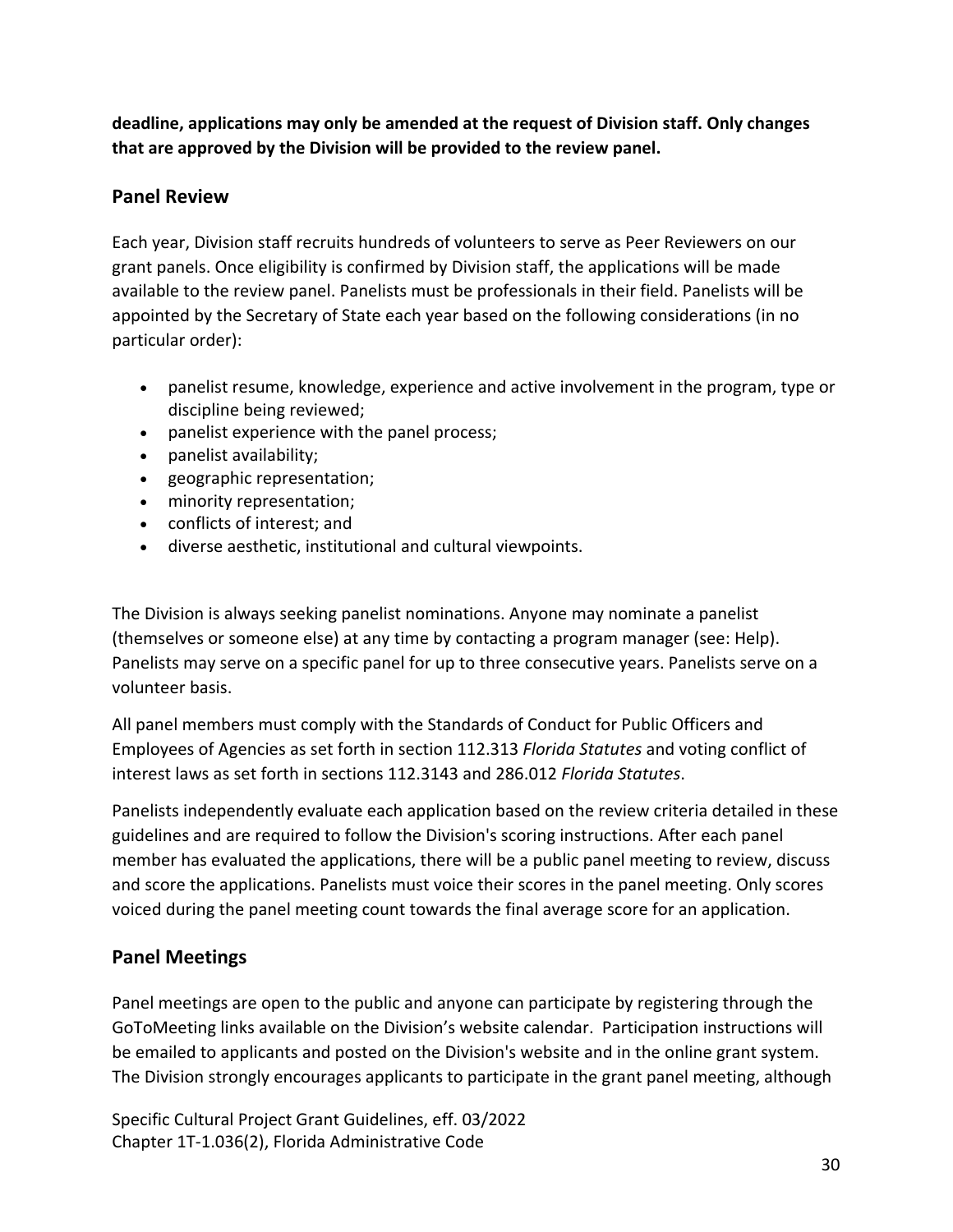it is not required. Participating in the panel process can be very helpful for those that intend to apply for future grants.

Panel meetings are chaired by a member of the Florida Council on Arts and Culture. If a member of the Council is not available a Division staff member will serve as the panel Chair. Chairs do not vote on applications being reviewed.

A typical panel meeting will include the following:

- 1. Call to Order;
- 2. Introduction of Panelists and Staff;
- 3. Panel Instructions from the Chair;
- 4. Preliminary scoring of applications. For each application:
	- $\circ$  the Chair will announce the application number and applicant name;
	- o applicants may provide a *brief* update on the application. Updates may only include new proposal information;
	- $\circ$  applicants will be permitted to respond to panelist questions;
	- o each panelist will voice his or her score;
	- $\circ$  Division staff will calculate and voice the total points and the average panel score.
- 5. Public comment prior to panel consensus on scores:
	- $\circ$  During public comment, anyone (including applicants) may speak about the applications under consideration. After public comment, panelists may adjust their scores before the final vote to accept all scores.
- 6. Panel Recommendations;
- 7. General discussion from the panel (policies, procedures);
- 8. General comments from the public (limited to 3 minutes or at the Chair's discretion);
- 9. Closing remarks from the Chair; and
- 10. Adjournment.

Any information provided during the panel review that negatively affects an application may result in an application being deemed ineligible or a reduction in request amount.

## <span id="page-30-0"></span>**Florida Council on Arts and Culture Review**

After the panel meeting, the Division will report the panel recommendations to the Florida Council on Arts and Culture. The Council will amend panel recommendations based on new or existing information about the applicant or panel proceedings.

Information that will allow recalculation of the average score by the Council is:

• a panelist's conflict of interest; and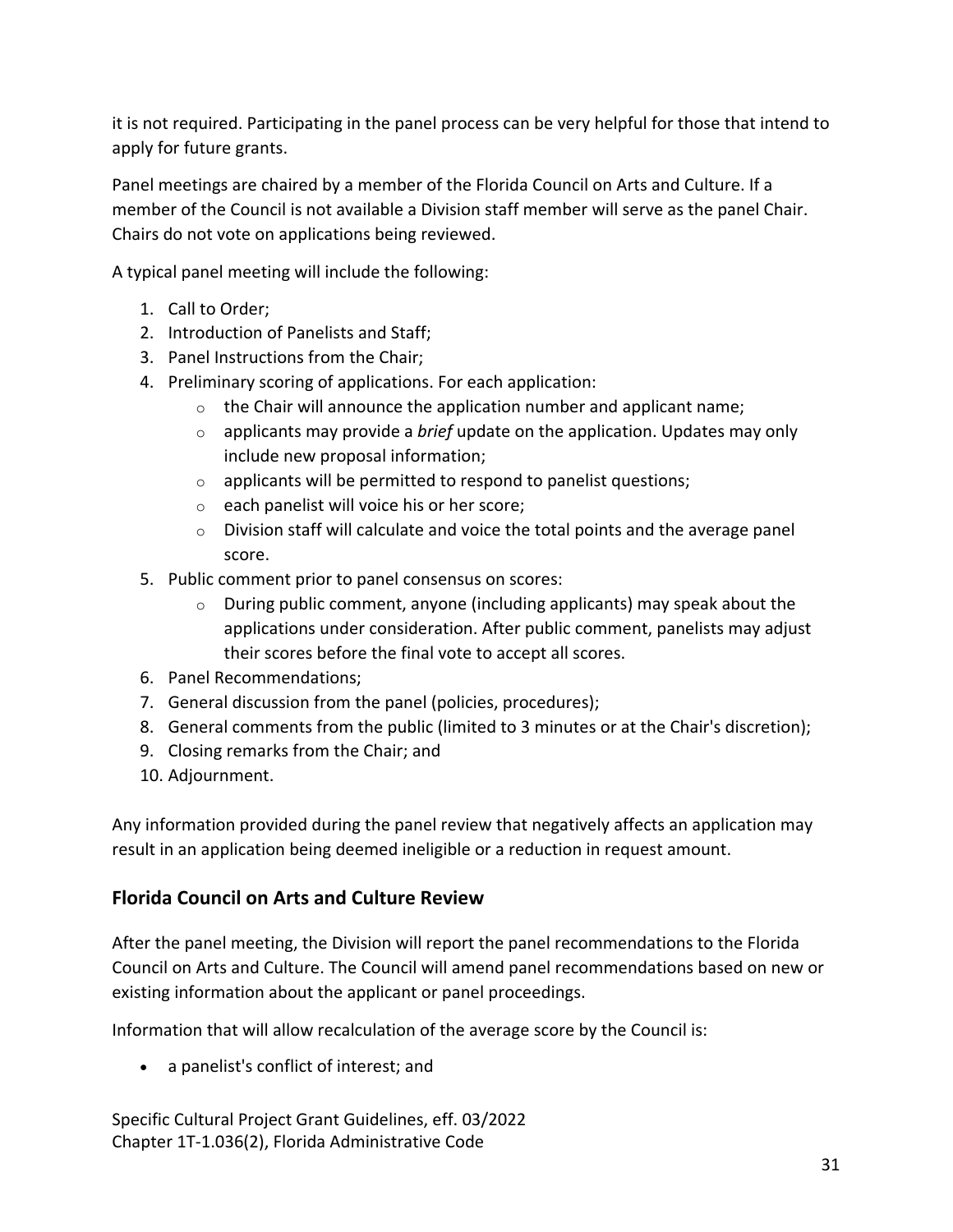• scoring errors.

Information that will result in the Council recommending zero funding is:

- noncompliance with administrative requirements of previous grants;
- bankruptcy or other fiscal concerns; and
- changes in the applicant's staff that would impair implementation of the proposed grant activity.

## <span id="page-31-0"></span>**Council Recommendations**

All Specific Cultural Project applications recommended by the Council will be merged into a ranked list in accordance with section 265.286(3), *Florida Statutes*, using the following system.

- 1. Applications will be ranked by average score (highest to lowest);
- 2. Applications with a tied average score will be ranked using the average points scored on each criterion in the following order:
	- 1. Quality of Offerings;
	- 2. Impact; and
	- 3. Track Record.
- 3. If there is still a tie after the score for each criterion has been compared, the applications will be ordered by a sequence number assigned at application submission (lowest to highest)

This ranked list will be submitted to the Secretary of State for review and approval.

## <span id="page-31-1"></span>**Funding**

Subject to Legislative appropriation, Specific Cultural Project recommendations approved by the Secretary of State will be funded top-down at full request until the appropriation is depleted.

The Department of State's Legislative Budget Request will include the Secretary of State's approved ranked list of Specific Cultural Project applications. The Legislature may use this list to appropriate an amount in accordance with section 265.286(3), *Florida Statutes*.

If grant funds are returned to the Division, the Division shall award such funds to the next grant organization on the Secretary's ranked list of approved applicants according to section 265.286(4), *Florida Statutes*.

## <span id="page-31-2"></span>**Grant Forms**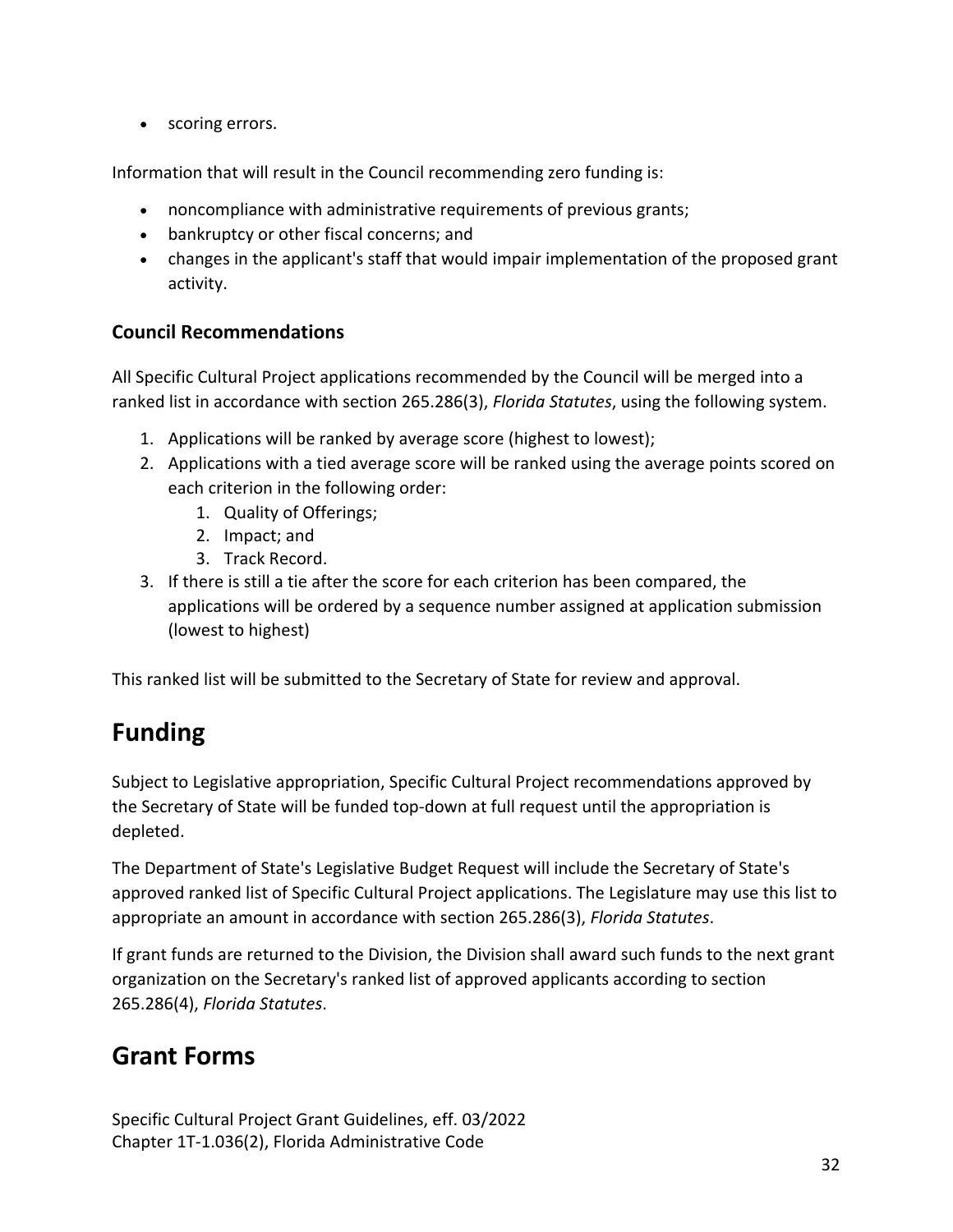The following forms must be used in the administration of all grants in these guidelines and are hereby incorporated by reference and available from the Division at [www.dosgrants.com:](file://nvdos9shares01/dcashare/dcashare/RULES/2024%20Rule/GPS%20SCP/www.dosgrants.com)

| #  | Title                                                                        | Form#          | <b>Effective</b><br>Date |
|----|------------------------------------------------------------------------------|----------------|--------------------------|
|    | Grant Application, General Program Support and Specific Cultural<br>Projects | CA2E145        | X/XXXX                   |
| 2. | <b>Grant Award Agreement</b>                                                 | CA2E142        | X/XXXX                   |
| 3. | <b>Final Grant Report</b>                                                    | <b>CA2E004</b> | X/XXXX                   |

# <span id="page-32-0"></span>**Single Audit Act**

All grant award recipients are required to complete a Single Audit Act certification form through the Department of State grants management system at [dosgrants.com.](https://dosgrants.com/) Each grantee, other than a grantee that is a State agency, shall submit to an audit pursuant to 2 CFR 200, Subpart F - Audit Requirements, and Section 215.97, *Florida Statutes*. Certifications and any required audit are due nine months following the organization's fiscal year end date. See Florida Single Audit Act for more information.

# <span id="page-32-1"></span>**Federal Requirements**

Funds from this grant are allocated by the State of Florida, Department of State, Division of Arts and Culture to meet the required cost share or match for federal funding from the National Endowment for the Arts (NEA) State Partnership Award and as such are considered NEA subawards. All funds disbursed under this program may only be used in compliance with both State and Federal regulations including applicable provisions of 2 CFR 200, Uniform Administrative Requirements, Cost Principles, and Audit Requirements for Federal Awards, National Policy Requirements and all other applicable statutes, regulations, and executive orders. For more information regarding NEA subrecipient requirements see the General Terms and Conditions for Partnership Agreements available at [arts.gov.](https://www.arts.gov/)

# <span id="page-32-2"></span>**Definitions**

**Accessibility -** Opening existing programs, services, facilities and activities to individuals with disabilities. Inclusiveness of persons with disabilities is addressed through staffing, mission, policy, budget, education, meetings and programs to ensure that audiences/participants have an equal range of opportunities.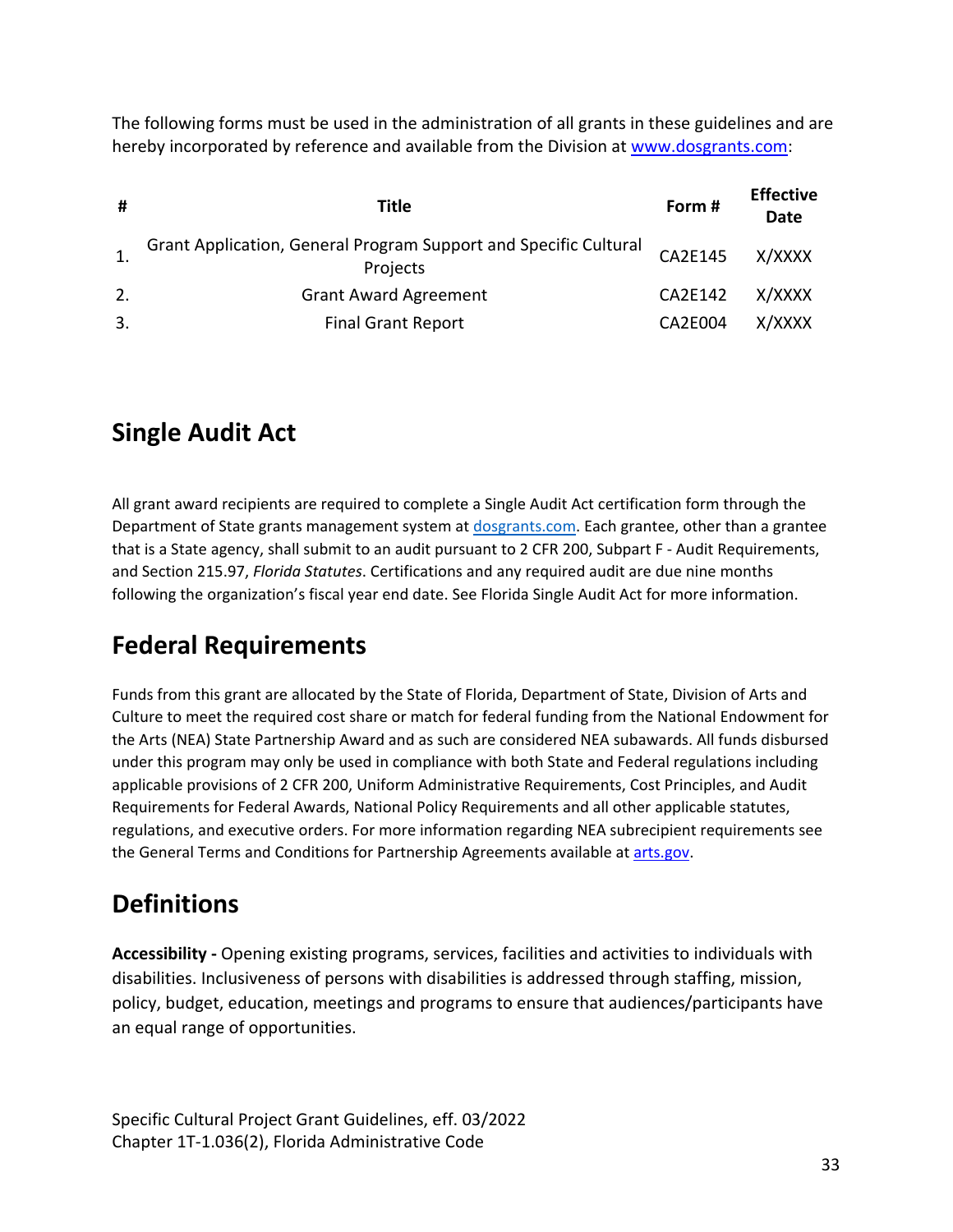**Applicant -** A non-profit, tax-exempt, Florida corporation or a local or state governmental entity, school district, community college, college, university or artist engaged in or concerned with arts and cultural activities that is requesting grant funds from the Division.

**Applicant Cash (\$) -** Funds from the applicant's present and/or anticipated resources. For the Operating Budget purposes, this line-item represents withdrawal from savings. This line item is often used to "balance the budget" when expenses exceed other revenues. It shows the applicant's ability to "pay the bills" for all expense items. If there are excess revenues, reduce this line to zero or only the amount needed to balance the budget. Negative numbers cannot be used to balance the budget.

**Authorized Official -** Name of person with authority to legally obligate the Applicant.

**Cash Reserves (\$) -** For most organizations, this will be your savings account, other cash reserves or investments that are available to spend on general operations or programs. The "reserve" will usually increase when there are excess revenues for the year and decrease if there was a deficit. This is more a year end accounting function than actual day to day activity.

**Catalog of State Financial Assistance (CSFA) -** A statewide compendium of state projects that provide financial assistance to non-state entities. As the basic reference source for state projects, the primary purpose of the Catalog is to assist users with obtaining general information on state projects and identifying state projects that meet specific objectives. State projects are cataloged by agency and are assigned a Catalog of State Financial Assistance (CSFA) number for easy referencing. The Specific Cultural Project CSFA number is 45.062.

**Community -** The geographic area and/or constituents served by the applicant (for general program support requests) or by the proposal (for project requests).

**Community Organizations -** Civic, social service and business groups that may be involved in the project for which funding is being requested. These may include science organizations, historical organizations and organizations which serve diverse populations.

**Congressional District of Applicant -** District of the United States House of Representatives in which the applicant's business address is located.

**Contact Person -** The person to contact for additional information about the application. The person with immediate responsibility for the project.

**Costs: Allowable (\$) -** Costs shall be allowed for the purposes of a grant provided that:

• they occur or are obligated within the grant period specified on the grant application; andthey are solely for the purposes of the grant and can be easily identified as such.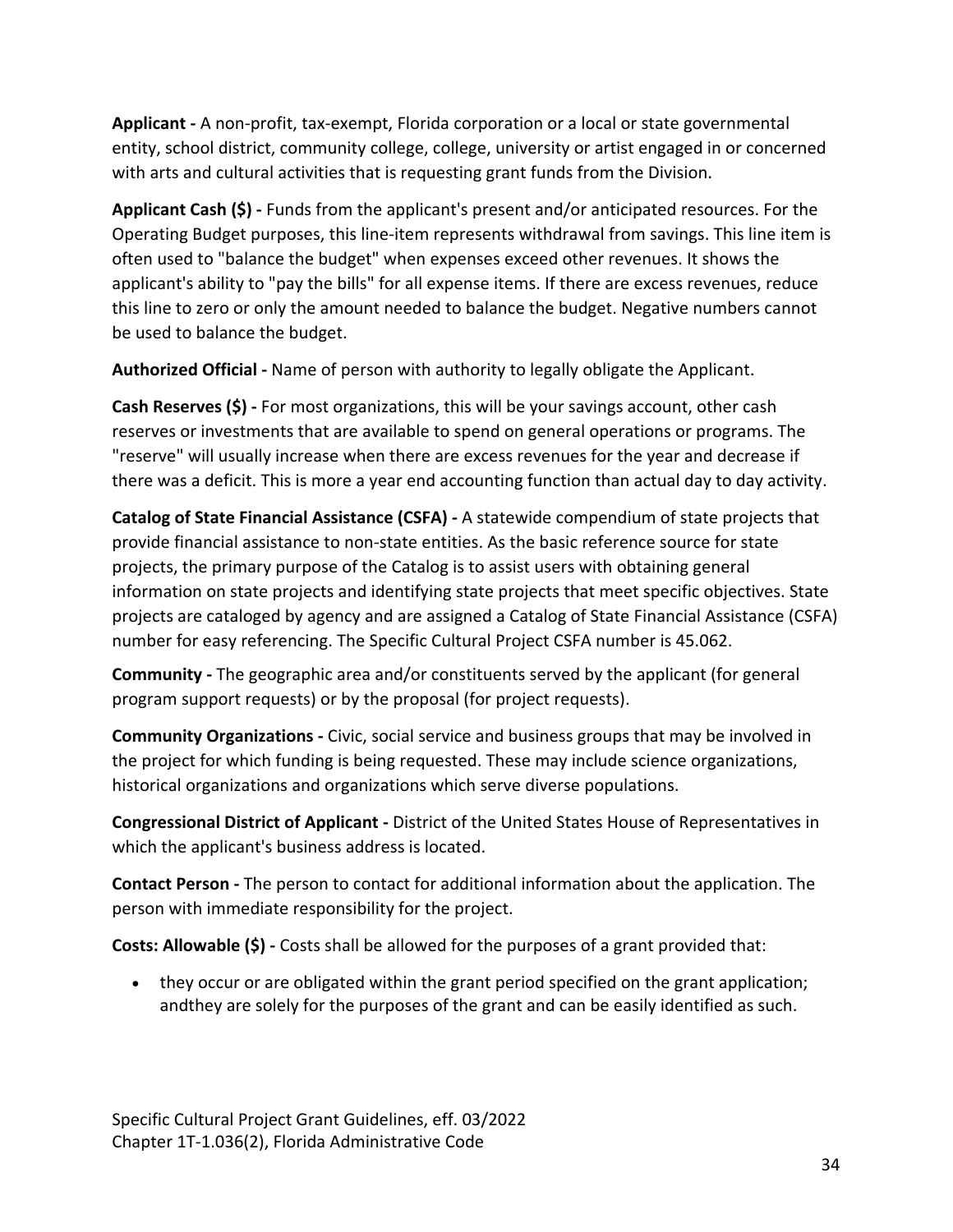**Council -** The Florida Council on Arts and Culture; a 15-member advisory council appointed to advise the Secretary of State regarding cultural grant funding and on matters pertaining to culture in Florida.

**Cultural Diversity** - Having the characteristic of being deeply rooted in and reflective of ethnically diverse, inner-city or rural populations and which represents the works of a particular culture, including an ethnic minority.

**Cultural Events -** Includes different artistic, cultural or educational activities which were produced or sponsored by the grantee, were open and accessible to the public and took place in the grant period, i.e. performances, exhibits, rehearsals, workshops, classes, seminars, demonstrations, conferences, publications or media broadcasts. Do not include strictly fundraising/gala events. Note: to count number of events, only include the number of different events which were offered, i.e. a play performed ten times or a museum exhibit running for three months, should each be counted as one event.

**Deliverable -** The quantifiable goods or services that must be provided in order to receive payment. Each deliverable must be connected with one or more activities identified and described in the Scope of Work. Deliverables, along with the Scope of Work, are included in the grant agreement. Deliverables must be agreed upon by both the Division and the grant recipient. The deliverables will be developed by the grant applicant in the grant application for inclusion in the grant agreement but may be renegotiated by the Division.

**Department -** The Florida Department of State.

**Director -** The Director of the Division of Arts and Culture.

**Disability -** A physical or mental impairment that substantially limits one or more major life activities.

**Division -** The Division of Arts and Culture of the Department of State.

**End Date -** The last date of fiscal activity in the project for which assistance is requested.

**Equipment (\$) -** All items which cost in excess of \$5,000 (per unit) and have a life expectancy of over one year.

**Financial Consequences** - The financial consequences that will be applied if the grant recipient fails to perform all tasks outlined in the Scope of Work and/or fails to meet the deliverables outlined in the grant agreement. Financial consequences are tied to deliverables and each payment. Per Section 287.058, *Florida Statutes*, the Division is required to specify a reduction in grant funding that will be applied if the recipient fails to perform all activities outlined in the Scope of Work and/or fails to meet the deliverables outlined in the grant agreement.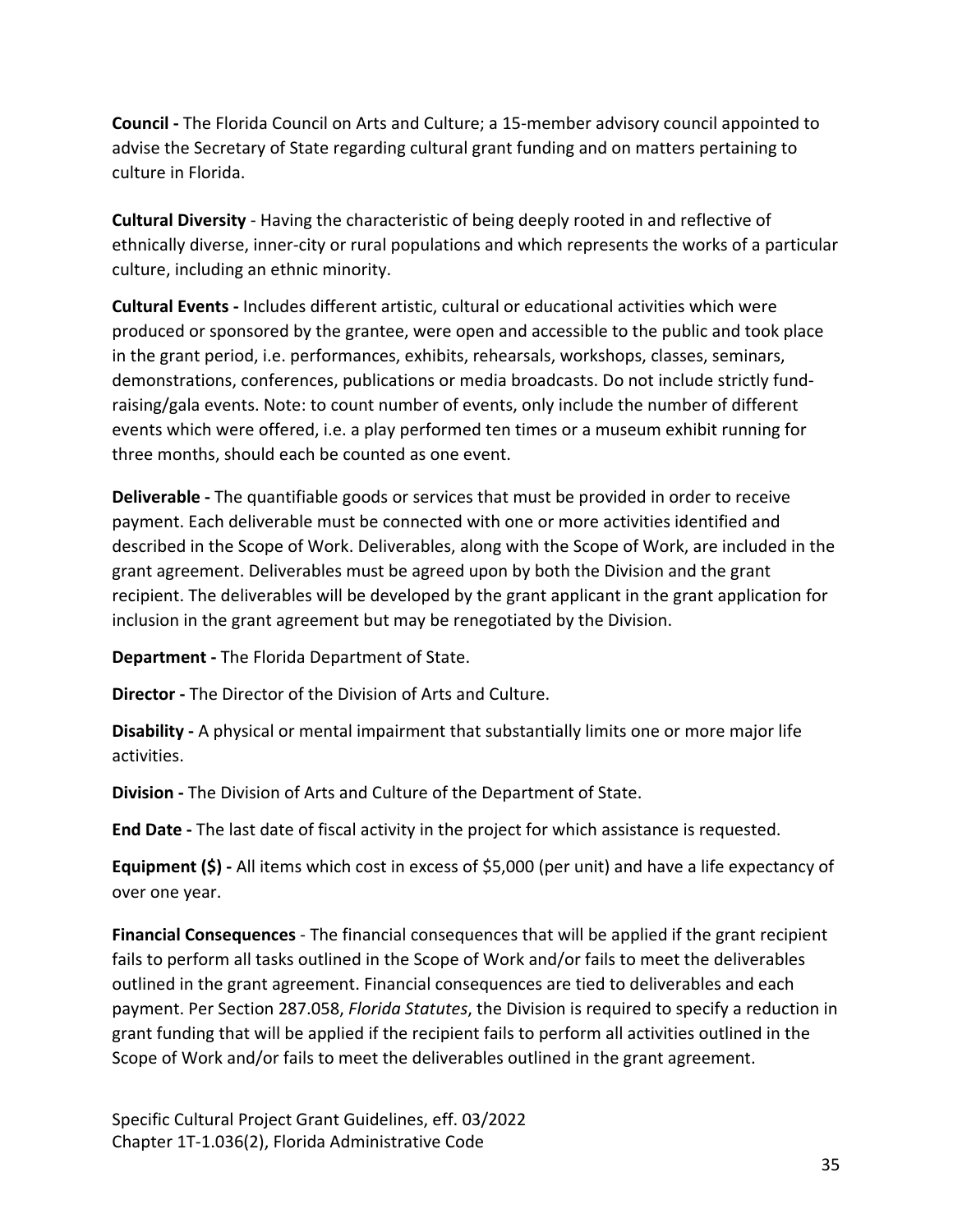**Florida Accountability Contract Tracking System (FACTS)** - The State of Florida's centralized online contract reporting system. All information pertaining to the grant agreement will be available on the FACTS system and viewable by the public. This includes the grant agreement, payment information, deliverables, performance metrics, grant award and audit information. FACTS is online at facts.fldfs.com.

**Florida Single Audit Act** – Requires an audit of a non-state entity's financial statements and state financial assistance if \$750,000 or more in state financial assistance is expended during the non-state entity's fiscal year. Such audits shall be conducted in accordance with the auditing standards as stated in the rules of the Auditor General.

**Folklife -** Means the traditional expressive culture shared within the various groups in Florida: familial, ethnic, occupational, religious and regional. Expressive culture includes a wide range of creative and symbolic forms such as custom, belief, technical skill, language, literature, art, architecture, music, play, dance, drama, ritual, pageantry and handicraft, which forms are generally learned orally, by imitation or in performance and are maintained or perpetuated without formal instruction or institutional direction (267.021, *Florida Statutes*).

**Government Support: Federal (\$)** - Cash support derived from grants or appropriations given for this project (other than this grant request) by agencies of the federal government or a proportionate share of such grants or appropriations allocated to this project.

**Government Support: Local/County (\$)** - Cash support derived from grants or appropriations given for this project by agencies of the local or county government or a proportionate share of such grants or appropriations allocated to this project.

**Government Support: State/Regional (\$)** - Cash support derived from grants or appropriations given for this project (other than this grant request) by agencies of the state government and/or multi-state consortiums of state agencies or a proportionate share of such grants or appropriations allocated to this project.

**Grant Award** - The dollar amount of a grant award approved by the Secretary of State for a project, program or general program support as outlined in the application.

**Grant Award Agreement** - The document by which the Grantee enters into a contract with the State of Florida for the management of grant funds.

**Grant Award Letter** - The letter signed by the Secretary of State or an authorized representative of the Department of State. The grant award letter contains the grant award amount.

**Grant Period** - The time for the use of the grant award as set forth in the grant award agreement.

Specific Cultural Project Grant Guidelines, eff. 03/2022 Chapter 1T-1.036(2), Florida Administrative Code **Grantee** - An organization receiving a grant award from the Department of State.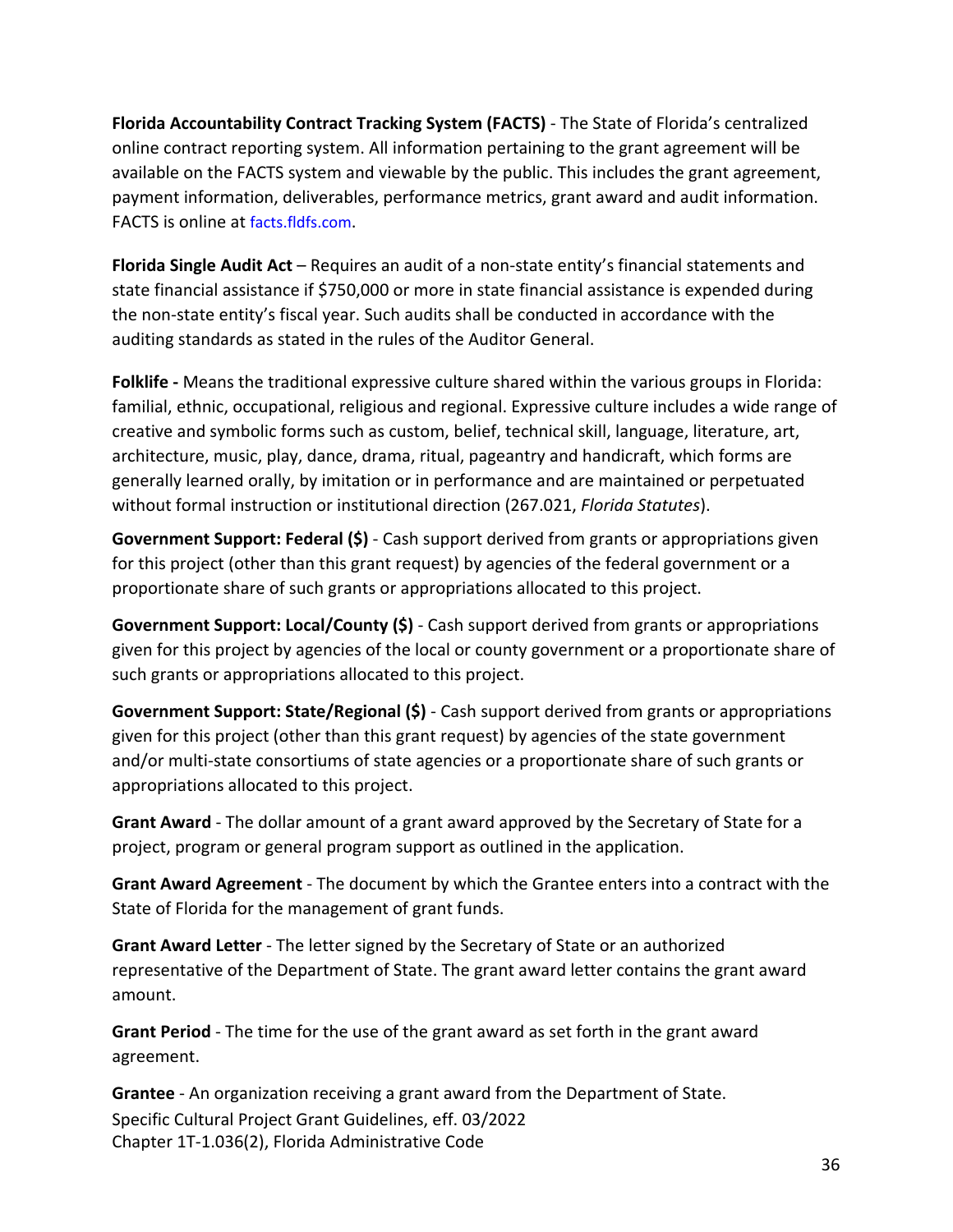**In-Kind Contribution (\$)** - The documented fair market value of non-cash contributions provided by the grantee or third parties which consist of real property or the value of goods and services directly benefiting and specifically identifiable to the project.

**Individuals Participating** - The total number of individuals who are directly involved in the funded activity as artists, non-artist project participants or audience members between the grant or project start and end dates.

Figures should encompass only those individuals directly affected by or involved in the funded activity and should include Artists Participating and Youth Benefiting. For General Program Support count artists, staff, audiences and project participants directly involved with organization's events and services within the given funding period; do not substitute the entire population of the geographic area served. For projects related to publication, report the number of persons using the materials or the number of copies actually distributed; do not substitute the total number of copies produced. For Internet-based projects, report the number of unique users; do not substitute the number of "hits" or times the information was accessed.

**Marketing (\$) -** Include all costs for marketing/publicity/promotion specifically identified with the project or programming. Do not include payments to individuals or firms which belong under "Personnel," or "Outside Fees and Services: Other." Include costs of newspaper, radio and television advertising, printing and mailing of brochures, fliers and posters and space rental when directly connected to promotion publicity or advertising

**Matching Funds** - The portion of the project costs not borne by the Department of State. Matching funds shall amount to at least 50 percent of project costs which may include up to 25 percent of project costs as in-kind, unless otherwise specified in the Grant Award Agreement. Funds received from the sale of the Arts License Plates are considered local government support and are allowed as match.

**Minority -** A lawful, permanent resident of Florida who is one of the following:

- an African-American (a person having origins in any of the racial groups of the African Diaspora);
- a Hispanic-American (a person of Spanish or Portuguese culture with origins in Spain, Portugal, Mexico, South America, Central America or the Caribbean, regardless of race);
- an Asian-American (a person having origins in any of the original peoples of the Far East, Southeast Asia, the Indian Subcontinent or the Pacific Islands, including the Hawaiian Islands prior to 1778);
- a Native-American (a person who has origins in any of the Indian Tribes of North America prior to 1835); or
- an American Woman. [288.703(4), *Florida Statutes*]

**Noncompliance -** The grant recipient is not following Florida statutes or rules, the terms of the grant agreement, Florida Department of State policies and guidance, local policies or other applicable laws.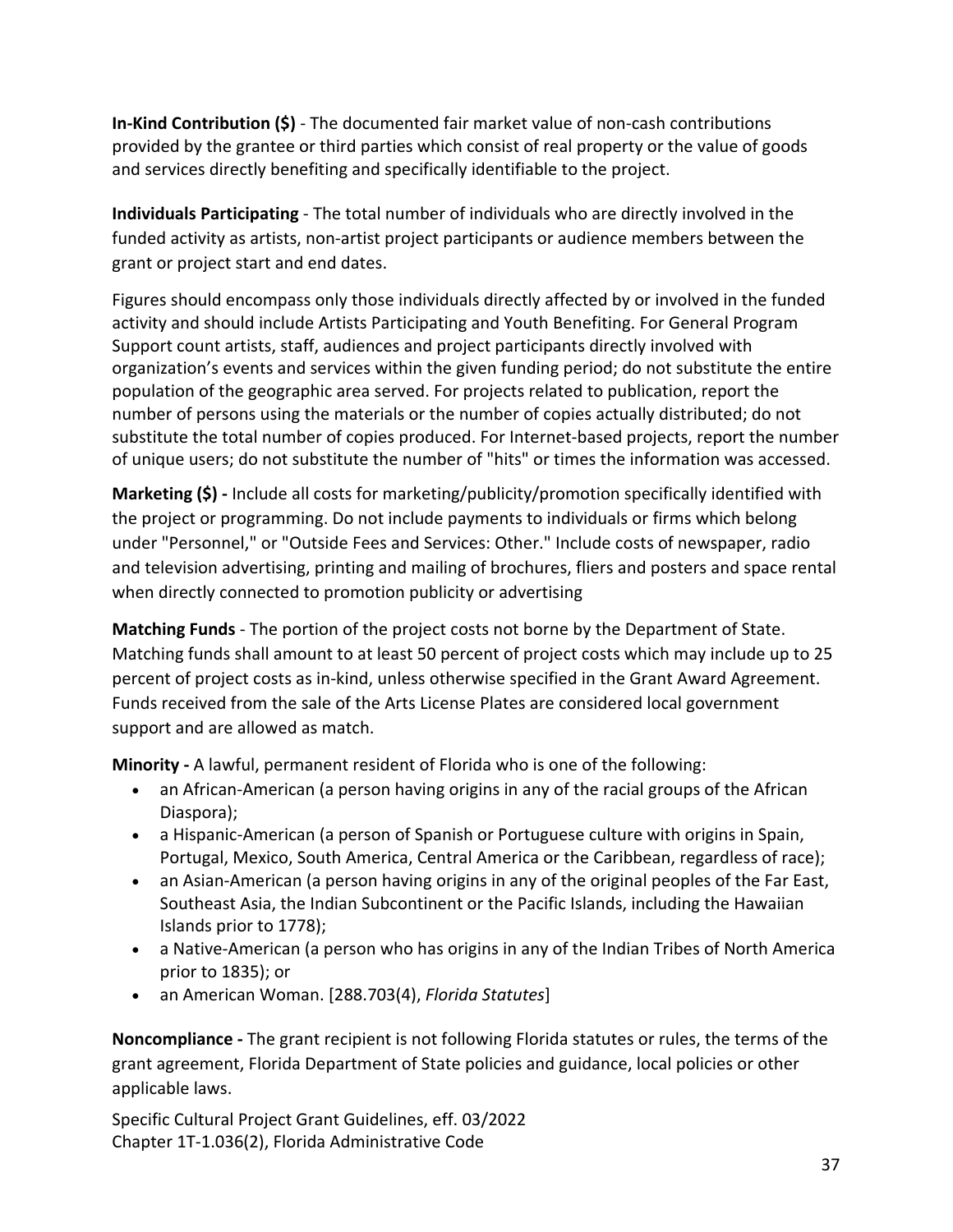**Non-profit -** incorporated as an active non-profit Florida corporation, in accordance with Chapter 617 or Chapter 623, *Florida Statutes*. We do not fund Foreign Non-profits. A foreign non-profit is an existing corporation that is registered to do business in a state or jurisdiction other than where it was originally incorporated.

**Older adults** - Individuals over the age of 65 that directly attended/participated in the project or program.

**Outside Fees and Services: Other (\$)** - Payments to firms or persons for non-artistic services or individuals who are not normally considered employees of the applicant, but consultants or the employees of other organizations, whose services are specifically identified with the project or programming.

**Outside Fees and Services: Programmatic (\$) -** Payments to firms or persons for the programmatic services of individuals who are not normally considered employees of the applicant, but consultants or the employees of other organizations, whose services are specifically identified with the project or programming. Include artistic directors, directors, conductors, conservators, curators, dance masters, composers, choreographers, designers, video artists, filmmakers, painters, poets, authors, sculptors, graphic artists, actors, dancers, singers, musicians, teachers, instructors, etc. serving in non-employee/non-staff capacities.

**Personnel: Administrative (\$)** - Payments for salaries, wages, fees and benefits specifically identified with the project or programming, for executive and supervisory administrative staff, program directors, educational administrators, managing directors, business managers, press and agents, fund raisers, clerical staff such as secretaries, typists, bookkeepers; and supportive personnel such as maintenance and security staff, ushers and other front-of-the-house and box office personnel.

**Personnel: Programmatic / Artistic (\$)** - Payments for salaries, wages, fees and benefits specifically identified with the project or programming for programmatic personnel including artistic directors, directors, conductors, conservators, curators, dance masters, composers, choreographers, designers, video artists, filmmakers, painters, poets, authors, sculptors, graphic artists, actors, dancers, singers, musicians, teachers, instructors, puppeteers, etc.

**Personnel: Technical/Production (\$)** - Payments for employee salaries, wages and benefits specifically identified with the project, for technical management and staff, such as technical directors; wardrobe, lighting and sound crew; stage managers, stagehands; video and film technicians, exhibit preparators and installers, etc.

**Presenter (Sponsor)** - An organization that is in the business of presenting professional performing artists or arts groups to the public.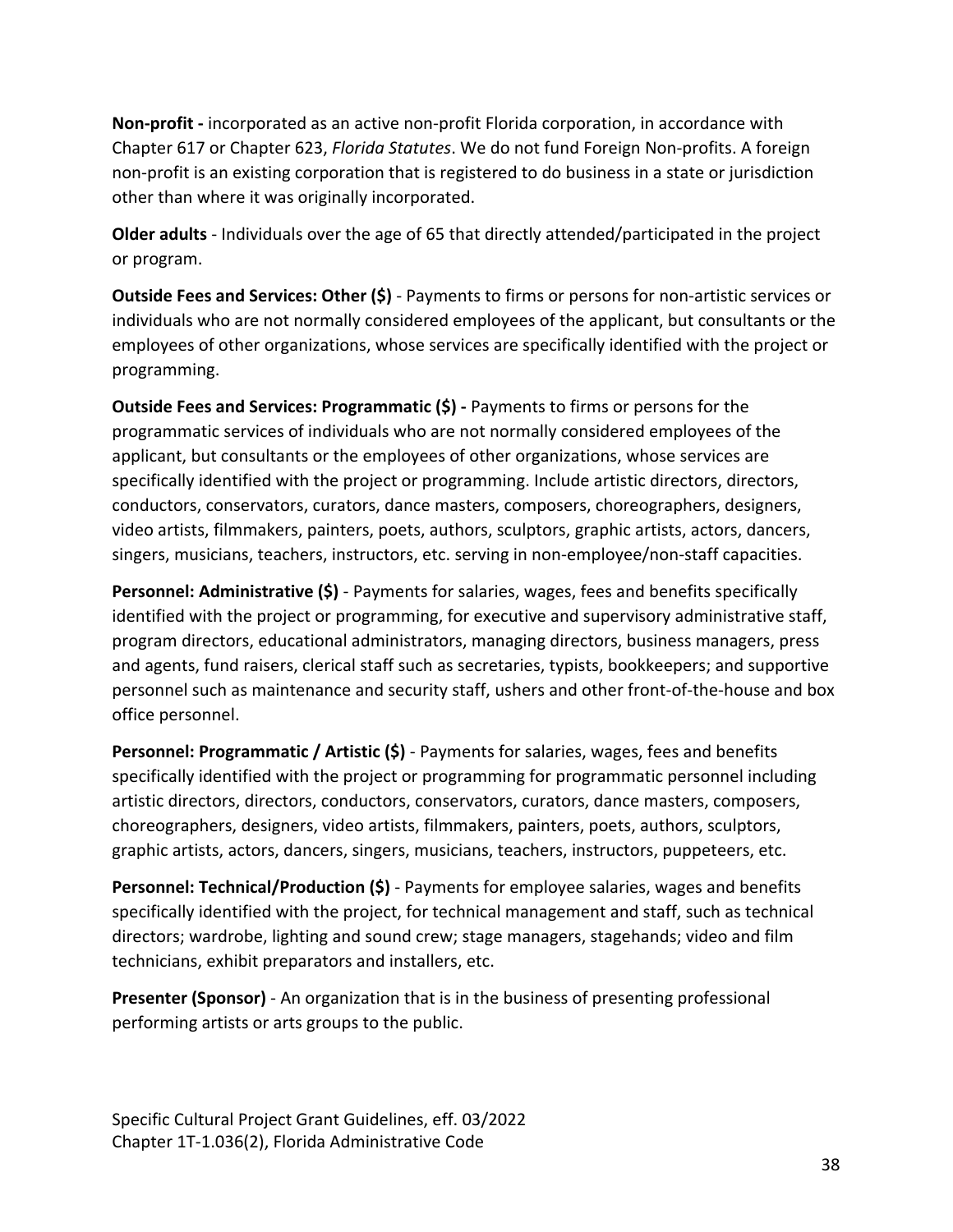**Private Support: Corporate (\$) -** Cash support derived from contributions given for this project (other than this grant request) by business, corporations and corporate foundations or a proportionate share of such contributions allocated to this project.

**Private Support: Foundation (\$)** - Cash support derived from grants given for this project or programming by private foundations or a proportionate share of such grants allocated to this project or programming.

**Private Support: Other (\$)** - Cash support derived from cash donations given for this project or a proportionate share of general donations allocated to this project. Do not include corporate, foundation or government contributions and grants. Include gross proceeds from fund-raising events.

**Project Costs** - All allowable expenditures incurred by the grantee and the value of in-kind contributions made by the grantee or third parties in accomplishing the grant.

**Project Title** - A short descriptive title of the project for which applicant is requesting assistance. If no formal title exists or if the title is not descriptive, a short phrase describing the activities of the project should be substituted.

**Public Entity** - A Public Entity is a Florida local government, entity of state government, school district, community college, college or university. Private schools, private community colleges, private colleges and private universities are not public entities and must be non-profit and taxexempt to meet the legal status requirement. Public entities are not eligible to apply to the Arts in Education category. Public entities may apply to another discipline or the Arts in Education Specific Cultural Project Program grant category.

**Recurring Cultural Program** - Recurring cultural programs exist within multipurpose public or private non-profit institutions such as municipalities, universities, foundations, cultural centers and organizations, museums and other arts and cultural organizations. To be eligible:

- a cultural program located within a multipurpose institution must function as a discrete unit within its parent institution and present or produce a full season of programming on a yearly basis;
- have a full segregated and itemized budget within that of its parent institution;
- have an advisory board that governs the activities of the program; and
- be able to separately fulfill the Basic Eligibility and discipline-specific requirements.

Entire departments or schools within a university, college or other multipurpose institution do not qualify as recurring programs.

**Regional** - Within the state, at least 150-mile land radius of venue.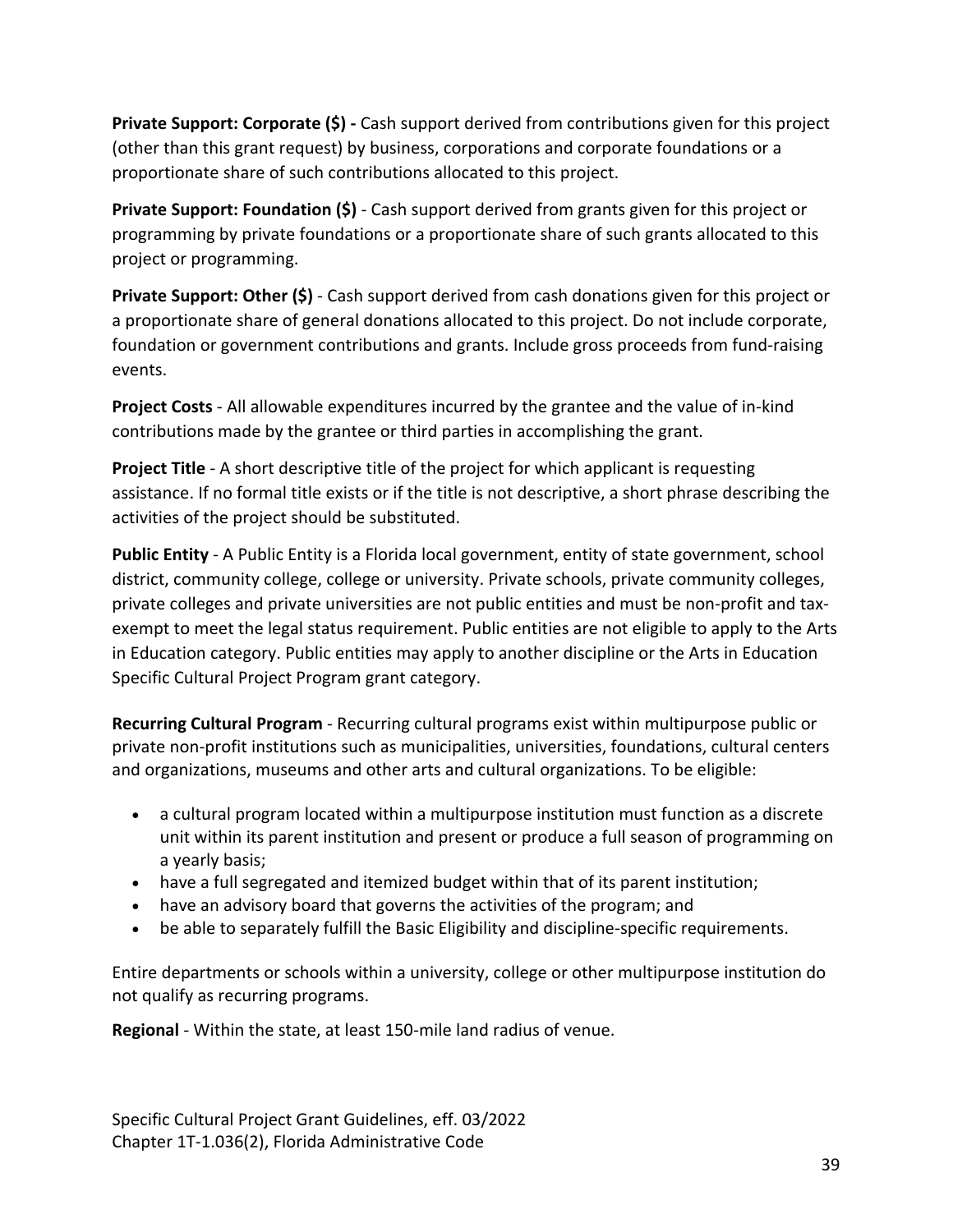**Regranting -** using state grants monies to underwrite grants programs or individual grants within one's own organization or another organization. Regranting of Division funds is prohibited.

**Remaining Operating Expenses (\$)** - All expenses not entered in other categories and specifically identified with the project. Include non-structured renovations, improvements, scripts and scores, lumber and nails, electricity, telephone, storage, postage, photographic supplies, publication purchases, sets and props, equipment rental, insurance fees, trucking, shipping and hauling expenses not entered under "Travel."

**Remaining Proposal Expenses (\$)** - All expenses not entered in other categories that are specifically identified with the project or programming.

**Revenue: Admissions (\$) -** Revenue derived from the sale of admissions, tickets, subscriptions, memberships, etc. In the Proposal Budget the admissions must be for events attributable or prorated to the proposal.

**Revenue: Contracted Services (\$) -** Revenue derived from fees earned through sale of services (other than this grant request). Include sale of workshops, etc., to other community organizations, government contracts for specific services, performance or residency fees, tuition, etc. Include foreign government support.

**Revenue: Other (\$)** - Revenue derived from sources other than those listed above. Include catalog sales, advertising space in programs, gift shop income, concessions, parking, investment income, etc.

**Rural** - Counties whose total population is less than 125,000 or whose population density is less than 250 people per square mile and not located within a U.S. Census designated metropolitan area. (This definition is used for Underserved Cultural Community Development projects.)

**Rural Economic Development Initiative** - (REDI) recognizes rural or economically distressed counties and communities. You can find more information and a list of economically distressed counties and communities at [www.floridajobs.org/business-growth-and-partnerships/rural](http://www.floridajobs.org/business-growth-and-partnerships/rural-and-economic-development-initiative/rural-definition)[and-economic-development-initiative/rural-definition.](http://www.floridajobs.org/business-growth-and-partnerships/rural-and-economic-development-initiative/rural-definition)

**School-based Cultural Events** - Cultural events that directly involve the participation of a public or private PreK-12 school, i.e. school field trips to arts organizations, performances or workshops which took place on school grounds or other collaborations between arts organizations and schools. In school-based cultural events, the school is involved in organizing the children's participation in the cultural event. Touring companies should not report attendance at schools when the program was funded by the Division's state touring grant program.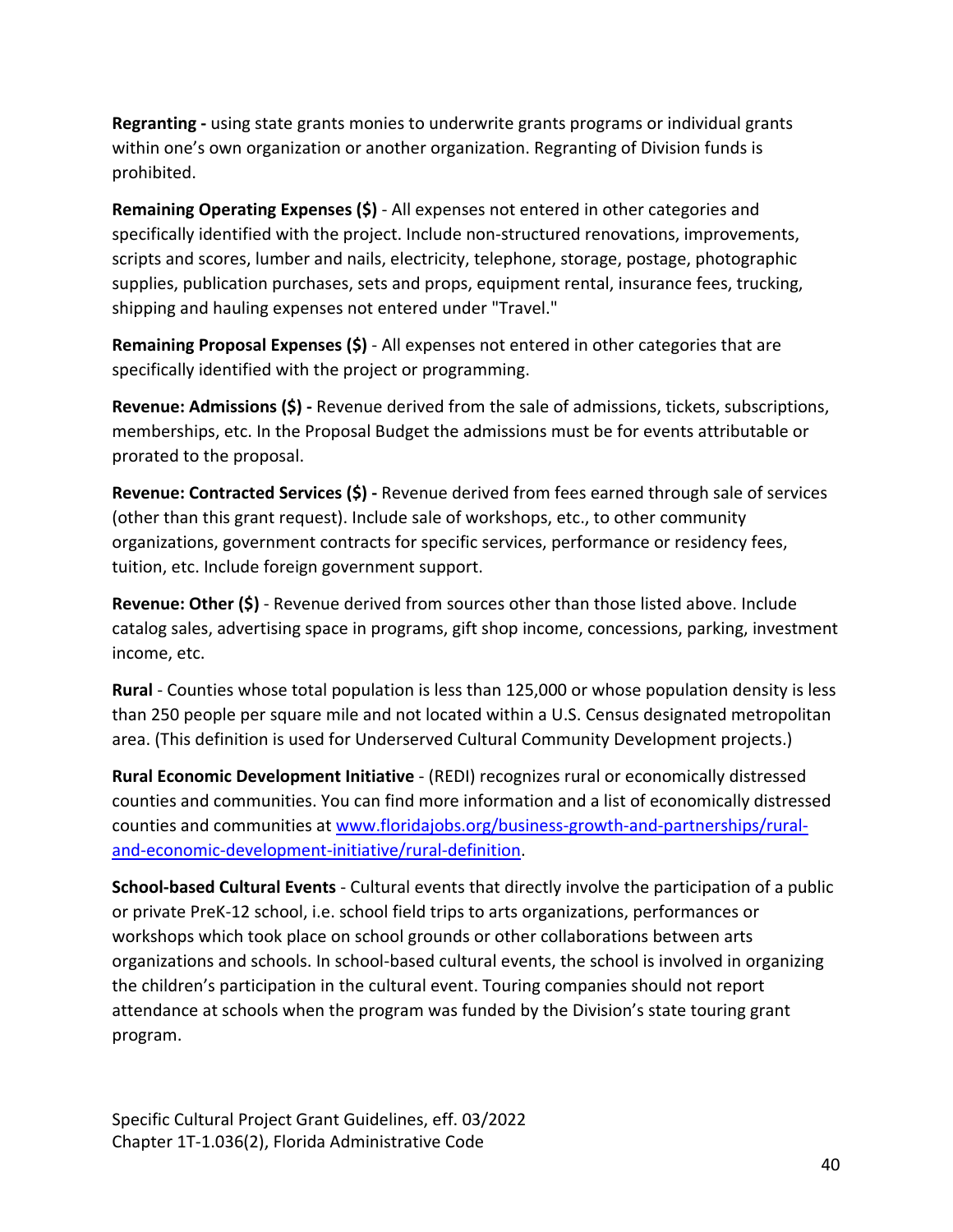**Scope of Work** - A description of the specific work to be performed under the grant agreement in order to complete the project. The Scope of Work will be provided by the grantee for inclusion in the grant agreement if the grant is awarded funding.

**Secretary** - The Florida Secretary of State.

**Service Area** - Regular client/program participants, not including broadcasts.

**Space Rental, Rent or Mortgage (\$) -** Payments for rental of office, rehearsal, theatre, hall, gallery and other such spaces. Do not include principal of mortgage; include interest only. Do not include rental of housing for guest artists or other persons.

**Start Date -** The first date of fiscal activity in the project for which assistance is requested.

**State Supported Institution** - Any organization whose general operations budget is supported by funds from state appropriations which exceeds \$10,000, exclusive of competitive, nonrecurring grants.

**Tax-exempt**: designated as tax-exempt as defined in section 501(c)(3) or 501(c)(4) ofthe Internal Revenue Code of 1954, as amended. Staff will verify status in Guidestar at [www.guidestar.org.](file://nvdos9shares01/dcashare/dcashare/RULES/2024%20Rule/GPS%20SCP/www.guidestar.org)

**Total Fund Revenue** - Means all revenue received by an organization during a fiscal year and recognized in the organization's independent certified audit or attested financial statement.

**Total Operating Income (\$) -** Gross operating income for the organization's last completed fiscal year. Governmental agencies may include all funds directly appropriated and administered by the applicant agency, as well as support services provided by the agency, that are directly attributed to the program. A detailed listing of these support services must be attached to the grant application operating budget and must be approved by and signed by agency budget officials. Do not include capital contributions or expenses in the operating budget.

<span id="page-40-0"></span>**Traditional Arts -** Traditional arts are traditional cultural expressions through which a community maintains and passes on a shared way of life. Traditional arts are rooted in and reflective of the cultural life of a community. Community members may share a common ethnic heritage, cultural mores, language, religion, occupation or geographic region. These vital and constantly reinvigorated artistic traditions are shaped by values and standards of excellence that are passed from generation to generation, most often within family and community, through demonstration, conversation and practice. Traditional art expressions are usually learned informally through a relative or the community and are maintained without formal teaching or academic training. Traditional arts are learned orally or by observation and imitation, often through a master artist instructing an apprentice. Some traditional arts have a deep-rooted history with little change, while others are constantly evolving and adapting to their changing environment.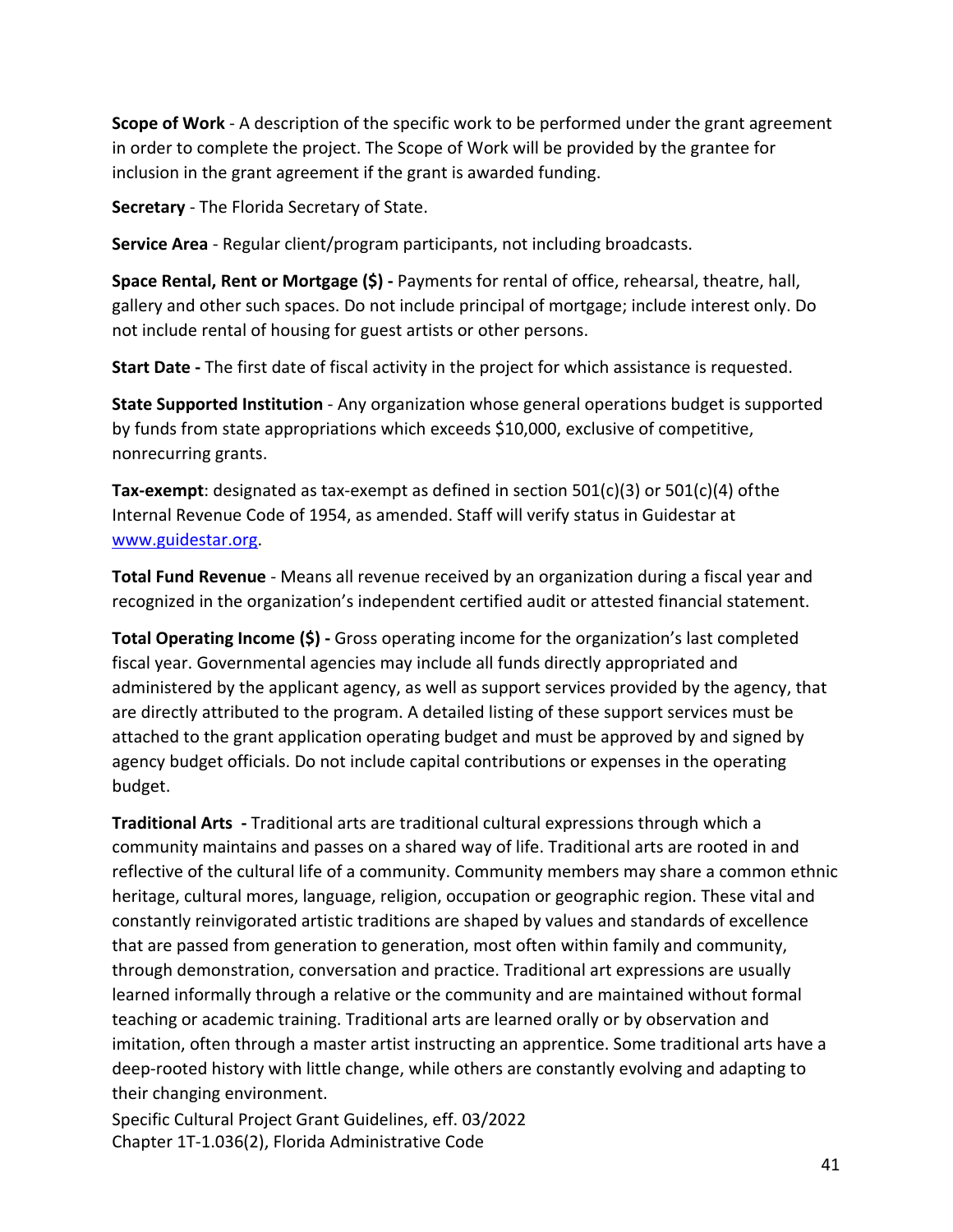**Florida Statutes Definition** ". . . (6) Folklife means the traditional expressive culture shared within the various groups in Florida: familial, ethnic, occupational, religious, and regional. Expressive culture includes a wide range of creative and symbolic forms such as custom, belief, technical skill, language, literature, art, architecture, music, play, dance, drama, ritual, pageantry handicraft, which forms are generally learned orally, by imitation, or in performance and are maintained or perpetuated without formal instruction or institutional direction," 267.021 FS.

The Traditional Arts discipline includes many forms and processes of expression including, but not limited to: performing traditions in music, dance and drama; traditional storytelling and other verbal arts; traditional crafts; visual arts; and architecture.

Examples of Traditional Arts projects may include an African Caribbean Dance Festival, Music and Dance of India, Cherokee Storytelling and African American gospel music *in which each art form is presented by a traditional artist*.

Note: The Traditional Arts discipline is NOT intended for programming that focuses primarily on the following activities: research for scholarly purpose only; historical presentations; recreations or re-enactments; cultural appropriation and revivalism, tourism and contemporary studio crafts or reproductions.

**Travel (\$) -** Include fares, hotel and other lodging expenses, taxis, per diem payments, toll charges, mileage, allowances on personal vehicles, car rental costs, etc. For transportation not connected with travel of personnel and for trucking, shipping or hauling expenses see "Remaining Operating or Proposal Expenses."

### **Underserved Designation** -

A *rural* cultural organization is:

• Designated by the Rural Economic Development Initiative (REDI) as an economically distressed county or community. You can find more information and a list of economically distressed counties and communities at [www.floridajobs.org/business](http://www.floridajobs.org/business-growth-and-partnerships/rural-and-economic-development-initiative/rural-definition)[growth-and-partnerships/rural-and-economic-development-initiative/rural-definition.](http://www.floridajobs.org/business-growth-and-partnerships/rural-and-economic-development-initiative/rural-definition)

A *minority* cultural organization is:

- Community-based,
- Deeply rooted in and reflective of a specific religious, racial, national or cultural group of non-western or Judeo-Christian tradition or
- Composed of at least 51% persons who represent such groups as African American, Hispanic, Native American, Asian/Pacific Islander, individuals with disabilities and other